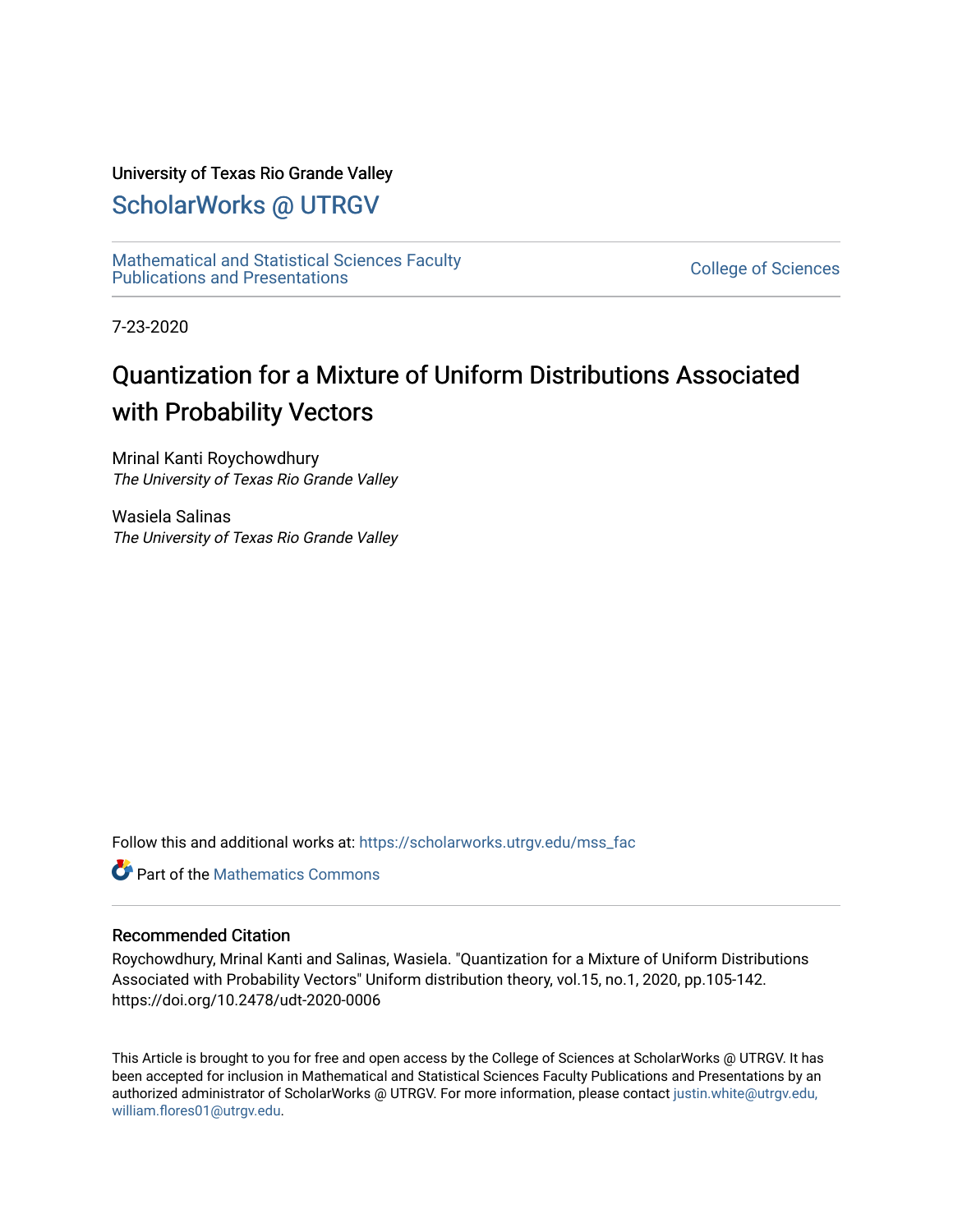sciendo



DOI: 10.2478/udt-2020–0006 Unif. Distrib. Theory **15** (2020), no.1, 105–142

## **QUANTIZATION FOR A MIXTURE OF UNIFORM DISTRIBUTIONS ASSOCIATED WITH PROBABILITY VECTORS**

Mrinal Kanti Roychowdhury — Wasiela Salinas

School of Mathematical and Statistical Sciences, University of Texas Rio Grande Valley, USA

ABSTRACT. The basic goal of quantization for probability distribution is to reduce the number of values, which is typically uncountable, describing a probability distribution to some finite set and thus approximation of a continuous probability distribution by a discrete distribution. Mixtures of probability distributions, also known as mixed distributions, are an exciting new area for optimal quantization. In this paper, we investigate the optimal quantization for three different mixed distributions generated by uniform distributions associated with probability vectors.

*Communicated by Manfred K¨uhleitner*

### **1. Introduction**

Continuous-valued signals can take any real value either in the entire range of real numbers or in a range limited by some system constraints. In either of the two cases, an uncountably infinite set of values is required to represent the signal values. If a signal has to be processed or stored digitally, each of its values must be representable by a finite number of bits. Thus, all values together have to form a finite countable set. A signal consisting only of such discrete values is said to be quantized. The process of transformation of a continuous-valued signal into a discrete-valued one is called 'quantization'. It has broad application in engineering and technology (see  $[G, GN, Z]$  $[G, GN, Z]$  $[G, GN, Z]$ ). For mathematical treatment

<sup>©</sup> 2020 BOKU-University of Natural Resources and Life Sciences and Mathematical Institute, Slovak Academy of Sciences.

<sup>2010</sup> Mathematics Subject Classification: 60Exx, 94A34.

K e y w ords: Mixed distribution, uniform distribution, optimal sets, quantization error, quantization dimension, quantization coefficient.

Licensed under the Creative Commons Attribution-NC-ND 4.0 International Public License.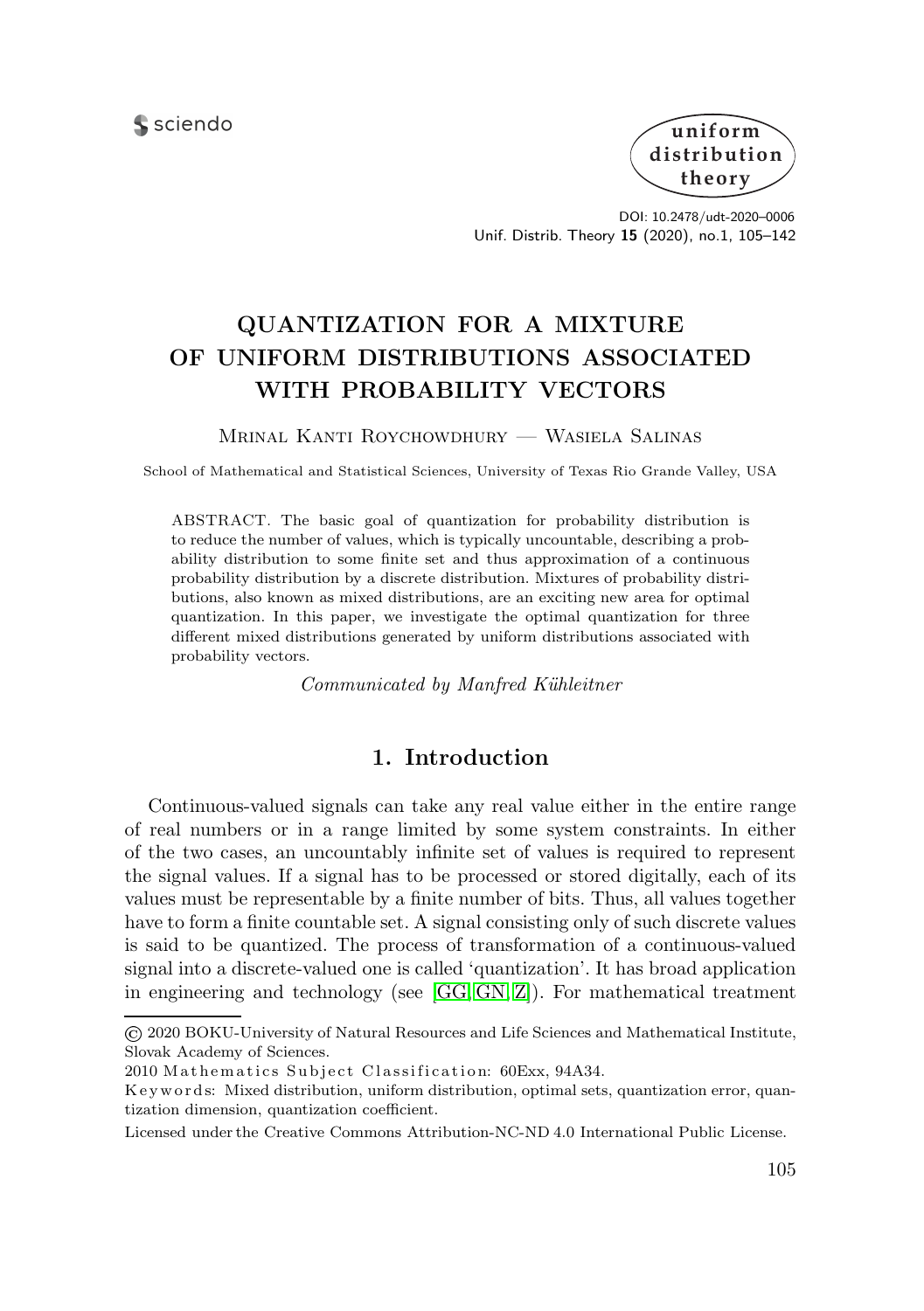of quantization one is referred to Graf-Luschgy's book (see [\[GL1\]](#page-37-2)). Let  $\mathbb{R}^d$  denote the d-dimensional Euclidean space equipped with the Euclidean norm  $\|\cdot\|$ , and let P be a Borel probability measure on  $\mathbb{R}^d$ . Then, the nth *quantization error* for P, with respect to the squared Euclidean distance, is defined by

$$
V_n := V_n(P) = \inf \left\{ V(P; \alpha) : \alpha \subset \mathbb{R}^d, \operatorname{card}(\alpha) \le n \right\},\
$$
  
where 
$$
V(P; \alpha) := \int \min_{a \in \alpha} ||x - a||^2 dP(x)
$$

represents the distortion error for P due to the set  $\alpha$ . A set  $\alpha \subset \mathbb{R}^d$  is called an optimal set of n-means for P if  $V_n(P) = V(P; \alpha)$ . It is known that for a continuous Borel probability measure an optimal set of  $n$ -means always has exactly *n*-elements (see [\[GL1\]](#page-37-2)). Optimal sets of *n*-means for different probability distributions were calculated by several authors, for example, one can see [\[CR,](#page-37-3)[DR1,](#page-37-4)[DR2,](#page-37-5)[GL2,](#page-37-6) [RR1,](#page-38-1)[L1,](#page-38-2) [R1–](#page-38-3)[R5\]](#page-38-4). The number

$$
\lim_{n \to \infty} \frac{2 \log n}{-\log V_n(P)},
$$

if it exists, is called the *quantization dimension* of the probability measure P, and is denoted by  $D(P)$ ; on the other hand, for any  $s \in (0, +\infty)$ , the number  $\lim_{n\to\infty} n^{\frac{2}{s}}V_n(P)$ , if it exists, is called the s-dimensional *quantization coefficient*  $\overrightarrow{n \to \infty}$  for P (see [\[GL1,](#page-37-2) [P\]](#page-38-5)).

Let us now state the following proposition (see [\[GG,](#page-37-0) [GL1\]](#page-37-2)):

<span id="page-2-0"></span>**PROPOSITION 1.1.** Let  $\alpha$  be an optimal set of n-means for P, and  $a \in \alpha$ . Then, (i)  $P(M(a|\alpha)) > 0$ , (ii)  $P(\partial M(a|\alpha)) = 0$ , (iii)  $a = E(X : X \in M(a|\alpha))$ , where  $M(a|\alpha)$  *is the Voronoi region of*  $a \in \alpha$ , *i.e.*,  $M(a|\alpha)$  *is the set of all elements* x *in*  $\mathbb{R}^d$  *which are closest to a among all the elements in*  $\alpha$ *.* 

Proposition [1.1](#page-2-0) says that if  $\alpha$  is an optimal set and  $a \in \alpha$ , then a is the *conditional expectation* of the random variable X given that X takes values in the Voronoi region of a. The following theorem is known.

<span id="page-2-1"></span>**THEOREM 1.2** (see [\[RR2\]](#page-38-6)). Let P be a uniform distribution on the closed in*terval* [a, b]. Then, the optimal set n-means is given by  $\alpha_n := \{a + \frac{2i-1}{2n}(b-a)$ :  $1 \leq i \leq n$ , and the corresponding quantization error is  $V_n := V_n(P) = \frac{(a-b)^2}{12n^2}$ .

<span id="page-2-2"></span>**THEOREM 1.3.** Let  $\alpha_n$  be an optimal set of n-means for a uniform distribution *on the unit circular arc* S *given by*

$$
S := \{ (\cos \theta, \sin \theta) : \alpha \le \theta \le \beta \}, \quad \text{where} \quad 0 \le \alpha < \beta \le 2\pi.
$$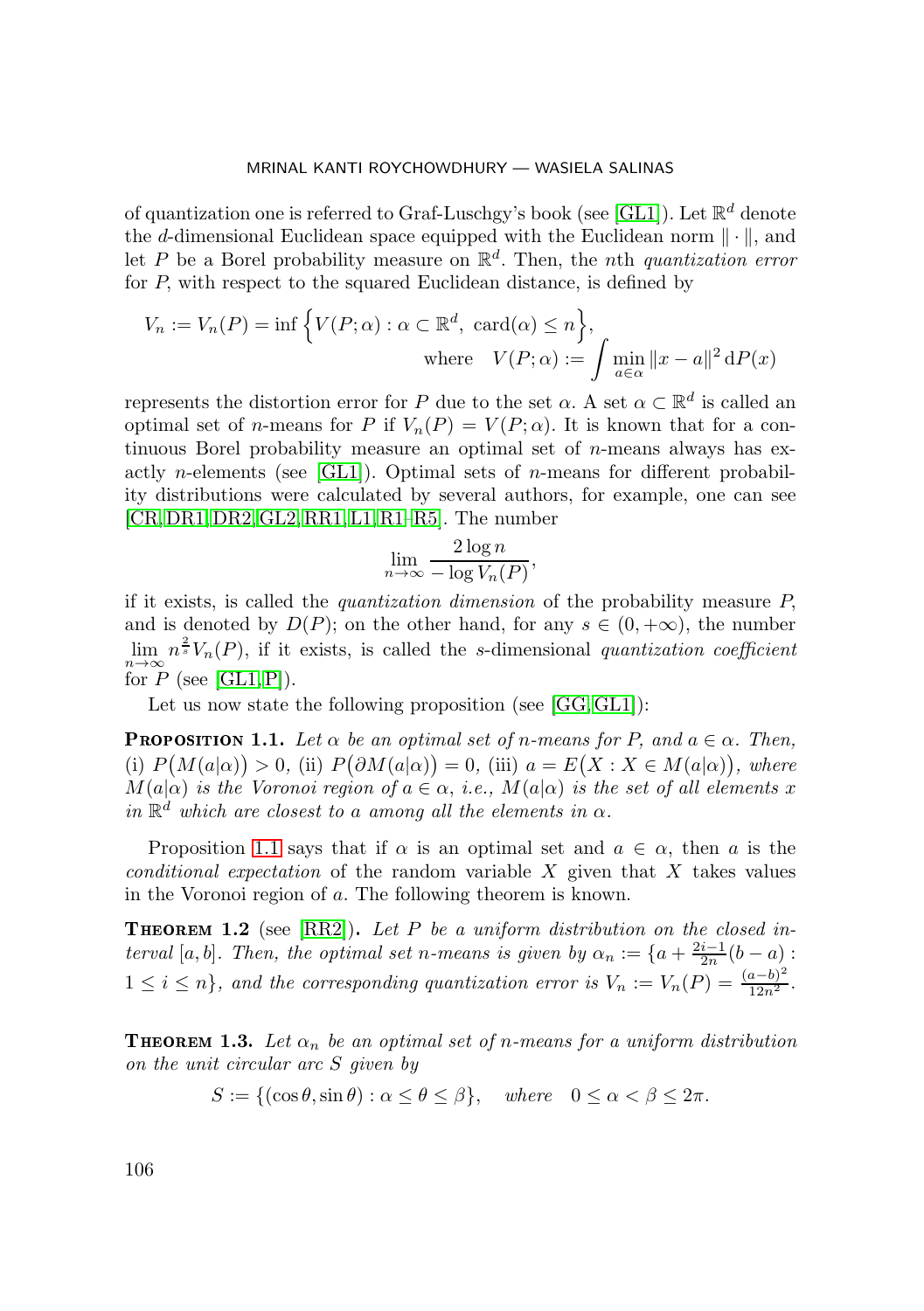Then,  
\n
$$
\alpha_n := \left\{ \frac{2n}{\beta - \alpha} \sin\left(\frac{\beta - \alpha}{2n}\right) \left( \cos\left(\alpha + (2j - 1)\frac{\beta - \alpha}{2n}\right), \sin\left(\alpha + (2j - 1)\frac{\beta - \alpha}{2n}\right) \right) : j = 1, 2, ..., n \right\}
$$

*forms an optimal set of* n*-means, and the corresponding quantization error is given by*

$$
V_n = \frac{(\alpha - \beta)^2 - 2n^2 + 2n^2 \cos \frac{\alpha - \beta}{n}}{(\alpha - \beta)^2}.
$$

P r o o f. Notice that S is an arc of the unit circle  $x_1^2 + x_2^2 = 1$  which subtends a central angle of  $\beta - \alpha$  radian, and the probability distribution is uniform on S. Hence, the density function is given by  $f(x_1, x_2) = \frac{1}{\beta - \alpha}$  if  $(x_1, x_2) \in S$ , and zero, otherwise. Thus, the proof follows in the similar way as the proof in the similar theorem in [\[RR2\]](#page-38-6).  $\Box$ 

Mixed distributions are an exciting new area for optimal quantization. For any two Borel probability measures  $P_1$  and  $P_2$ , and  $p \in (0, 1)$ , if  $P := pP_1 + (1-p)P_2$ , then the probability measure P is called the *mixture* or the *mixed distribution* generated by the probability measures  $(P_1, P_2)$  associated with the probability vector  $(p, 1-p)$ . Such kind of problems has rigorous applications in many areas including signal processing. For example, while driving long distances, we have seen sometimes cellular signals get cut off. This happens because of being far away from the tower, or there is no tower nearby to catch the signal. In optimal quantization for mixed distributions one of our goals is to find the exact locations of the towers by giving different weights, also called importance, to different portions of a path.

The following theorem about the quantization dimension for the mixed distributions is well-known. For some more details please see [\[L,](#page-37-7) Theorem 2.1].

<span id="page-3-0"></span>**THEOREM 1.4.** Let  $P_1$  and  $P_2$  be any two Borel probability measures on  $\mathbb{R}^d$  such *that both*  $D(P_1)$  *and*  $D(P_2)$  *exist. If*  $P = pP_1 + (1 - p)P_2$ *, where*  $0 < p < 1$ *, then*  $D(P) = \max\{D(P_1), D(P_2)\}.$ 

In this paper, in Section [2,](#page-4-0) we have considered a mixed distribution generated by two uniform distributions on a circle and on one of its diameters associated with the probability vector  $(\frac{1}{2}, \frac{1}{2})$ . For this mixed distribution, in Theorem [2.10,](#page-16-0) we have explicitly determined the optimal sets of  $n$ -means and the  $n$ th quantization errors for all positive integers  $n \geq 2$ . In Proposition [2.12,](#page-20-0) we have proved that the quantization dimension  $D(P)$  of the mixed distribution is one, which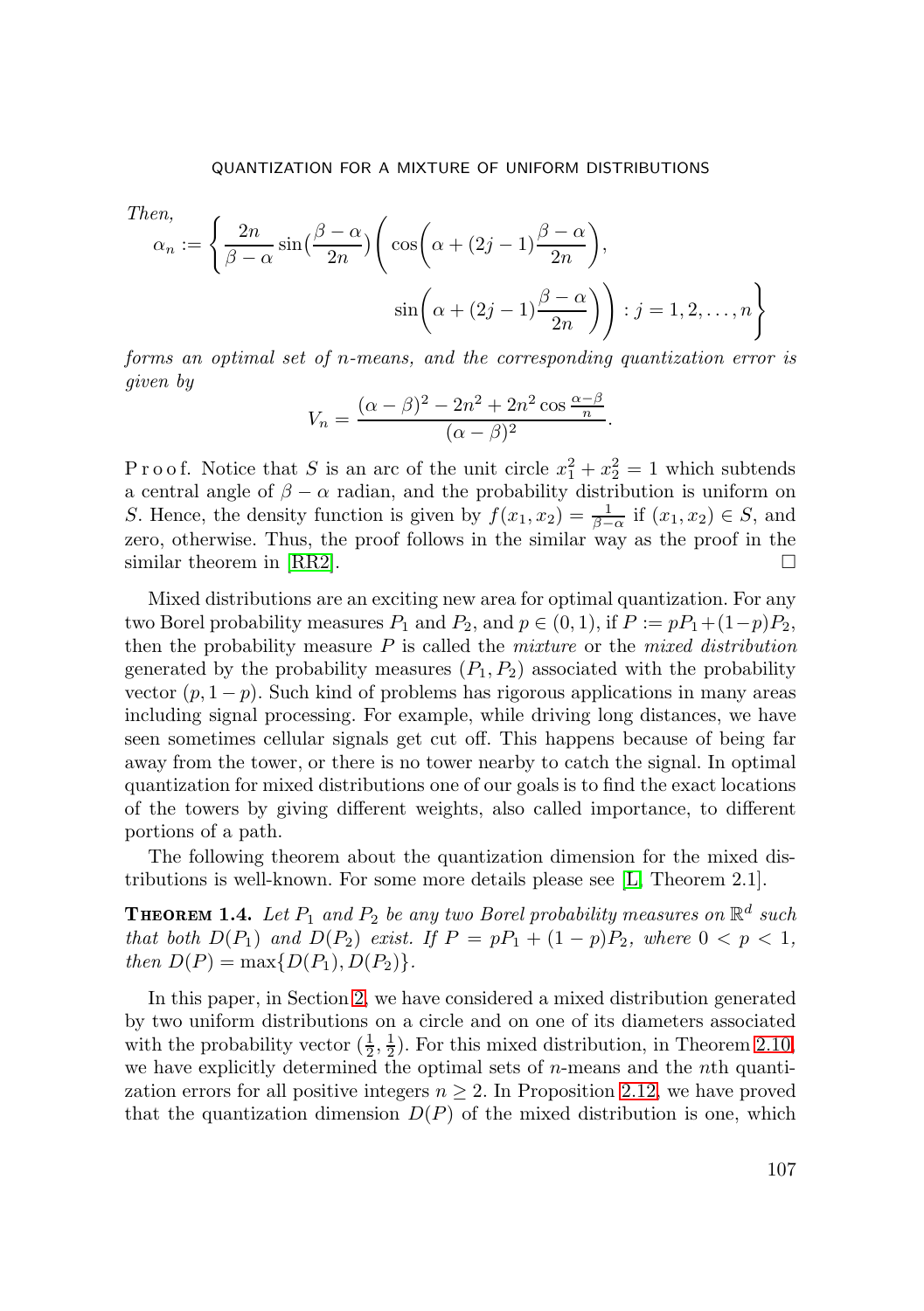supports Theorem [1.4](#page-3-0) because  $D(P_1) = D(P_2) = 1$ , and the quantization coefficient exists as a finite positive number which equals  $\frac{3}{8}(4+\pi^2)$ . Optimal sets of n-means and the nth quantization errors are calculated, in Section [3,](#page-21-0) for the mixture of two uniform distributions on two disconnected line segments  $[0, \frac{1}{2}]$ and  $\left[\frac{3}{4}, 1\right]$  associated with the probability vector  $\left(\frac{3}{4}, \frac{1}{4}\right)$ , and in Section [4,](#page-29-0) for the mixture of two uniform distributions on two connected line segments  $[0, \frac{1}{2}]$  and  $\left[\frac{1}{2}, 1\right]$  associated with the probability vector  $\left(\frac{3}{4}, \frac{1}{4}\right)$ . We would like to mention that in these two sections, to determine the optimal sets of n-means and the nth quantization errors for the mixed distributions we need to take the help of two different sequences  $\{a(n)\}_{n=1}^{\infty}$  given by Definition [3.8,](#page-27-0) and Definition [4.6.](#page-33-0) If the probability vector  $(\frac{3}{4}, \frac{1}{4})$  is replaced by some other probability vector  $(p, 1-p)$ , where  $0 < p < 1$ , what will be the two such sequences are not known yet. In fact, optimal sets of  $n$ -means and the  $n$ <sup>th</sup> quantization errors are not known yet for a more general mixed distribution.

## <span id="page-4-0"></span>**2. Quantization for a mixed distribution on the circles including a diameter**

Let i and j be the unit vectors in the positive directions of the  $x_1$ - and  $x_2$ -axes, respectively. By the position vector a of a point A, it is meant that  $\overrightarrow{OA} = a$ . We will identify the position vector of a point  $(a_1, a_2)$  by  $(a_1, a_2)$  :=  $a_1i + a_2j$ , and apologize for any abuse in notation. For any two position vectors  $a = (a_1, a_2)$  and  $b := (b_1, b_2)$ , we write  $\rho(a, b) := ||(a_1, b_1) - (a_2, b_2)||^2 = (a_1 - b_2)$  $(a_2)^2 + (b_1 - b_2)^2$ , which gives the squared Euclidean distance between the two points  $(a_1, a_2)$  and  $(b_1, b_2)$ . Let P and Q belong to an optimal set of n-means for some positive integer  $n$ , and let  $D$  be a point on the boundary of the Voronoi regions of the points  $P$  and  $Q$ . Since the boundary of the Voronoi regions of any two points is the perpendicular bisector of the line segment joining the points, we have  $|\overrightarrow{DP}| = |\overrightarrow{DQ}|$ , i.e.,  $(\overrightarrow{DP})^2 = (\overrightarrow{DQ})^2$  implying  $(p-d)^2 = (q-d)^2$ , i.e.,  $\rho(d, p) - \rho(d, q) = 0$ . We call such an equation a *canonical equation*. By  $E(X)$ and  $V := V(X)$ , we represent the expectation and the variance of a random variable X with respect to the probability distribution under consideration.

Let  $P_1$  be the uniform distribution defined on the circle  $x_1^2 + x_2^2 = 1$  with center  $O(0,0)$ , and  $P_2$  be the uniform distribution on one of its diameters. Let us denote the diameter by  $L_1$  and the circle by  $L_2$ . Without any loss of generality, we can assume that the diameter is horizontal, i.e., the diameter is represented by

$$
L_1 := \{(x_1, 0) : -1 \le x_1 \le 1\}
$$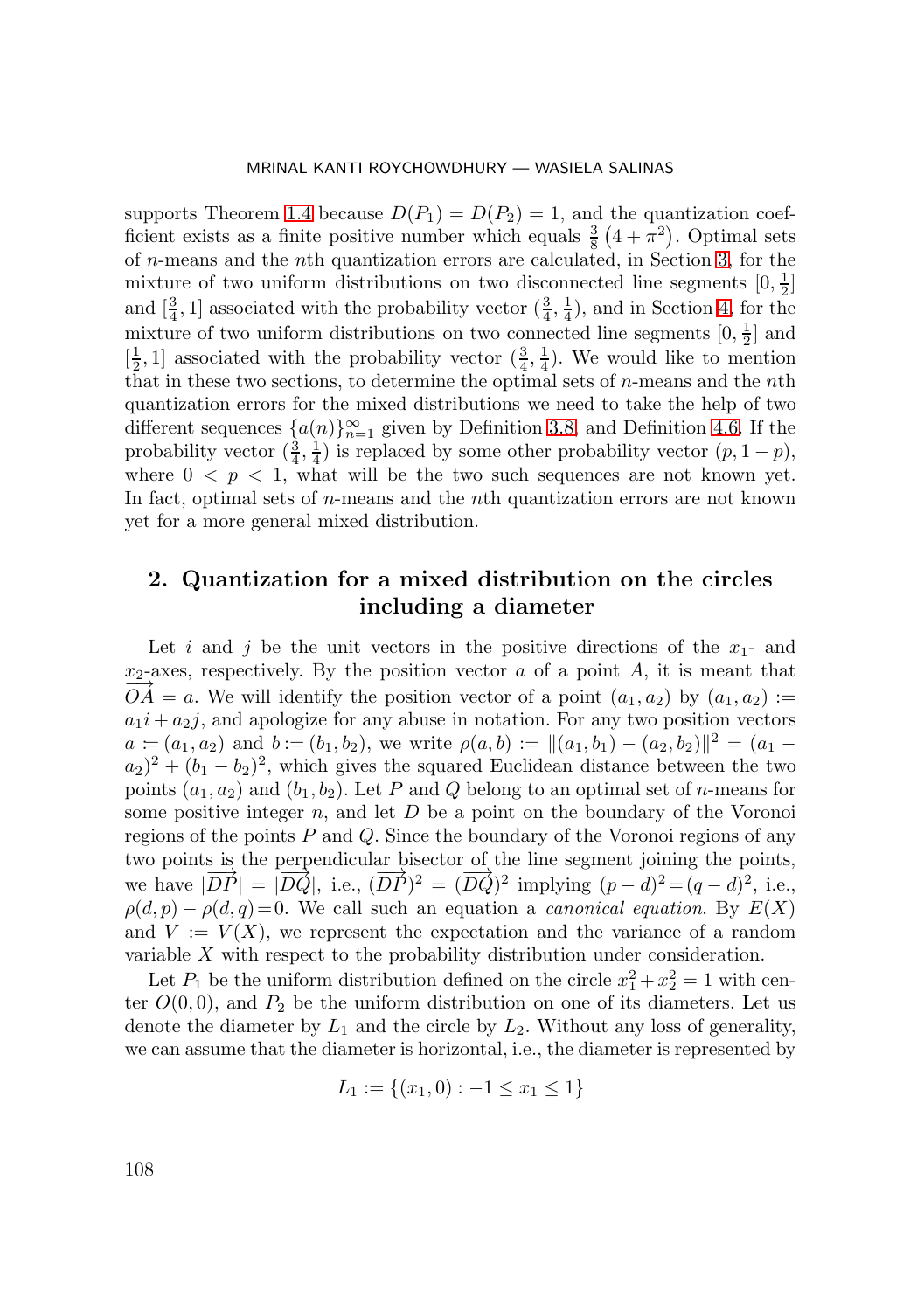which intersects the circle at the two points  $A(-1,0)$  and  $B(0,1)$ . Let L be the path formed by the circle and the diameter AB. Thus, we have

where 
$$
L = L_1 \cup L_2,
$$

 $L_1 = \{(t, 0) : -1 \le t \le 1\}, \text{ and } L_2 = \{(\cos \theta, \sin \theta) : 0 \le \theta \le 2\pi\}.$ 

Let s represent the distance of any point on  $L$  from the origin tracing along the boundary  $L$  in the positive direction of the  $x_1$ -axis, and in the counterclockwise direction. Thus,  $s = 1$  represents the point  $B(1,0)$ ,  $s = 1 + \frac{\pi}{2}$  represents the point  $(0, -1)$ , and so on. Take the mixed distribution P as

$$
P := \frac{1}{2}P_1 + \frac{1}{2}P_2,
$$

i.e., P is generated by  $(P_1, P_2)$  associated with the probability vector  $(\frac{1}{2}, \frac{1}{2})$ . For this mixed distribution  $P$  in this section, we determine the optimal sets of n-means and the nth quantization errors for all  $n \in \mathbb{N}$ . The probability density function (pdf)  $f(x_1, x_2)$  for the mixed distribution P is given by

$$
f(x_1, x_2) = \begin{cases} \frac{1}{4} & \text{if } (x_1, x_2) \in L_1, \\ \frac{1}{4\pi} & \text{if } (x_1, x_2) \in L_2. \end{cases}
$$

On  $L_1$  we have  $ds = \sqrt{\frac{dx_1}{dt}^2 + \frac{dx_2}{dt}^2} dt = dt$  yielding  $dP(s) = P(ds)$  $f(x_1, x_2)$  ds =  $\frac{1}{4}$  dt. Similarly, on  $L_2$ , we have ds = d $\theta$  yielding d $P(s)$  =  $P(\mathrm{d}s) = f(x_1, x_2) \mathrm{d}s = \frac{1}{4\pi} \mathrm{d}\theta.$ 

 **2.1** *Let* X *be a continuous random variable with mixed distribution taking values on* L*. Then,*

$$
E(X) = (0,0)
$$
 and  $V := V(X) = \frac{2}{3}$ .

Proof. We have,

$$
E(X) = \int_{L} (x_1 i + x_2 j) dP = \frac{1}{4} \int_{L_1} (t, 0) dt + \frac{1}{4\pi} \int_{L_2} (\cos \theta, \sin \theta) d\theta = (0, 0).
$$

To calculate the variance, we know that  $V(X) = E||X - E(X)||^2$ , which implies

$$
V(X) = \frac{1}{4} \int_{L_1} \rho((t, 0), (0, 0)) dt + \frac{1}{4\pi} \int_{L_2} \rho((\cos \theta, \sin \theta), (0, 0)) d\theta = \frac{2}{3}.
$$
  
s, the lemma is yielded.

Thus, the lemma is yielded.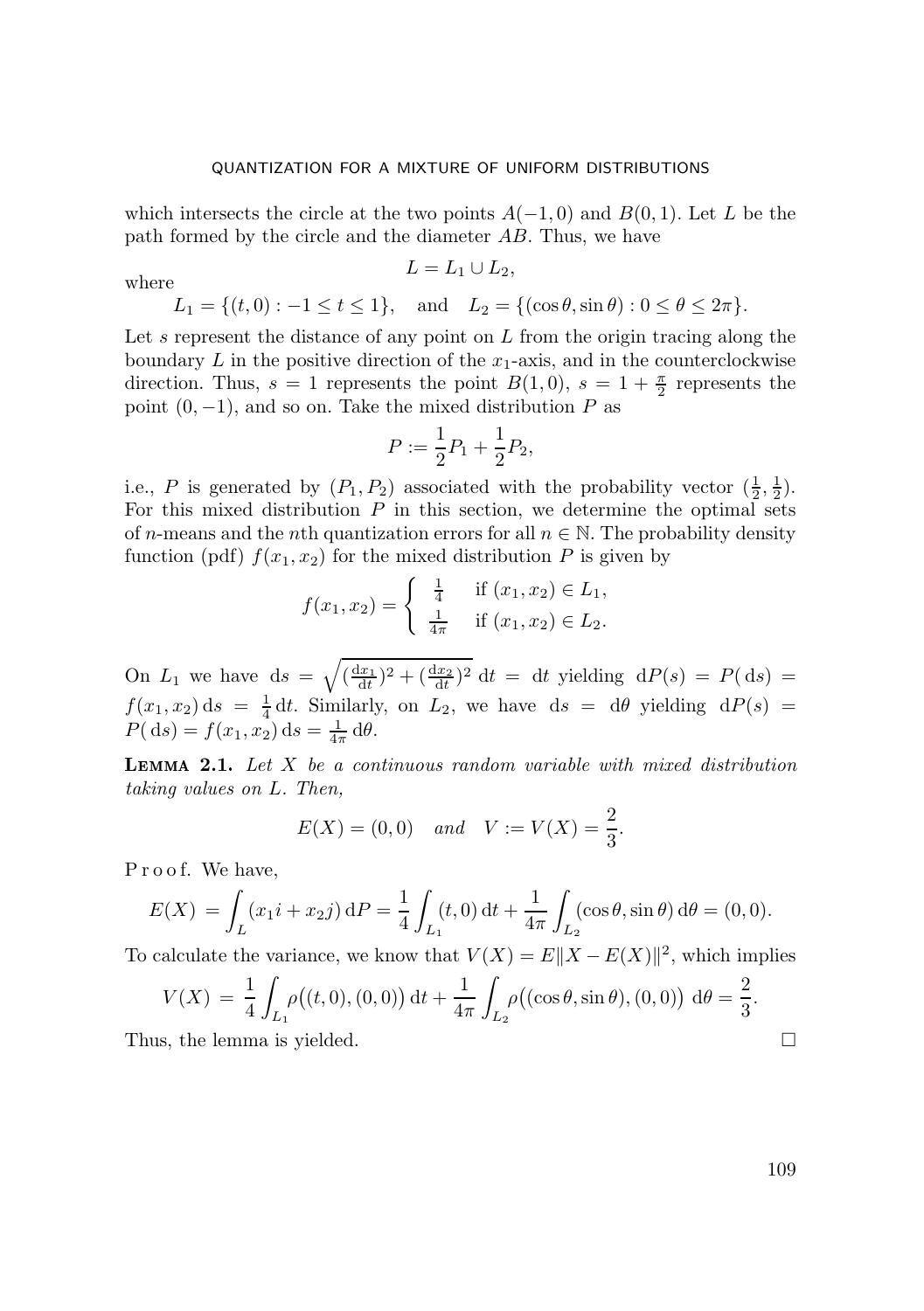

<span id="page-6-0"></span>Figure 1.

**REMARK 2.2.** Using the standard theory of probability, for any  $(a, b) \in \mathbb{R}^2$ , we have

$$
E||X - (a, b)||^2 = \int_L ||(x_1, x_2) - (a, b)||^2 dP = V(X) + ||(a, b) - (0, 0)||^2,
$$

which is minimum if  $(a, b) = (0, 0)$ , and the minimum value is  $V(X)$ . Thus, we see that the optimal set of one-mean is the set  $\{(0,0)\}\text{, and the correspond$ ing quantization error is the variance  $V := V(X)$  of the random variable X (see Figure [1](#page-6-0)  $(i)$ ).

**PROPOSITION 2.3.** The set  $\left\{ \left( -\frac{1}{4} - \frac{1}{\pi}, 0 \right), \left( \frac{1}{4} + \frac{1}{\pi}, 0 \right) \right\}$  forms the optimal set *of two-means, and the corresponding quantization error is given by*  $V_2 = 0.343691$ .

P r o o f. Since  $P$  is a mixed distribution giving the equal weights to both the component probabilities  $P_1$  and  $P_2$ , and the path L is symmetric with respect to the  $x_2$ -axis, without going into much calculation, we can assume that the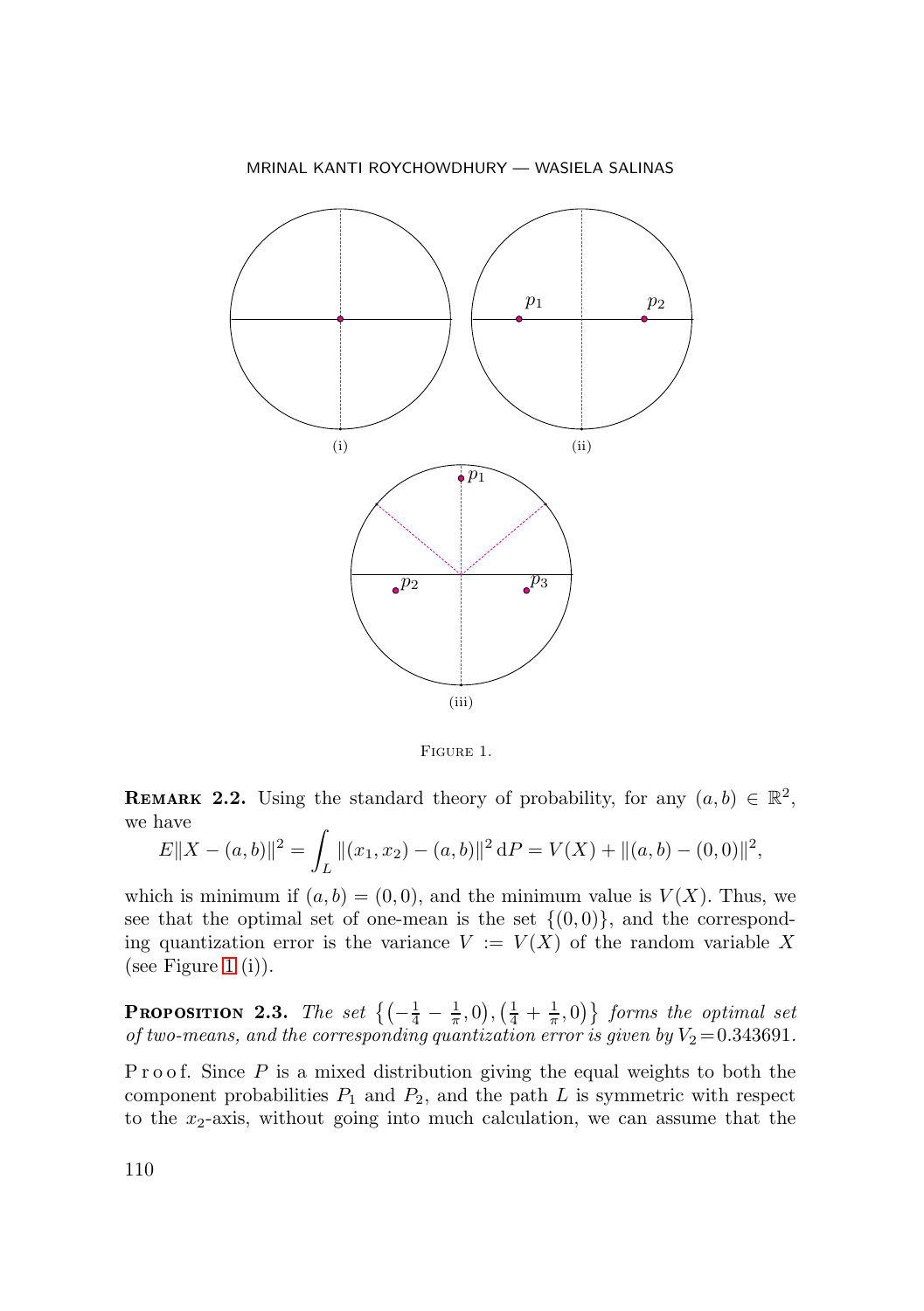boundary of the Voronoi regions of the two points in an optimal set of two-means lies along the x<sub>2</sub>-axis. Thus, the optimal set of two-means is given by  $\{p_1, p_2\}$ (see Figure [1](#page-6-0) (ii)), where

$$
p_1 = E(X : X \in \overline{AO} \cup (\text{left half of the circle}))
$$
  
= 
$$
\frac{\frac{1}{4} \int_{-1}^{0} (x, 0) \, dx + \frac{1}{4\pi} \int_{\frac{\pi}{2}}^{\frac{3\pi}{2}} (\cos \theta, \sin \theta) \, d\theta}{\frac{1}{4} \int_{-1}^{0} dx + \frac{1}{4\pi} \int_{\frac{\pi}{2}}^{\frac{3\pi}{2}} d\theta}
$$
  
= 
$$
\left(-\frac{1}{4} - \frac{1}{\pi}, 0\right),
$$

and similarly,  $p_2 = \left(\frac{1}{4} + \frac{1}{\pi}, 0\right)$ . The quantization error for two-means is given by

$$
V_2 = 2\left(\frac{1}{4}\int_{-1}^0 \rho((x,0),p_1) dx + \frac{1}{4\pi} \int_{\frac{\pi}{2}}^{\frac{3\pi}{2}} \rho((\cos\theta,\sin\theta),p_1) d\theta\right) = 0.343691.
$$

Thus, the proposition is yielded.  $\Box$ 

The following proposition gives the optimal set of three-means (see Figure [1](#page-6-0) (iii)). The proof follows in the similar way as Proposition [2.5](#page-7-0) which is given later.

PROPOSITION 2.4. The set

$$
\{(0, 0.877439), (-0.593906, -0.14179), (0.593906, -0.14179)\}
$$

*forms an optimal set of three-means, and the corresponding quantization error is given by*  $V_3 = 0.2386$ .

<span id="page-7-0"></span>PROPOSITION 2.5. The set

 $\{(0, 0.90407), (-0.633881, 0), (0, -0.90407), (0.633881, 0)\}\$ 

*forms an optimal set of four-means, and the corresponding quantization error is given by*  $V_4 = 0.163013$ .

P r o o f. Let  $\alpha := \{p_1, p_2, p_3, p_4\}$  be an optimal set of four-means. The following cases can arise:

**Case 1.**  $\alpha$  contains one point from  $L_1$ , the Voronoi region of which does not contain any point from  $L_2$ .

In this case, we can assume that  $p_1, p_2, p_3, p_4$  can be located as shown in Figure [2](#page-9-0) (i). Let the boundary of the Voronoi regions of  $p_1$  and  $p_2$  intersect  $L_2$ at the point  $d_1$  given by the parametric value  $\theta = \pi - b$ , where  $0 < b < \frac{\pi}{2}$ , and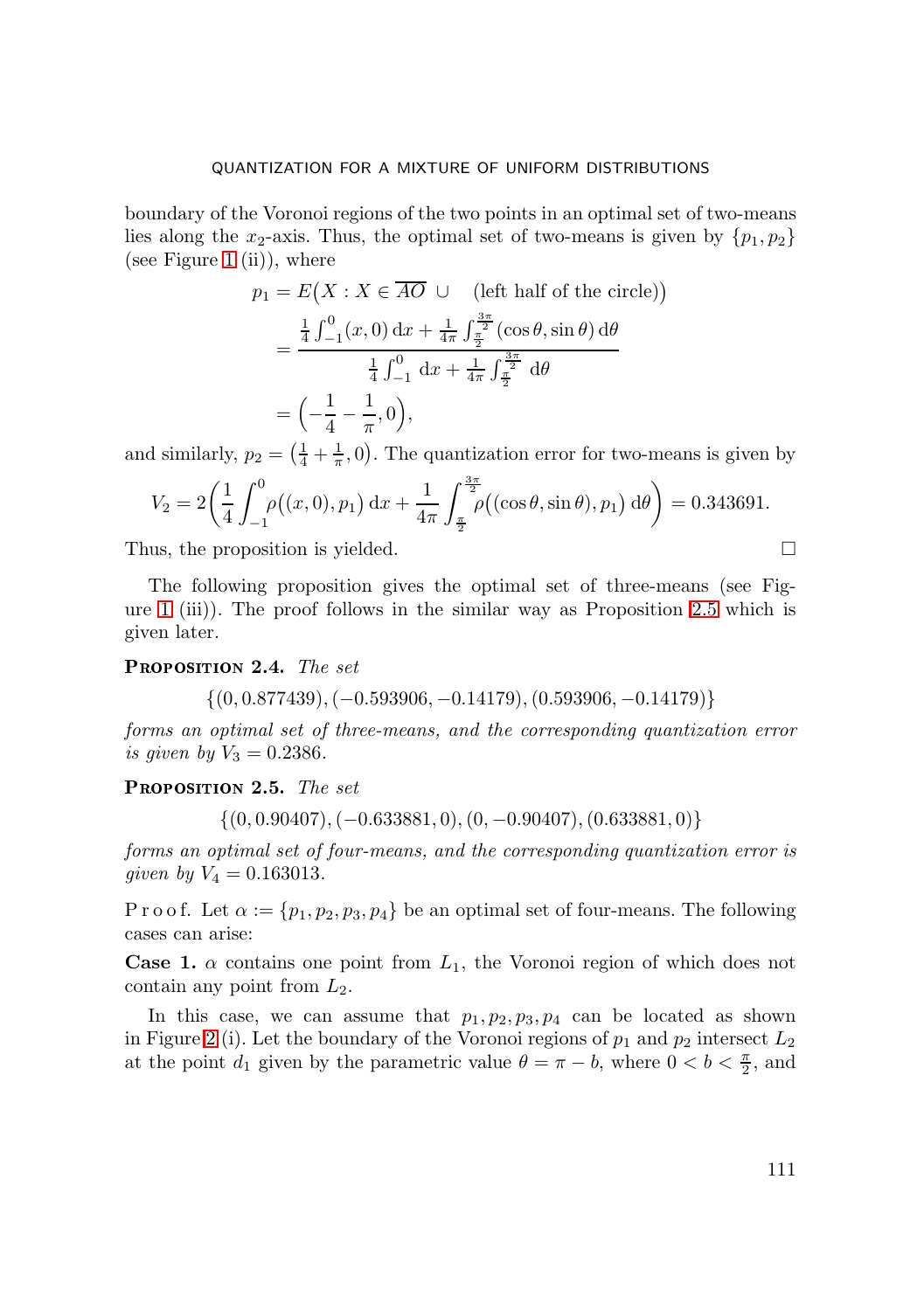the boundary of the Voronoi regions of  $p_2$  and  $p_3$  intersect  $L_1$  at the point  $d_2$ given by  $x_1 = -a$ , where  $0 < a < 1$ . Thus, due to symmetry, we have

$$
p_1 = \frac{\int_b^{\pi - b} (\cos \theta, \sin \theta) d\theta}{\int_b^{\pi - b} d\theta} = \left(0, \frac{2 \cos b}{\pi - 2b}\right),
$$
  
\n
$$
p_2 = \frac{\frac{1}{4} \int_{-1}^{-a} (x, 0) dx + \frac{1}{4\pi} \int_{\pi - b}^{\frac{3\pi}{2}} (\cos \theta, \sin \theta) d\theta}{\frac{1}{4} \int_{-1}^{-a} dx + \frac{1}{4\pi} \int_{\pi - b}^{\frac{3\pi}{2}} d\theta}
$$
  
\n
$$
= \left(\frac{-\pi a^2 + 2 \sin b + \pi + 2}{\pi (2a - 3) - 2b}, -\frac{2 \cos b}{-2\pi a + 2b + 3\pi}\right),
$$
  
\n
$$
p_3 = (0, 0), \quad d_1 = (-\cos b, \sin b), \text{ and } d_2 = (-a, 0).
$$

Thus, solving the canonical equations  $\rho(d_1, p_1) - \rho(d_1, p_2) = 0$ , and  $\rho(d_2, p_2) \rho(d_2, p_3) = 0$ , we have  $a = 0.377997$ ,  $b = 0.678642$ . Hence, putting the values of a and b we have,  $p_1 = (0, 0.872524), p_2 = (-0.707525, -0.185184),$  and  $p_3 = (0, 0)$ , and so, due to symmetry,  $p_4 = (0.707525, -0.185184)$ . The corresponding distortion error is given by

$$
V(P; \alpha) = \frac{1}{4\pi} \int_{b}^{\pi - b} \rho((\cos \theta, \sin \theta), p_2) \, d\theta +
$$
  

$$
2\left(\frac{1}{4} \int_{-1}^{-a} \rho((x, 0), p_2) \, dx + \frac{1}{4\pi} \int_{\pi - b}^{\frac{3\pi}{2}} \rho((\cos \theta, \sin \theta), p_2) \, d\theta\right) +
$$
  

$$
\frac{1}{4} \int_{-a}^{a} \rho((x, 0), p_3) \, dx = 0.21596.
$$

**Case 2.**  $\alpha$  does not contain any point from  $L_1$ , the Voronoi region of which does not contain any point from  $L_2$ .

In this case, we can assume that  $p_1, p_2, p_3, p_4$  can be located as shown in Figure [2](#page-9-0) (ii). Let the boundary of the Voronoi regions of  $p_1$  and  $p_2$  intersect  $L_2$  at the point  $d_1$  given by the parametric value  $\theta = \pi - b$ , where  $0 < b < \frac{\pi}{2}$ . Thus, due to symmetry, we have

$$
p_1 = \frac{\int_b^{\pi - b} (\cos \theta, \sin \theta) \, d\theta}{\int_b^{\pi - b} d\theta} = \left( 0, \frac{2 \cos b}{\pi - 2b} \right),
$$
  

$$
p_2 = \frac{\frac{1}{4} \int_{-1}^0 (x, 0) \, dx + \frac{1}{4\pi} \int_{\pi - b}^{\pi + b} (\cos \theta, \sin \theta) \, d\theta}{\frac{1}{4} \int_{-1}^0 dx + \frac{1}{4\pi} \int_{\pi - b}^{\pi + b} d\theta} = \left( -\frac{4 \sin b + \pi}{4b + 2\pi}, 0 \right),
$$

and

$$
d_1 = (-\cos b, \sin b).
$$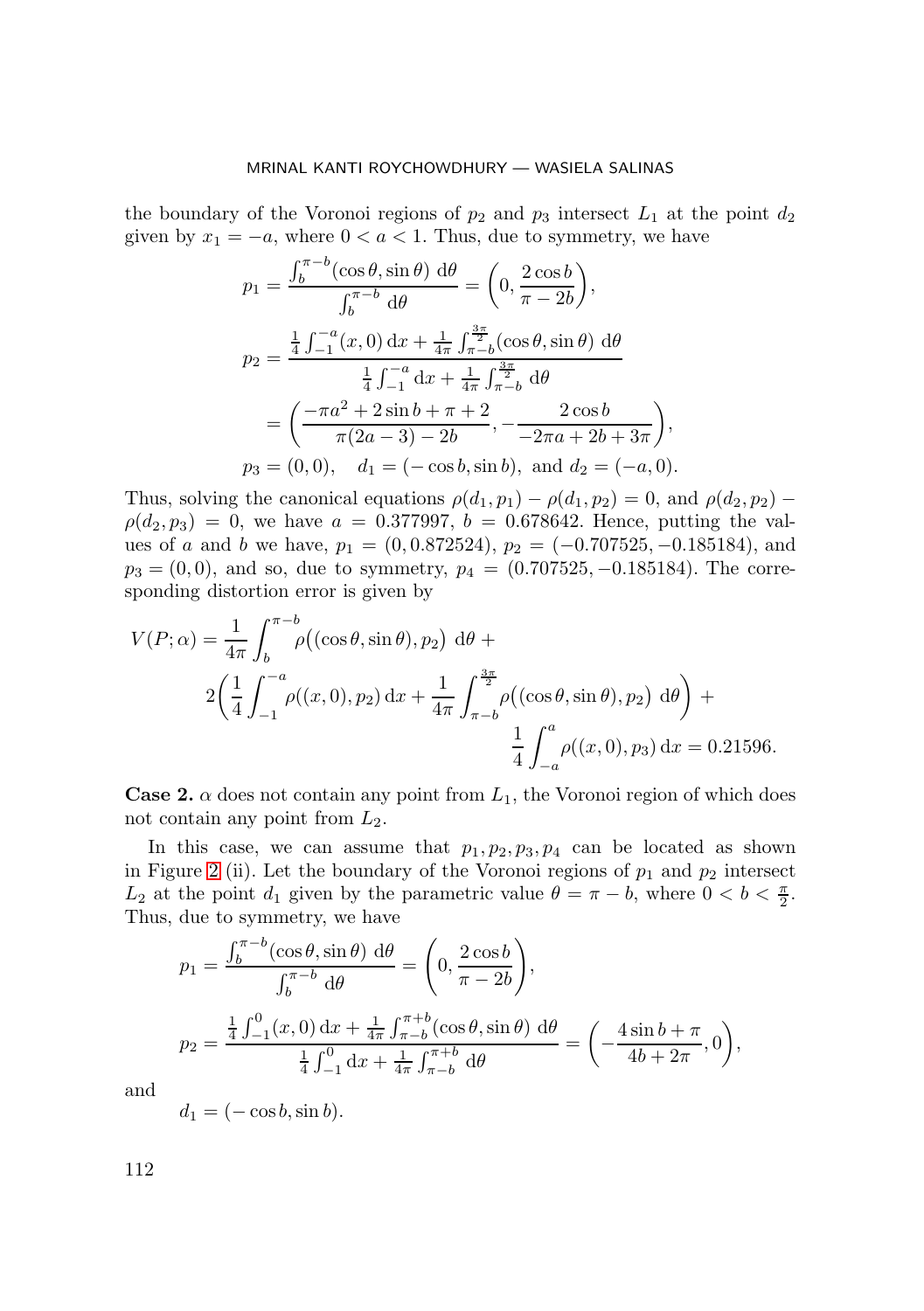QUANTIZATION FOR A MIXTURE OF UNIFORM DISTRIBUTIONS



<span id="page-9-0"></span>Figure 2.

Thus, solving the canonical equations  $\rho(d_1, p_1) - \rho(d_1, p_2) = 0$ , we have  $b =$ 0.800791. Hence, putting the values of b, we have,  $p_1 = (0, 0.90407), p_2 =$  $(-0.633881, 0)$ , and so, due to symmetry, we have  $p_3 = (0.633881, 0)$ , and  $p_4 = (0, -0.90407)$ . The corresponding distortion error is given by

$$
V(P; \alpha) = 2 \left( \frac{1}{4\pi} \int_b^{\pi - b} \rho((\cos \theta, \sin \theta), p_2) \, d\theta + \frac{1}{4} \int_{-1}^0 \rho((x, 0), p_2) \, dx + \frac{1}{4\pi} \int_{\pi - b}^{\pi + b} \rho((\cos \theta, \sin \theta), p_2) \, d\theta \right) = 0.163013.
$$

Comparing Case 1 and Case 2, we see that if  $\alpha$  contains only one point from  $L_1$ , the Voronoi regions of which does not contain any point from  $L_2$ , then the distortion error is larger than the distortion error obtained in Case 2. Similarly, we can show that if  $\alpha$  contains more than one point from  $L_1$ , the Voronoi regions of which do not contain any point from  $L_2$ , then the distortion error is larger than the distortion error obtained in Case 2. Considering all the above cases, we see that the distortion error in Case 2 is the smallest. Hence, the points in  $\alpha$  obtained in Case 2 form an optimal set of four-means, and the corresponding quantization error is given by  $V_4 = 0.163013$ . Thus, the proof of the proposition is complete.  $\Box$ 

<span id="page-9-1"></span>**PROPOSITION 2.6.** An optimal set of five-means is given by

 $\{(0, 0.903584), (-0.788308, 0), (0, 0), (0, -0.903584), (0.788308, 0)\}\$ 

and the corresponding quantization error is  $V_5 = 0.119779$ .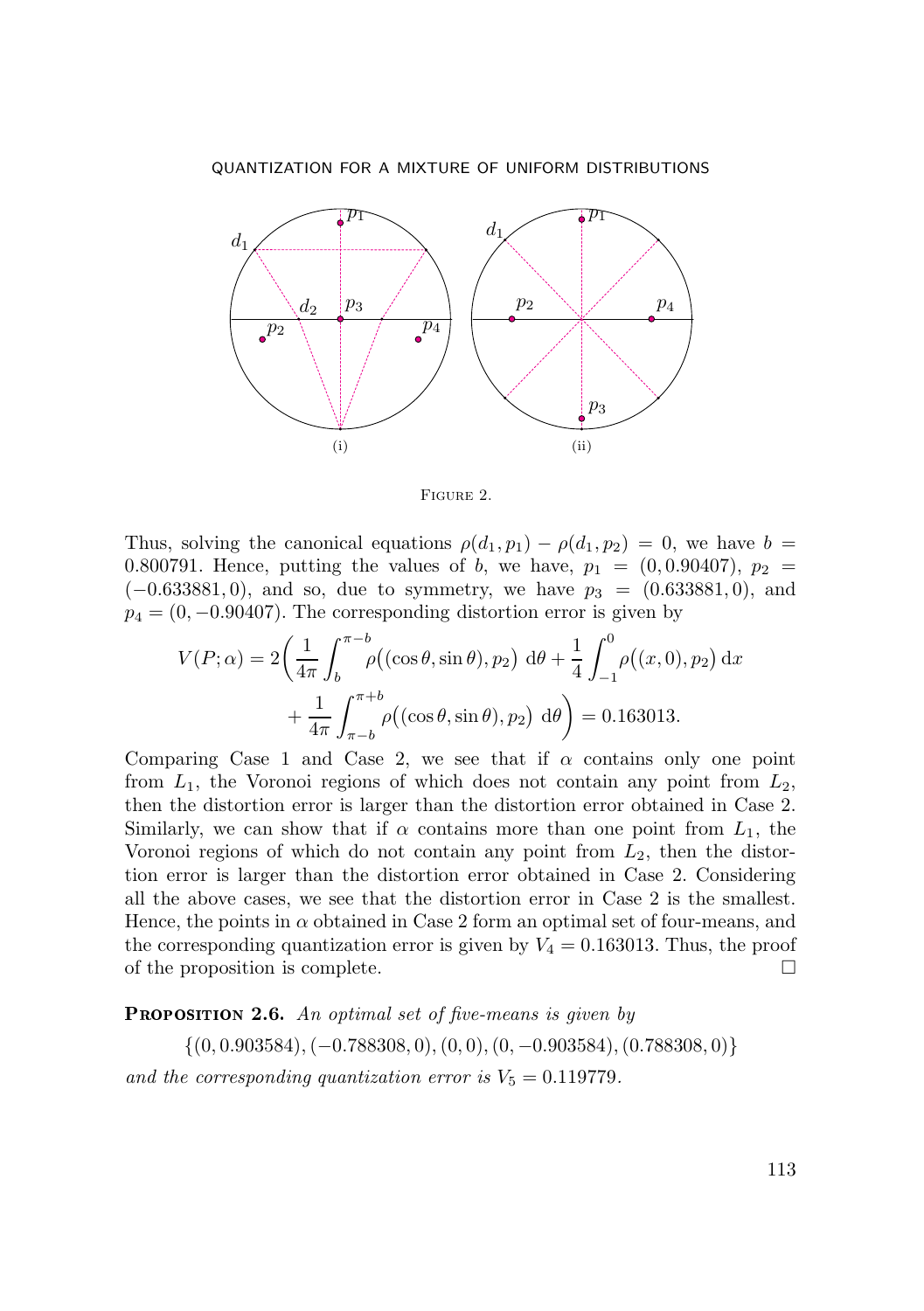P r o o f. Let  $\alpha := \{p_1, p_2, p_3, p_4, p_5\}$  be an optimal set of five-means. The following cases can arise:

**Case 1.**  $\alpha$  contains two points from  $L_1$ , the Voronoi regions of which do not contain any point from  $L_2$ .

In this case, we can assume that  $p_1, p_2, \ldots, p_5$  can be located as shown in Figure [3](#page-13-0) (i). Let the boundary of the Voronoi regions of  $p_1$  and  $p_2$  intersect  $L_2$  at the point  $d_1$  given by the parametric value  $\theta = \pi - b$ , where  $0 < b < \frac{\pi}{2}$ , and the boundary of the Voronoi regions of  $p_2$  and  $p_3$  intersect  $L_1$  at the point  $d_2$  given by  $x_1 = -a$ , where  $0 < a < 1$ . Thus, due to symmetry, we have

$$
p_1 = \frac{\int_b^{\pi - b} (\cos \theta, \sin \theta) d\theta}{\int_b^{\pi - b} d\theta} = \left( 0, \frac{2 \cos b}{\pi - 2b} \right),
$$
  
\n
$$
p_2 = \frac{\frac{1}{4} \int_{-1}^{-a} (x, 0) dx + \frac{1}{4\pi} \int_{\pi - b}^{\frac{3\pi}{2}} (\cos \theta, \sin \theta) d\theta}{\frac{1}{4} \int_{-1}^{-a} dx + \frac{1}{4\pi} \int_{\pi - b}^{\frac{3\pi}{2}} d\theta}
$$
  
\n
$$
= \left( \frac{-\pi a^2 + 2 \sin b + \pi + 2}{\pi (2a - 3) - 2b}, -\frac{2 \cos b}{-2\pi a + 2b + 3\pi} \right),
$$
  
\n
$$
p_3 = (-\frac{a}{2}, 0), d_1 = (-\cos b, \sin b), \text{ and } d_2 = (-a, 0).
$$

Thus, solving the canonical equations  $\rho(d_1, p_1) - \rho(d_1, p_2) = 0$ , and  $\rho(d_2, p_2) \rho(d_2, p_3) = 0$ , we have  $a = 0.567815$ ,  $b = 0.656426$ . Hence, putting the values of a and b we have,  $p_1 = (0, 0.866365), p_2 = (-0.74607, -0.220972),$  and  $p_3 = (-0.283907, 0)$ , and so, due to symmetry,  $p_4 = (0.283907, 0)$ , and  $p_5 =$ (0.74607, −0.220972). The corresponding distortion error is given by

$$
V(P; \alpha) = \frac{1}{4\pi} \int_{b}^{\pi - b} \rho((\cos \theta, \sin \theta), p_2) \, d\theta +
$$
  

$$
2\left(\frac{1}{4} \int_{-1}^{-a} \rho((x, 0), p_2) \, dx + \frac{1}{4\pi} \int_{\pi - b}^{\frac{3\pi}{2}} \rho((\cos \theta, \sin \theta), p_2) \, d\theta +
$$
  

$$
\frac{1}{4} \int_{-a}^{0} \rho((x, 0), p_3) \, dx\right) = 0.18911.
$$

**Case 2.**  $\alpha$  contains only one point from  $L_1$ , the Voronoi region of which does not contain any point from  $L_2$ .

In this case, we can assume that  $p_1, p_2, \ldots, p_5$  can be located as shown in Figure [3](#page-13-0) (ii). Let the boundary of the Voronoi regions of  $p_1$  and  $p_2$  intersect  $\overline{L}_2$  at the point  $d_1$  given by the parametric value  $\theta = \pi - b$ , where  $0 < b < \frac{\pi}{2}$ , the boundary of the Vonoroi regions of  $p_2$  and  $p_3$  intersect  $L_1$  at the point  $d_2$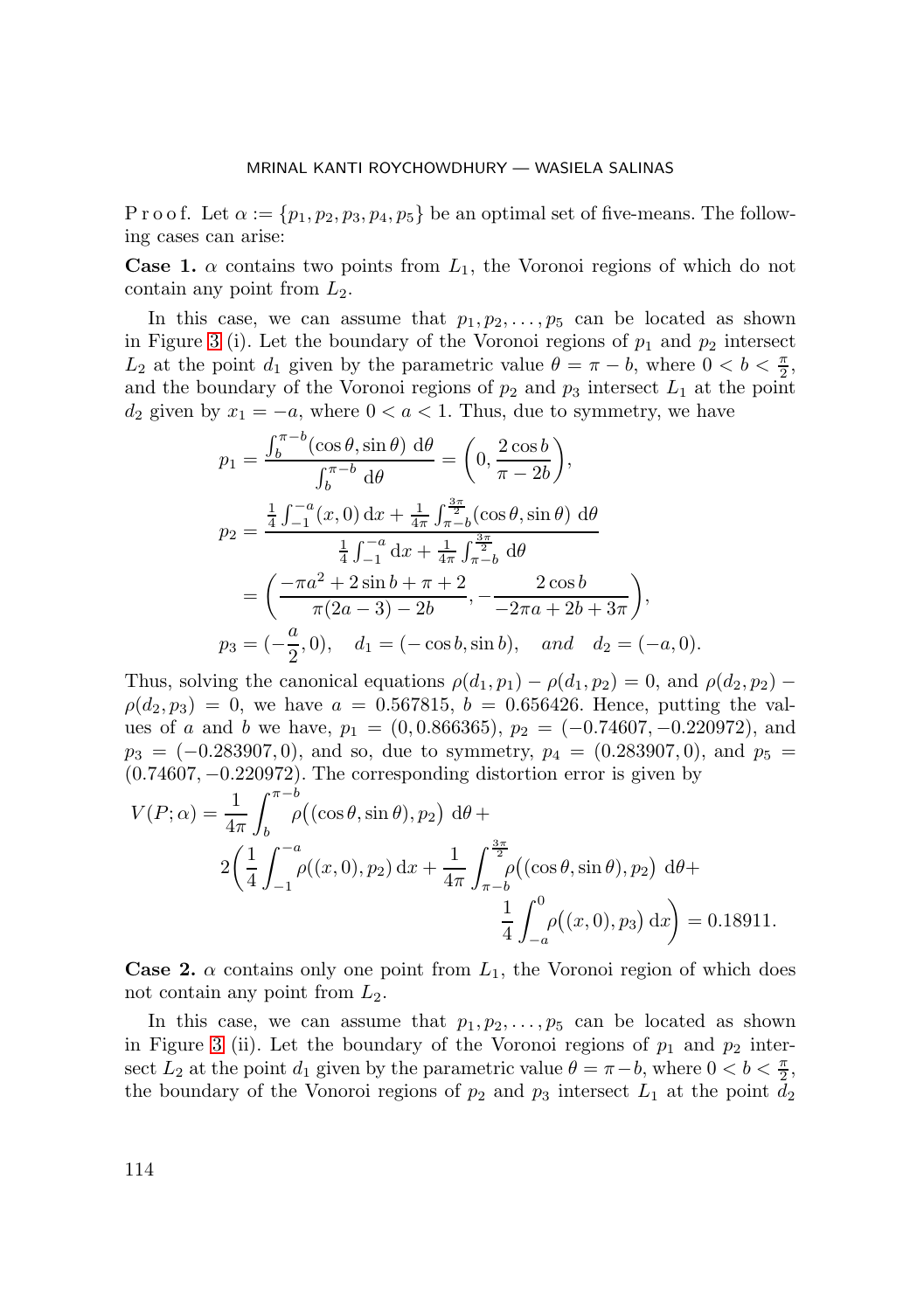given by  $x_1 = -a$ , where  $0 < a < 1$ . Thus, due to symmetry, we have

$$
p_1 = \frac{\int_b^{\pi - b} (\cos \theta, \sin \theta) d\theta}{\int_b^{\pi - b} d\theta} = \left(0, \frac{2 \cos b}{\pi - 2b}\right),
$$
  
\n
$$
p_2 = \frac{\frac{1}{4} \int_{-1}^{-a} (x, 0) dx + \frac{1}{4\pi} \int_{\pi - b}^{\pi + b} (\cos \theta, \sin \theta) d\theta}{\frac{1}{4} \int_{-1}^{-a} dx + \frac{1}{4\pi} \int_{\pi - b}^{\pi + b} d\theta} = \left(-\frac{-\pi a^2 + 4 \sin b + \pi}{-2\pi a + 4b + 2\pi}, 0\right),
$$
  
\n
$$
p_3 = (0, 0), \quad d_1 = (-\cos b, \sin b), \quad d_2 = (-a, 0).
$$

Thus, solving the canonical equations  $\rho(d_1, p_1) - \rho(d_1, p_2) = 0$ ,  $\rho(d_2, p_2) \rho(d_2, p_3) = 0$ , we have  $a = 0.394154$ , and  $b = 0.798783$ . Hence, putting the values of a, and b, we have,  $p_1 = (0, 0.903584), p_2 = (-0.788308, 0),$  and  $p_3 = (0, 0)$ , and so, due to symmetry,  $p_4 = (0, -0.903584)$ , and  $p_5 = (0.788308, 0)$ . The corresponding distortion error is given by

$$
V(P; \alpha) = 2 \left( \frac{1}{4\pi} \int_b^{\pi - b} \rho((\cos \theta, \sin \theta), p_2) \, d\theta + \frac{1}{4} \int_{-1}^{-a} \rho((x, 0), p_2) \, dx + \frac{1}{4\pi} \int_{\pi - b}^{\pi + b} \rho((\cos \theta, \sin \theta), p_2) \, d\theta \right) + \frac{1}{4} \int_{-a}^{a} \rho((x, 0), p_3) \, dx = 0.119779.
$$

**Case 3.**  $\alpha$  does not contain any point from  $L_1$ , the Voronoi region of which does not contain any point from  $L_2$ .

In this case, we can assume that  $p_1, p_2, \ldots, p_5$  can be located as shown in Figure [3](#page-13-0) (iii). Let the boundary of the Voronoi regions of  $p_1$  and  $p_2$  intersect  $L_2$  at the point  $d_1$  given by the parametric value  $\theta = \pi - b$ , where  $0 < b < \frac{\pi}{2}$ , and the boundary of the Voronoi regions of  $p_2$  and  $p_3$  intersect  $L_2$  as the point  $d_2$  given by the parametric value  $\theta = \pi + c$ , where  $0 < c < \frac{\pi}{2}$ . Thus, due to symmetry, we have

$$
p_1 = \frac{\int_{\frac{\pi}{2}}^{\pi-b} (\cos \theta, \sin \theta) d\theta}{\int_{\frac{\pi}{2}}^{\pi-b} d\theta} = \left(\frac{2(\sin b - 1)}{\pi - 2b}, \frac{2 \cos b}{\pi - 2b}\right),
$$
  

$$
p_2 = \frac{\frac{1}{4} \int_{-1}^{0} (x, 0) dx + \frac{1}{4\pi} \int_{\pi-b}^{\pi+c} (\cos \theta, \sin \theta) d\theta}{\frac{1}{4} \int_{-1}^{0} dx + \frac{1}{4\pi} \int_{\pi-b}^{\pi+c} d\theta}
$$
  

$$
= \left(-\frac{2 \sin b + 2 \sin c + \pi}{2(b + c + \pi)}, \frac{\cos c - \cos b}{b + c + \pi}\right),
$$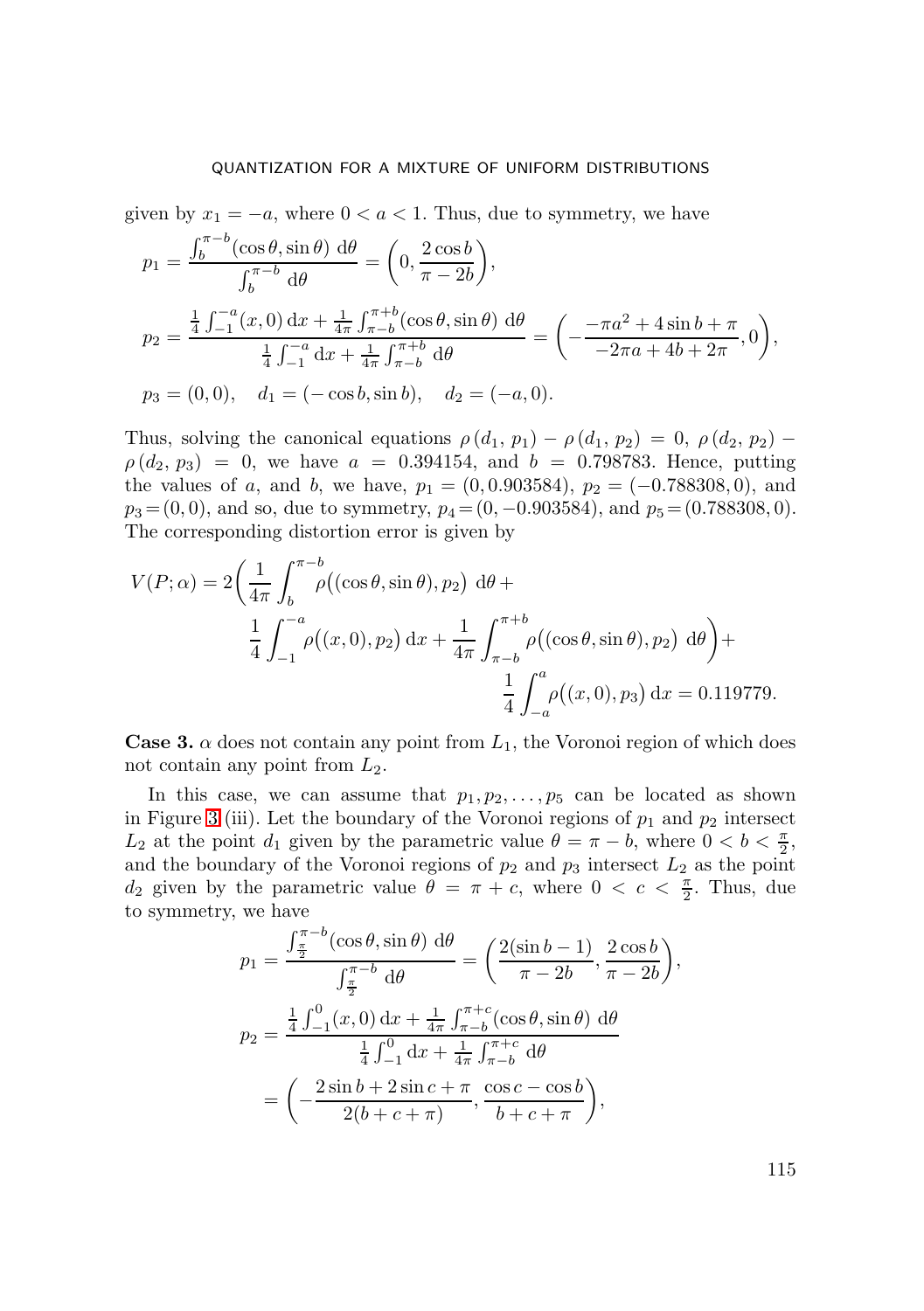$$
p_3 = \frac{\int_{\pi+c}^{2\pi-c} (\cos \theta, \sin \theta) d\theta}{\int_{\pi+c}^{2\pi-c} d\theta} = \left(0, -\frac{2 \cos c}{\pi - 2c}\right),
$$
  

$$
d_1 = (-\cos b, \sin b), \text{ and } d_2 = (-\cos c, -\sin c).
$$

Thus, solving the canonical equations  $\rho(d_1, p_1) - \rho(d_1, p_2) = 0$ , and  $\rho(d_2, p_2) \rho(d_2, p_3) = 0$ , we have  $b = 0.426473$ , and  $c = 0.837847$ . Hence, putting the values of b, and c, we have,  $p_1 = (-0.512388, 0.795606), p_2 = (-0.619091, -0.0547824),$  $p_3 = (0, -0.912839)$ , and so, due to symmetry,  $p_4 = (0.619091, -0.0547824)$ , and  $p_5 = (0.512388, 0.795606)$ . The corresponding distortion error is given by

$$
V(P; \alpha)
$$
  
=  $2\left(\frac{1}{4\pi} \int_{\frac{\pi}{2}}^{\pi - b} \rho((\cos \theta, \sin \theta), p_2) d\theta\right) + \frac{1}{4} \int_{-1}^{0} \rho((x, 0), p_2) dx$   
+  $\frac{1}{4\pi} \int_{\pi - b}^{\pi + c} \rho((\cos \theta, \sin \theta), p_2) d\theta\right) + \frac{1}{4\pi} \int_{\pi + c}^{2\pi - c} \rho((\cos \theta, \sin \theta), p_3) d\theta$   
= 0.1355.

Comparing Case 1 and Case 2, we see that if  $\alpha$  contains two points from  $L_1$ , the Voronoi regions of which do not contain any point from  $L_2$ , then the distortion error is larger than the distortion error obtained in Case 2. Similarly, we can show that if  $\alpha$  contains more than two points from  $L_1$ , the Voronoi regions of which do not contain any point from  $L_2$ , then the distortion error is larger than the distortion error obtained in Case 2. Comparing Case 2 and Case 3, we see that Case 3 can not happen as the distortion error is larger in Case 3. Considering all the above cases, we see that the distortion error in Case 2 is the smallest. Hence, the points in  $\alpha$  obtained in Case 2 form an optimal set of five-means, and the corresponding quantization error is given by  $V_5 = 0.119779$ . Thus, the proof of the proposition is complete.  $\Box$ 

<span id="page-12-0"></span>**PROPOSITION 2.7.** An optimal set of six-means is

$$
\{(-0.497577, 0.809422), (-0.786245, -0.0706781), (0, 0), (0, -0.913921),(0.786245, -0.0706781), (0.497577, 0.809422)\}
$$

*and the corresponding quantization error for six-means is given by*  $V_6 = 0.093342$ .

P r o o f. Let  $\alpha := \{p_1, p_2, p_3, p_4, p_5, p_6\}$  be an optimal set of six-means. As in Proposition [2.6,](#page-9-1) here also we consider three different cases as shown in Figure [4.](#page-14-0)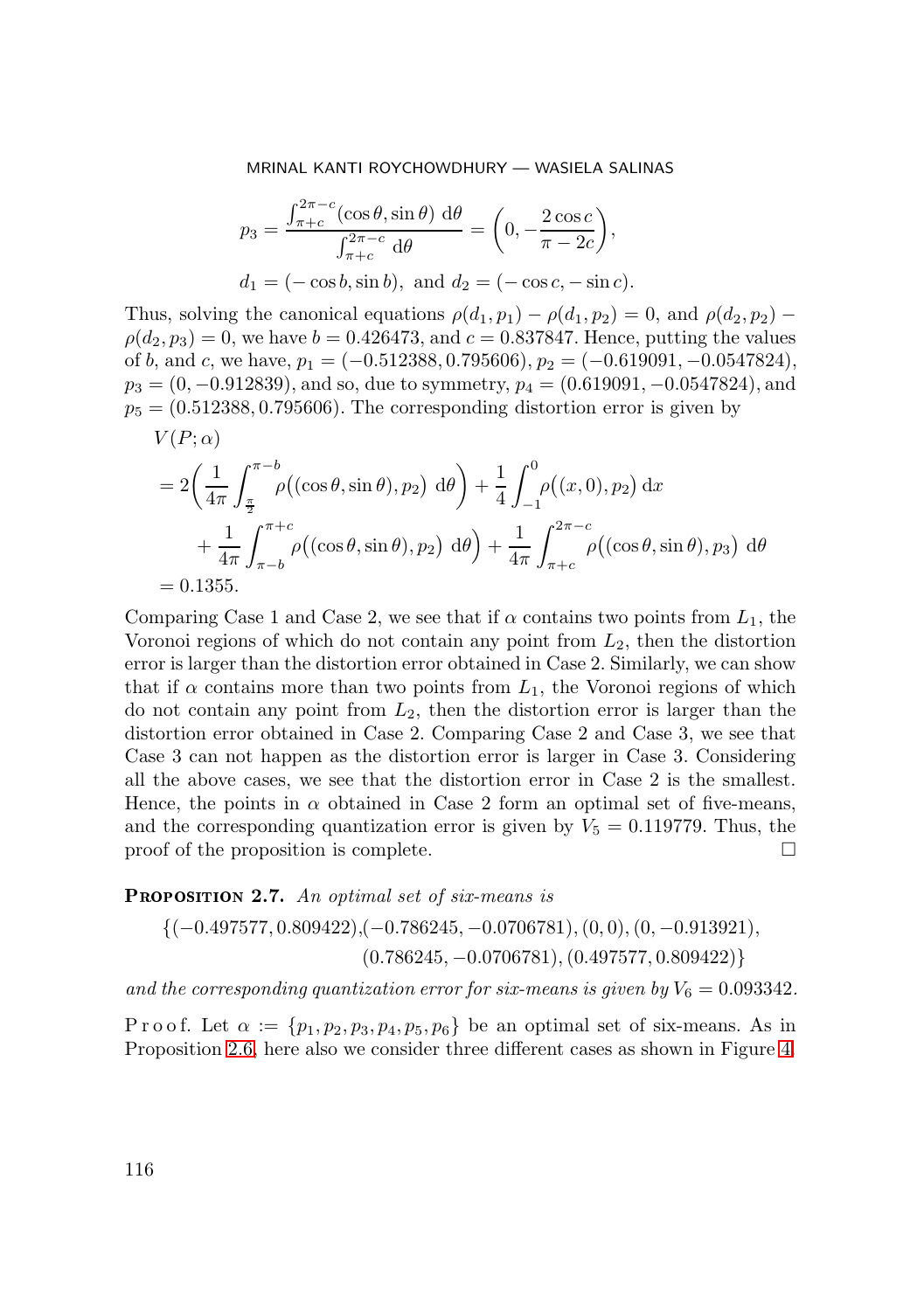

<span id="page-13-0"></span>Figure 3.

In each case, we calculate the distortion errors. Then, comparing the distortion errors, we see that the points given by the proposition give the smallest distortion error for six points, and hence they form an optimal set of six-means, which is shown by Figure [4](#page-14-0) (ii). Thus, the proof of the proposition is deduced.  $\Box$ 

Proceeding in the similar way as Proposition [2.6](#page-9-1) and Proposition [2.7,](#page-12-0) we can deduce that the following proposition is also true.

**PROPOSITION 2.8.** Let  $\alpha_n$  be an optimal set of n-means, and let  $V_n$  be the *corresponding quantization error. Then,*

$$
\alpha_7 = \{(-0.476891, 0.827476), (-0.788772, 0), (0, 0), (-0.476891, -0.827476), (0.476891, -0.827476), (0.788772, 0), (0.476891, 0.827476)\}
$$
  
with  $V_7 = 0.070674$ , see Figure 5 (i);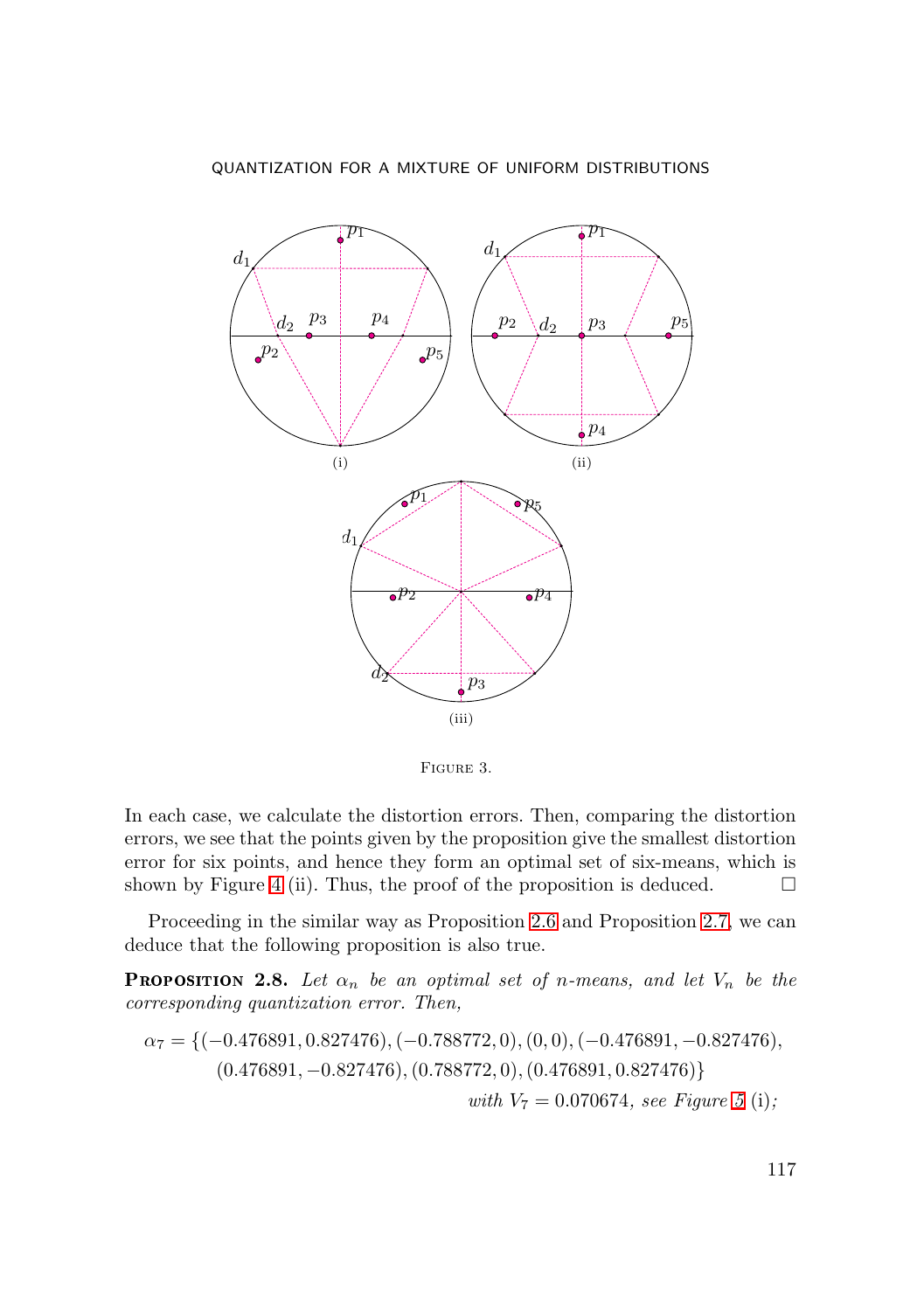

<span id="page-14-0"></span>FIGURE 4.

$$
\alpha_8 = \{(-0.475258, 0.828843), (-0.860649, 0),\ (-0.286883, 0), (-0.475258, -0.828843), (0.475258, -0.828843),\ (0.860649, 0), (0.286883, 0), (0.475258, 0.828843)\}\twith V_8 = 0.0577852, see Figure 5 (ii);\n
$$
\alpha_9 = \{-0.463928, 0.838108), (-0.857223, 0.0396484), (-0.286659, 0),\ (-0.704114, -0.671446), (0, -0.972943), (0.704114, -0.671446),\ (0.286659, 0), (0.857223, 0.0396484), (0.463928, 0.838108)\}\twith V_9 = 0.04803, see Figure 5 (iii);\n
$$
\alpha_{10} = \{(0, 0.974386), (-0.690161, 0.687826), (-0.854308, 0), (-0.284769, 0),\ (-0.690161, -0.687826), (0, -0.974386), (0.690161, -0.687826),\ (0.854308, 0), (0.284769, 0), (0.690161, 0.687826)\},\twith V_{10} = 0.039046, see Figure 5 (iv).
$$
$$
$$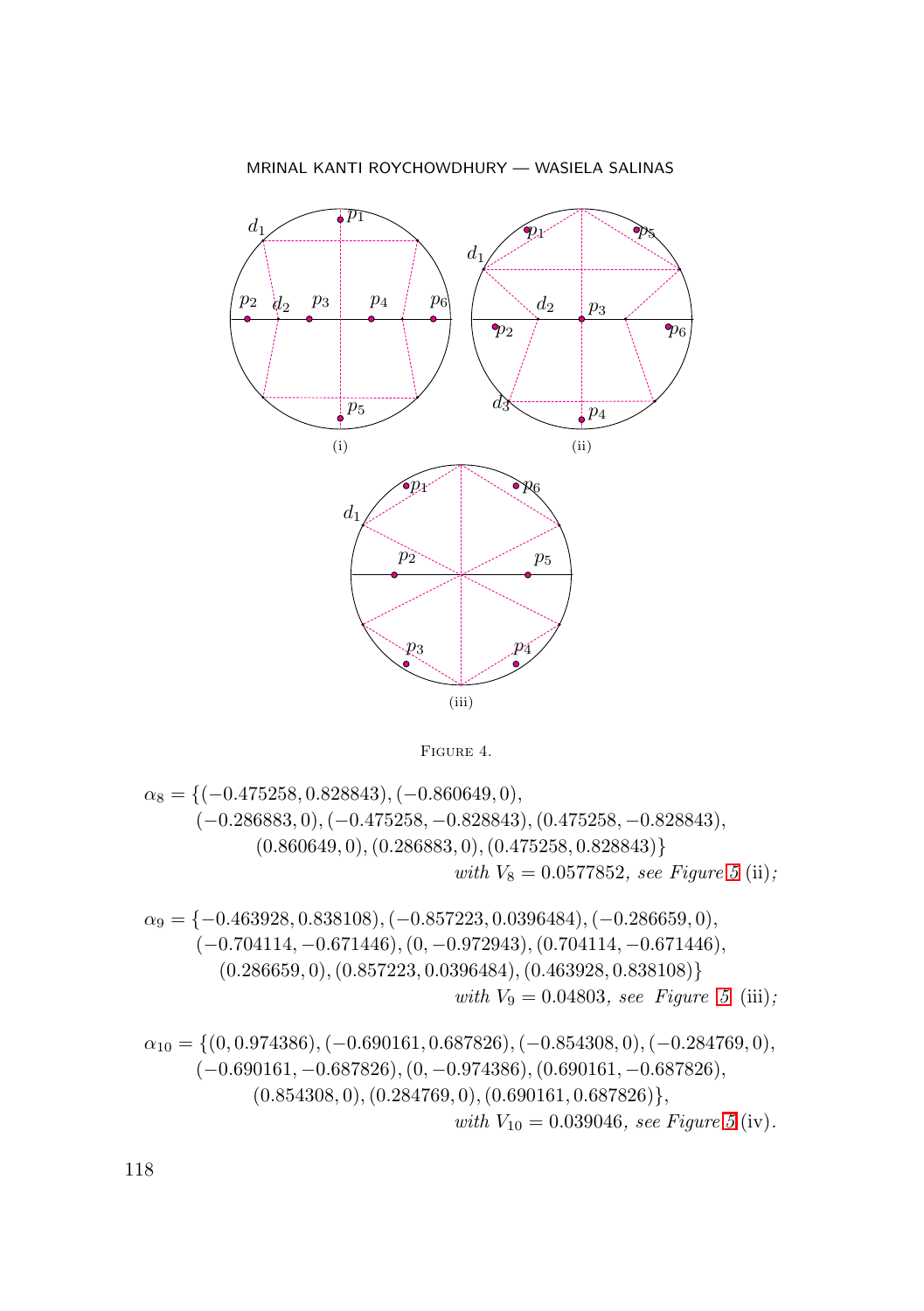

<span id="page-15-0"></span>Figure 5.

The following proposition plays an important role in the paper.

<span id="page-15-1"></span>**PROPOSITION 2.9.** Let  $\alpha_n$  be an optimal set of n-means for P, and  $n \geq 5$ . *Then,*  $\alpha_n$  *contains at least one point from*  $L_1$ *, the Voronoi region of which does not contain any point from* L2*; and at least one point from* L2*, the Voronoi region of which does not contain any point from* L1*.*

P r o o f. Let  $V_n$  denote the nth quantization error for any positive integer n. By the previous propositions, the lemma is true for  $5 \leq n \leq 10$ . Let  $n \geq 11$ . Then,  $V_n \leq V_{11} < V_{10} = 0.039046$ . For the sake of contradiction, assume that for  $n \geq 11$ , the set  $\alpha_n$  does not contain any point from  $L_1$ , the Voronoi region of which does not contain any point from  $L_2$ . Then,

$$
V_n > \int_{L_1} \min_{a \in \{(-\frac{1}{2},0),(0,\frac{1}{2})\}} \rho((x,0),a) \,dP
$$
  
=  $\frac{1}{4} \int_{-1}^0 \rho((t,0),\left(-\frac{1}{2},0\right)) \,dt + \frac{1}{4} \int_0^1 \rho((t,0),\left(\frac{1}{2},0\right)) \,dt = \frac{1}{24},$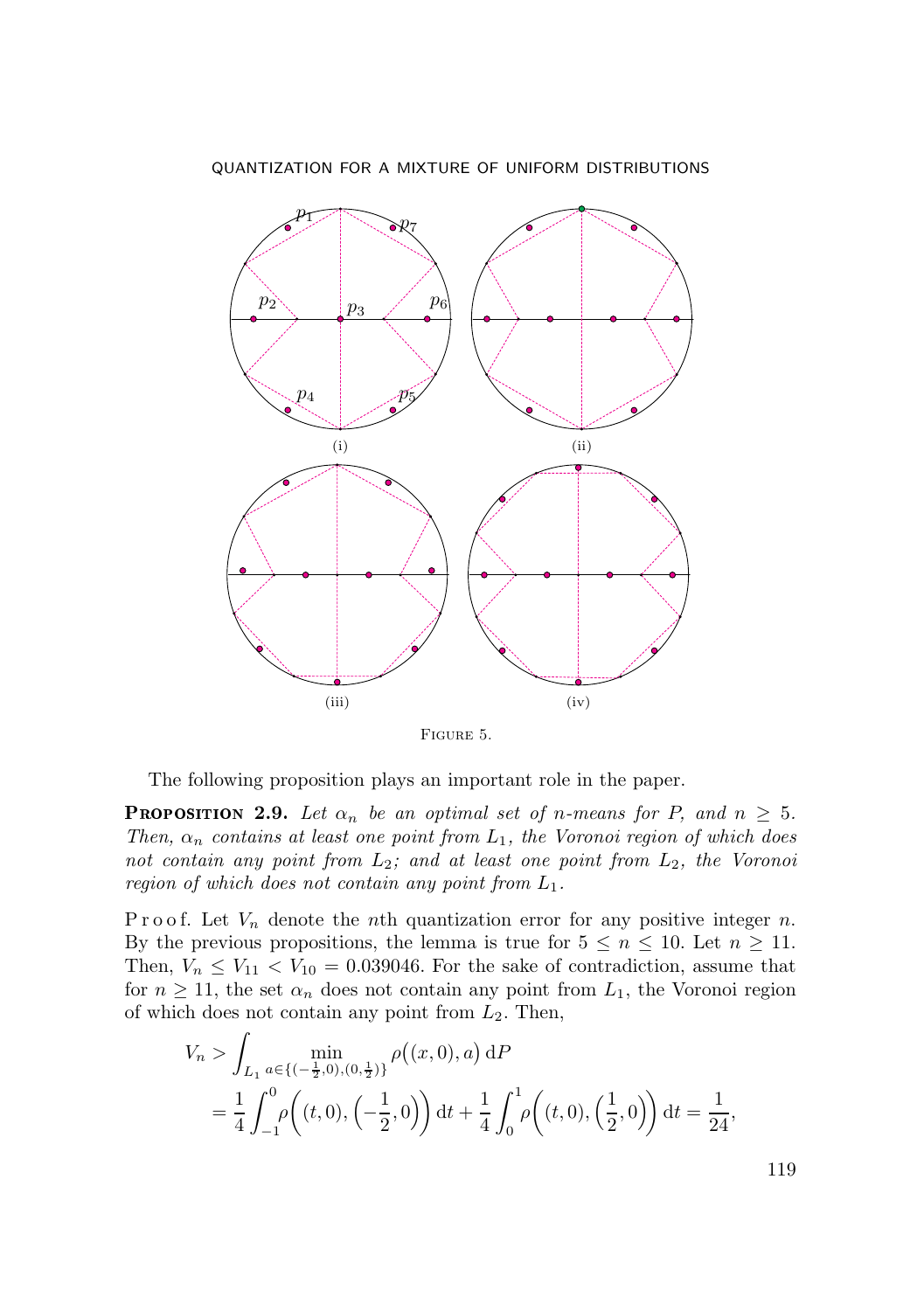implying  $V_n > \frac{1}{24} = 0.0416667 > V_{10}$ , which leads to a contradiction. Hence,  $\alpha_n$ contains at least one point from  $L_1$ , the Voronoi region of which does not contain any point from  $L_2$ . Similarly, we can prove the other part of the proposition. Thus, the proof of the proposition is complete.  $\Box$ 

We now state and prove the following theorem, which is the main theorem of this section. Notice that we are saying the theorem as the main theorem of this section, because as mentioned in Remark [2.11,](#page-19-0) this theorem helps us to calculate all the optimal sets of *n*-means, and so, the *n*th quantization errors for all  $n \geq 5$ for the mixed distribution P.

<span id="page-16-0"></span>**THEOREM 2.10.** Let  $n \geq 5$  be a positive integer, and let  $\alpha_n$  be an optimal set *of* n-means for P. Let  $3k + 2 \le n \le 3k + 4$  for some positive integer k. Then,  $\alpha_n$ *contains* k *elements from* L1*, the Voronoi regions of which do not contain any point from*  $L_2$ *.* 

P r o o f. By Proposition [2.9,](#page-15-1) for  $n \geq 5$ , the set  $\alpha_n$  always contains points from  $L_1$ , the Voronoi regions of which do not contain any point from  $L_2$ , and points from  $L_2$ , the Voronoi regions of which do not contain any point from  $L_1$ . Since the Voronoi region of a point in an optimal set covers maximum area within a shortest distance P-almost surely, the set  $\alpha_n$ , given in the theorem, must contain the two points, the Voronoi regions of which contain points from both  $L_1$  and  $L_2$ , in other words, the Voronoi regions of these two points contain points around the two intersections of  $L_1$  and  $L_2$ . Each of the remaining  $n-2$ points occurs due to the uniform distribution on  $L_1$ , or  $L_2$ , the Voronoi region of which contains points only from  $L_1$ , or from  $L_2$ , respectively.

Let  $n = n_1 + n_2 + k + 2$  be such that  $\alpha_n$  contains k elements from  $L_1$ , the Voronoi regions of which do not contain any point from  $L_2$ ;  $n_1$  elements from above the  $x_1$ -axis, the Voronoi regions of which do not contain any point from  $L_1$ , and  $n_2$  elements from below the  $x_1$ -axis, the Voronoi regions of which do not contain any point from  $L_1$ . Then, there exist three real numbers  $a, b$ , and  $c$ , where  $-1 < a < 1, 0 < b < \frac{\pi}{2}$ , and  $0 < c < \frac{\pi}{2}$ , such that the following occur:

(i) The k elements that  $\alpha_n$  contains from  $L_1$  occur due to the uniform distribution on  $[-a, a]$ , and as mentioned in Theorem [1.2,](#page-2-1) are given by the set

$$
\left\{-a+\frac{2i-1}{k}a:1\leq i\leq k\right\},\
$$

with distortion error given by

k (distortion error due to the point  $-a+\frac{a}{k}$  in the interval  $\left[-a,-a+\frac{2a}{k}\right]$ )

$$
= \frac{k}{4} \int_{-a}^{-a + \frac{2a}{k}} \left( t - \left( -a + \frac{a}{k} \right) \right)^2 dt = \frac{a^3}{6k^2}.
$$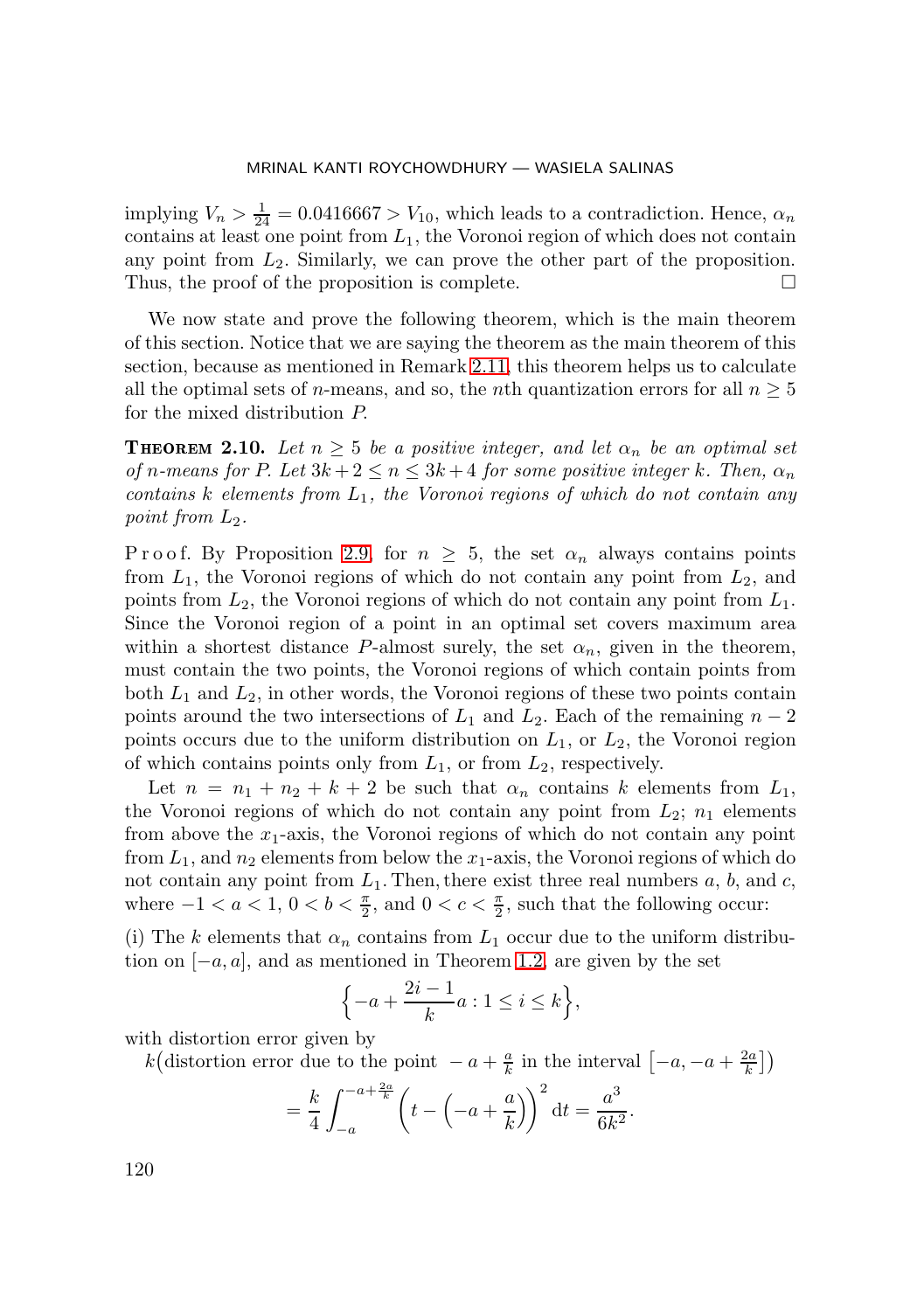(ii) The  $n_1$  elements that  $\alpha_n$  contains from above the  $x_1$ -axis, the Voronoi regions of which do not contain any point from  $L_1$ , occur due to the uniform distribution on the circular arc  $\{(\cos \theta, \sin \theta) : b \le \theta \le \pi - b\}$ , and by Theorem [1.3,](#page-2-2) are given by the set

$$
\left\{\frac{2n_1}{\pi - 2b} \sin \frac{\pi - 2b}{2n_1} \left( \cos \left(b + (2j - 1)\frac{\pi - 2b}{2n_1} \right), \sin \left(b + (2j - 1)\frac{\pi - 2b}{2n_1} \right) \right) \right\}
$$
  
1 \le j \le n\_1,

with distortion error

$$
n_1 \left(\frac{1}{4\pi} \int_b^{b+\frac{\pi-2b}{n_1}} \rho \left( (\cos\theta, \sin\theta), \frac{2n_1}{\pi-2b} \sin\left(\frac{\pi-2b}{2n_1}\right) \right) d\theta \right)
$$

$$
\left( \cos\left(b + \frac{\pi-2b}{2n_1}\right), \sin\left(b + \frac{\pi-2b}{2n_1}\right) \right) d\theta \right)
$$

$$
= \frac{(\pi-2b)^2 - 2n_1^2 + 2n_1^2 \cos(\frac{2b-\pi}{n_1})}{4\pi(\pi-2b)},
$$

and we denote it by  $D_{n_1}$ .

(iii) The  $n_2$  elements that  $\alpha_n$  contains from below the  $x_1$ -axis, the Voronoi regions of which do not contain any point from  $L_1$ , occur due to the uniform distribution on the circular arc  $\{(\cos \theta, \sin \theta) : \pi + c \le \theta \le 2\pi - c\}$ , and by Theorem [1.3,](#page-2-2) are given by the set

$$
\left\{\frac{2n_2}{\pi - 2c} \sin \frac{\pi - 2c}{2n_2} \left( \cos \left( \pi + c + (2j - 1) \frac{\pi - 2c}{2n_2} \right), \sin \left( \pi + c + (2j - 1) \frac{\pi - 2c}{2n_2} \right) \right) \right\}
$$
  
 
$$
: 1 \le j \le n_2 \right\},
$$

with distortion error

$$
n_2 \left( \frac{1}{4\pi} \int_{\pi+c}^{\pi+c+\frac{\pi-2c}{n_2}} \rho \left( (\cos \theta, \sin \theta), \frac{2n_2}{\pi-2c} \sin \left( \frac{\pi-2c}{2n_2} \right) \right) d\theta \right) - (\cos \left( \pi+c+\frac{\pi-2c}{2n_2} \right), \sin \left( \pi+c+\frac{\pi-2c}{2n_2} \right)) d\theta \right) = \frac{(\pi-2c)^2 - 2n_2^2 + 2n_2^2 \cos(\frac{2c-\pi}{n_2})}{4\pi(\pi-2c)},
$$

and we denote it by  $D_{n_2}$ .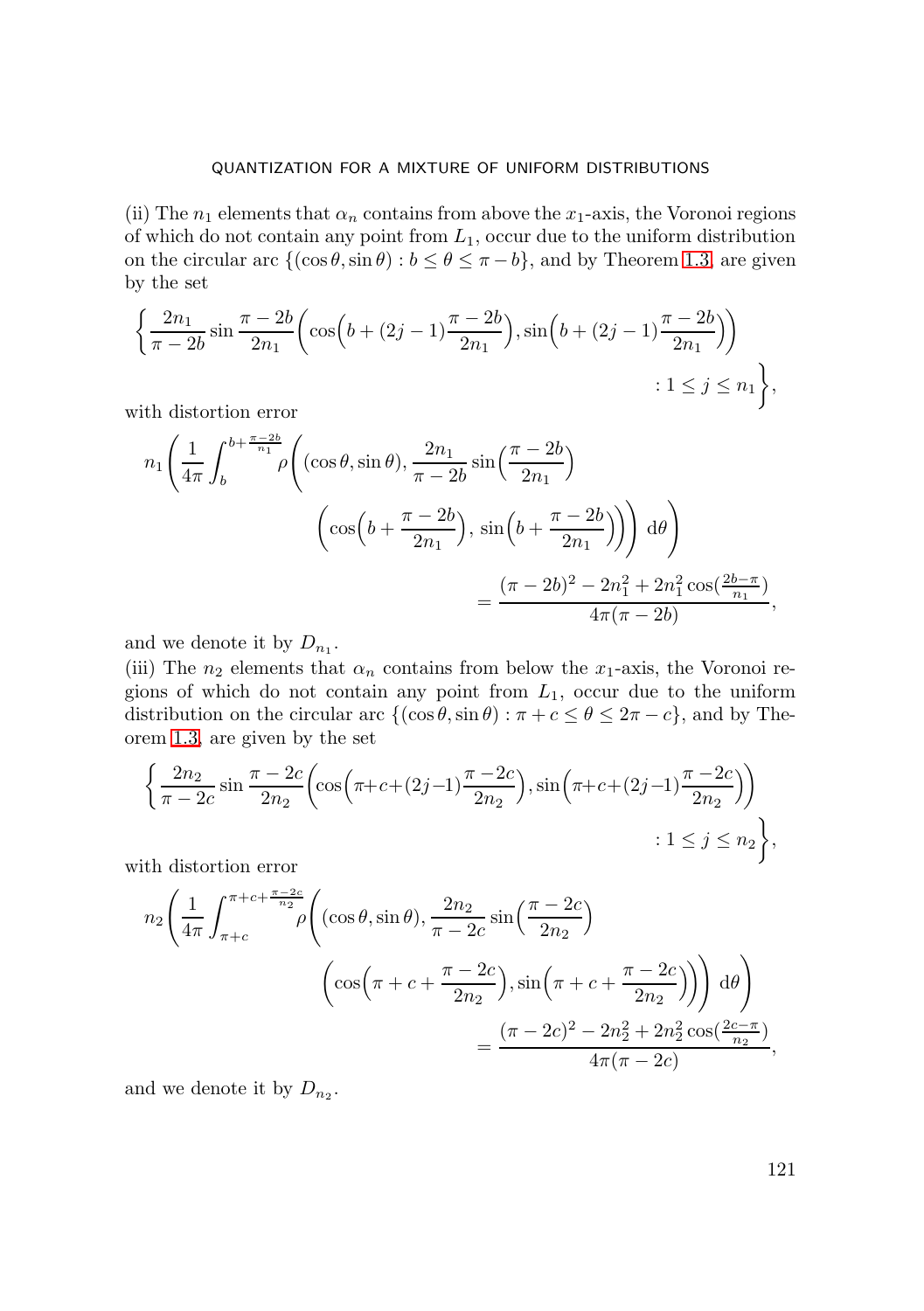(iv) The two points in  $\alpha_n$ , the Voronoi regions of which contain points from both  $L_1$  and  $L_2$ , are given by the set  $\{(-r, s), (r, s)\}\,$ , where

$$
(-r,s) = \frac{\frac{1}{4} \int_{-1}^{-a} (t,0) \, \mathrm{d}t + \frac{1}{4\pi} \int_{\pi-b}^{\pi+c} (\cos \theta, \sin \theta) \, \mathrm{d}\theta}{\frac{1}{4} \int_{-1}^{-a} \, \mathrm{d}t + \frac{1}{4\pi} \int_{\pi-b}^{\pi+c} \, \mathrm{d}\theta}
$$

$$
= \left( -\frac{-\pi a^2 + 2\sin b + 2\sin c + \pi}{2(-\pi a + b + c + \pi)}, \frac{\cos c - \cos b}{-\pi a + b + c + \pi} \right)
$$

i.e.,

$$
r = \frac{-\pi a^2 + 2\sin b + 2\sin c + \pi}{2(-\pi a + b + c + \pi)}, \quad \text{and} \quad s = \frac{\cos c - \cos b}{-\pi a + b + c + \pi},
$$

,

and the distortion error for both the two points is given by

$$
2\left(\frac{1}{4}\int_{-1}^{-a}\rho((t,0),(-r,s))\,dt+\frac{1}{4\pi}\int_{\pi-b}^{\pi+c}\rho((\cos\theta,\sin\theta),(-r,s))\,d\theta\right)
$$
  
=\frac{1}{24\pi(-\pi a+b+c+\pi)}\left(\pi^2a^4-4\pi a^3b-4\pi a^3c-4\pi^2a^3\right)  
+12\pi(a^2-1)\sin b+12\pi a^2\sin c+6\pi^2a^2  
-12\pi ab-12\pi ac-4\pi^2a+12b^2+24bc  
+24\cos(b+c)+16\pi b+12c^2+16\pi c-12\pi\sin c+\pi^2-24\right),

and we denote it by  $D(a, b, c)$ .

Let  $V(n_1, n_2, k)$  denote the distortion error due to the all above  $n_1+n_2+k+2$ elements in  $\alpha_n$ . Then, we have

<span id="page-18-1"></span>
$$
V(n_1, n_2, k) = \frac{a^3}{6k^2} + D_{n_1} + D_{n_2} + D(a, b, c).
$$
 (1)

Let  $n_1, n_2$ , and k be fixed. Then, using the partial derivatives we can obtain the following equations

<span id="page-18-0"></span>
$$
\frac{\partial}{\partial a}(V(n_1, n_2, k)) = 0, \quad \frac{\partial}{\partial b}(V(n_1, n_2, k)) = 0, \quad \text{and} \quad \frac{\partial}{\partial c}(V(n_1, n_2, k)) = 0.
$$
\n(2)

For a given set of values of  $n_1, n_2$ , and k, solving the equations in [\(2\)](#page-18-0), we can obtain the values of a, b, c. Putting the values of a, b, c in  $(1)$ , we can obtain the distortion error for the given set of values of  $n_1, n_2, k$ .

Now, to prove the theorem we use induction on k. If  $k = 1$ , and  $k = 2$ , the theorem is true due to the previous propositions. Let us assume that the theorem is true for  $k = m$ , i.e., when  $3m + 2 \leq n \leq 3m + 4$ . We now prove that the theorem is true for  $3(m+1)+2 \leq n \leq 3(m+1)+4$ . By the assumption, the theorem is true for  $n = 3m + 4$ , i.e., the set  $\alpha_{3m+4}$  contains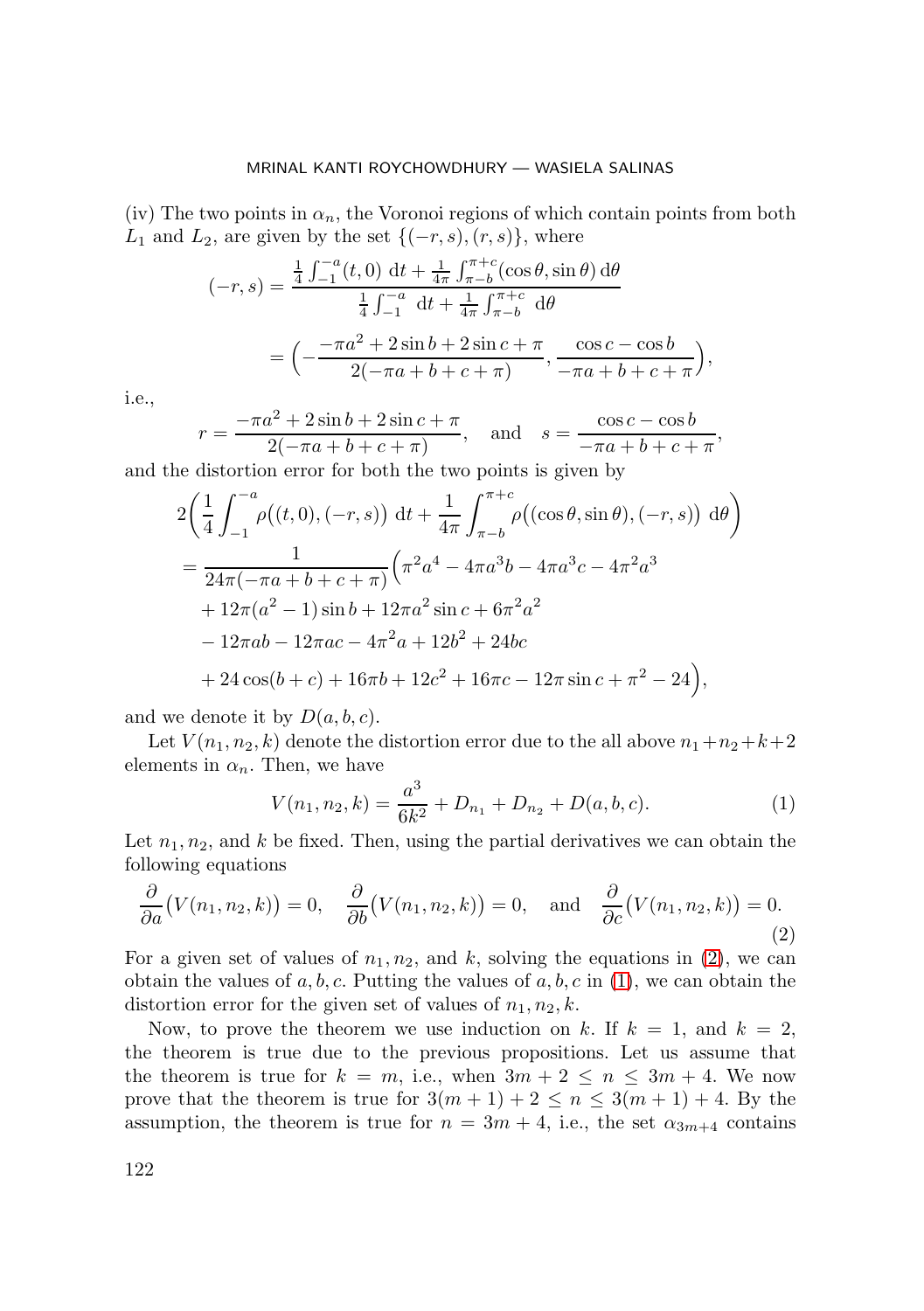m points from  $L_1$ , the Voronoi regions of which do not contain any point from  $L_2$ , and  $(2m+2)$  points occur due to the uniform distribution on  $L_2$ , the Voronoi region of which do not contain any point from  $L_1$ . Again, due to the mixed distribution with equal weights to the component probabilities, and symmetry of the circle with respect to the  $x_1$ -axis, we can can assume that  $\alpha_n$  contains  $m+1$ elements from above, and  $m + 1$  elements from below. Now, to calculate  $\alpha_{n+1}$ , we need to add one extra point either to  $L_1$ , or  $L_2$  in an optimal way, i.e., the Voronoi regions of the new point will contain only the points from  $L_1$ , or from  $L_2$ , and the overall distortion error due to  $n + 1$  points becomes smallest. First suppose that the extra point is added to  $L_1$ , the Voronoi region of which does not contain any point from  $L_2$ . As described above using [\(1\)](#page-18-1), we calculate the distortion error  $V(m+1, m+1, m+1)$ . Next, suppose that the extra point is added to  $L_2$ , the Voronoi region of which does not contain any point from  $L_1$ , and using [\(1\)](#page-18-1), we calculate the distortion error  $V(m+2, m+1, m)$ , or  $V(m+1, m+2, m)$ . We see that the distortion error  $V(m+1, m+1, m+1)$  is the smallest, which implies the fact that  $\alpha_{n+1}$  contains  $m + 1$  points from  $L_1$ . Once,  $\alpha_{n+1}$  is known, similarly we can obtain  $\alpha_{n+2}$ , and  $\alpha_{n+3}$  with distortion errors, respectively,  $V(m+1, m, m+1)$  and  $V(m+1, m+1, m+1)$ . Thus, we see that each of  $\alpha_{n+1}$ ,  $\alpha_{n+2}$ , and  $\alpha_{n+3}$  contains  $m+1$  points from  $L_1$ , the Voronoi regions of which do not contain any point from  $L_2$ . Notice that  $n+1 = 3(m+1)+2, n+2 = 3(m+1)+3, \text{ and } n+1 = 3(m+1)+4, \text{ i.e.,}$ for the positive integer n satisfying  $3(m+1)+2 \le n \le 3(m+1)+4$ , the set  $\alpha_n$ contains  $m + 1$  elements from  $L_1$ , the Voronoi regions of which do not contain any point from  $L_2$ . Thus, the theorem is true for  $k = m+1$  if it is true for  $k = m$ . Hence, by the principle of mathematical induction, the theorem is true for all positive integers k, and thus, the proof of the theorem is complete.  $\Box$ 

<span id="page-19-0"></span>**REMARK 2.11.** For  $n \geq 5$ , let  $3k + 2 \leq n \leq 3k + 4$  for some positive integer k. Then, by Theorem [2.10,](#page-16-0) we can say that if  $n - k - 2$  is an even number, then an optimal set of *n*-means contains  $\frac{1}{2}(n-k-2)$  elements from either side of the  $x_1$ -axis, the Voronoi regions of which do not contain any point from  $L_1$ ; and if  $n-k-2$  is an odd number, then an optimal set of n-means contains  $\frac{1}{2}$ [ $n-k-2$ ] elements from one side of the x<sub>1</sub>-axis, and  $\frac{1}{2}[n-k-2]+1$  elements from the other side of the  $x_1$ -axis, the Voronoi regions of which do not contain any point from  $L_1$ . Thus, by Theorem [2.10,](#page-16-0) using Theorem [1.2,](#page-2-1) and Theorem [1.3,](#page-2-2) we can easily determine the optimal sets of n-means and the nth quantization errors for all  $n \geq 5$ .

The following proposition gives the quantization dimension and the quantization coefficient for the mixed distribution.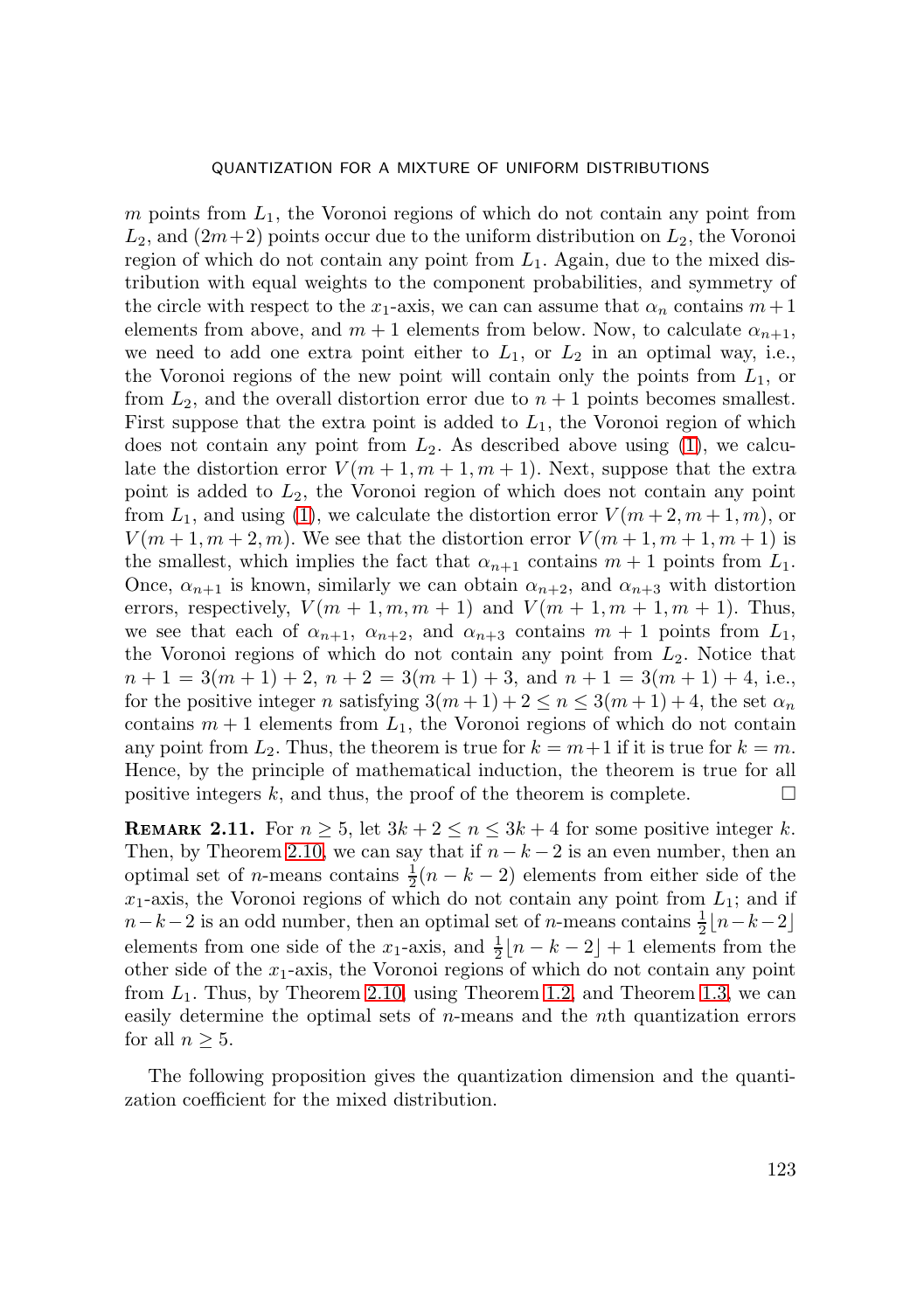<span id="page-20-0"></span>**PROPOSITION 2.12.** Quantization dimension  $D(P)$  of the mixed distribution  $P$ *is one, which is the dimension of the underlying space, and the quantization coefficient exists as a finite positive number which equals*  $\frac{3}{8}(4+\pi^2)$ .

P r o o f. By Remark [2.11,](#page-19-0) we see that if n is of the form  $n = 3k + 2$  for some positive integer k, then  $\alpha_n$  contains k elements from  $L_1$ , the Voronoi regions of which do not contain any point from  $L_2$ , and k elements from the above, and  $k$  elements from below the  $x_1$ -axis, the Voronoi region of which do not contain any point from  $L_1$ . For  $n \in \mathbb{N}$ ,  $n \geq 5$ , let  $\ell(n)$  be the unique positive integer such that  $3\ell(n)+2 \leq n < 3(\ell(n)+1)+2$ . Then,  $V_{3(\ell(n)+1)+2} < V_n \leq V_{3\ell(n)+2}$ implying

<span id="page-20-1"></span>
$$
\frac{2\log(3\ell(n)+2)}{-\log V_{3(\ell(n)+1)+2}} < \frac{2\log n}{-\log V_n} < \frac{2\log(3(\ell(n)+1)+2)}{-\log V_{3(\ell(n)+2)}}.\tag{3}
$$

Notice that if  $n \to \infty$ , then  $\ell(n) \to \infty$ . Moreover, if  $n \to \infty$ , they by [\(1\)](#page-18-1) and [\(2\)](#page-18-0), we can see that  $a \to 1$ ,  $b \to 0$ , and  $c \to 0$ . Assume that n is sufficiently large, in other words, assume that  $\ell(n)$  is sufficiently large, and then as  $a \to 1$ ,  $b \to 0$ , and  $c \to 0$ , by [\(1\)](#page-18-1) we have  $D(a, b, c) \to 0$ , implying

$$
V_{3\ell(n)+2} = V(\ell(n), \ell(n), \ell(n)) = \frac{-6\ell(n)^4 + 6\ell(n)^4 \cos \frac{\pi}{\ell(n)} + 3\pi^2 \ell(n)^2 + \pi^2}{6\pi^2 \ell(n)^2},
$$

yielding

$$
\lim_{n \to \infty} \frac{2 \log(3\ell(n) + 2)}{-\log V_{3(\ell(n)+1)+3}} \frac{2 \log(3\ell(n) + 2)}{-\log \left(\frac{-6(\ell(n)+1)^4 + 3\pi^2(\ell(n)+1)^2 + 6(\ell(n)+1)^4 \cos(\frac{\pi}{\ell(n)+1}) + \pi^2}{6\pi^2(\ell(n)+1)^2}\right)} = 1,
$$

and

$$
\lim_{n \to \infty} \frac{2 \log(3(\ell(n) + 1) + 2)}{-\log V_{3\ell(n)+2}} = \lim_{\ell(n) \to \infty} \frac{2 \log(3(\ell(n) + 1) + 2)}{-\log \left(\frac{-6\ell(n)^4 + 6\ell(n)^4 \cos(\frac{\pi}{\ell(n)}) + 3\pi^2 \ell(n)^2 + \pi^2}{6\pi^2 \ell(n)^2}\right)} = 1
$$

and hence, by [\(3\)](#page-20-1),

$$
\lim_{n \to \infty} \frac{2 \log n}{-\log V_n} = 1,
$$

which is the dimension of the underlying space. Again,

<span id="page-20-2"></span>
$$
(3\ell(n)+2)^2 V_{3(\ell(n)+1)+2} < n^2 V_n < \left(3(\ell(n)+1)+2\right)^2 V_{3\ell(n)+2}.\tag{4}
$$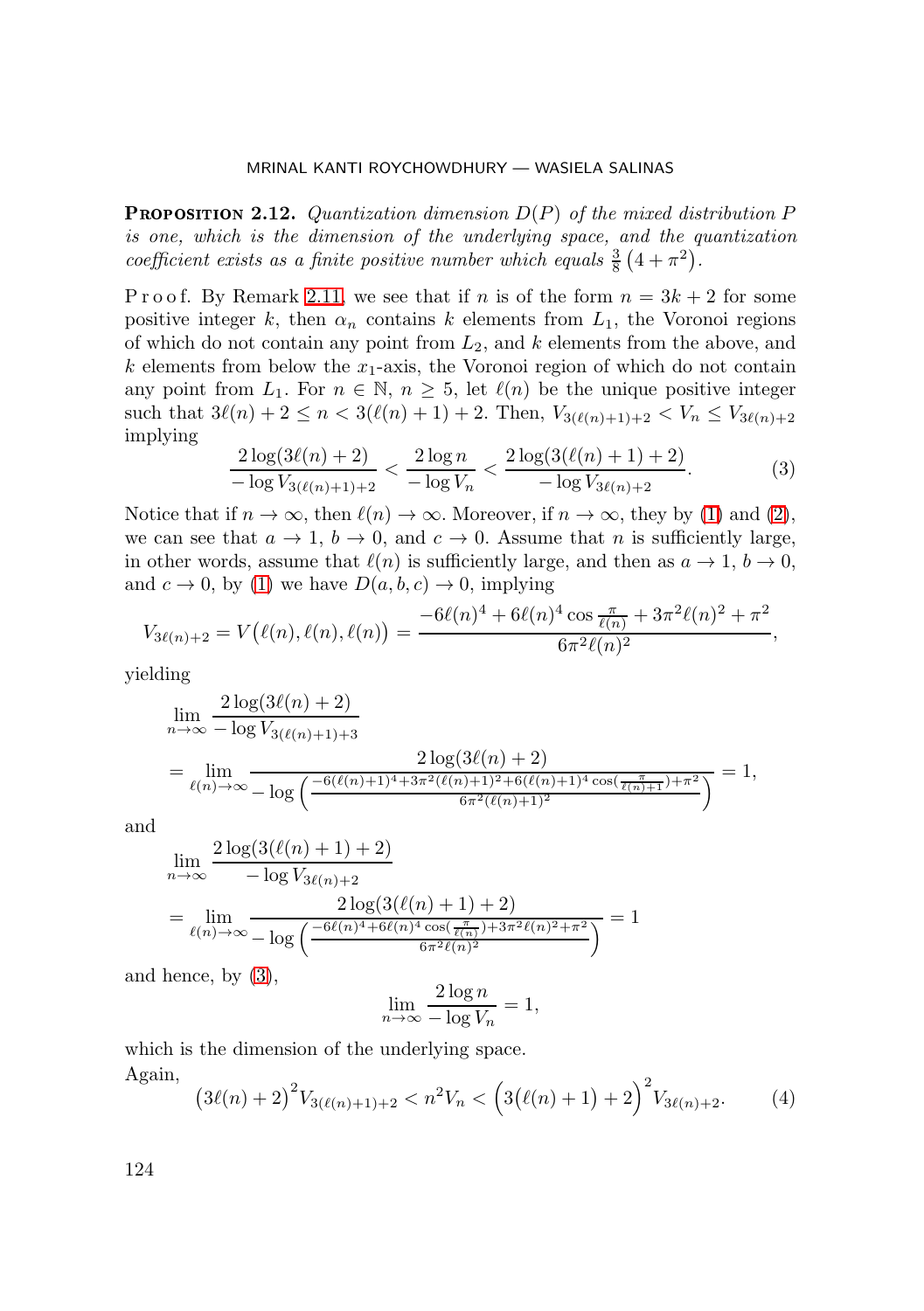We have

$$
\lim_{n \to \infty} (3\ell(n) + 2)^2 V_{3(\ell(n)+1)+2}
$$
\n
$$
= \lim_{\ell(n) \to \infty} (3\ell(n) + 2)^2
$$
\n
$$
\frac{-6(\ell(n)+1)^4 + 3\pi^2(\ell(n)+1)^2 + 6(\ell(n)+1)^4 \cos(\frac{\pi}{\ell(n)+1}) + \pi^2}{6\pi^2(\ell(n)+1)^2}
$$
\n
$$
= \frac{3}{8} (4 + \pi^2),
$$

and

$$
\lim_{n \to \infty} \left( 3(\ell(n) + 1) + 2 \right)^2 V_{3\ell(n)+2}
$$
\n
$$
= \lim_{\ell(n) \to \infty} \left( 3(\ell(n) + 1) + 2 \right)^2 \frac{-6\ell(n)^4 + 6\ell(n)^4 \cos(\frac{\pi}{\ell(n)}) + 3\pi^2 \ell(n)^2 + \pi^2}{6\pi^2 \ell(n)^2}
$$
\n
$$
= \frac{3}{8} (4 + \pi^2),
$$

and hence, by [\(4\)](#page-20-2) we have

$$
\lim_{n \to \infty} n^2 V_n = \frac{3}{8} \left( 4 + \pi^2 \right),
$$

i.e., the quantization coefficient exists as a finite positive number which equals  $=\frac{3}{8}(4+\pi^2)$ . Thus, the proof of the proposition is complete.

## <span id="page-21-0"></span>**3. Optimal quantization for the mixture of two uniform distributions on two disconnected line segments**

Let  $P_1$  and  $P_2$  be two uniform distributions, respectively, on the intervals  $[0, \frac{1}{2}]$  and  $[\frac{3}{4}, 1]$ . Write

$$
J_1 := \left[0, \frac{1}{2}\right], \text{ and } J_2 := \left[\frac{3}{4}, 1\right].
$$

Let  $f_1$  and  $f_2$  be their respective density functions. Then,  $f_1(x) = 2$  if  $x \in$  $[0, \frac{1}{2}]$ , and zero, otherwise; and  $f_2(x) = 4$  if  $x \in [\frac{3}{4}, 1]$ , and zero, otherwise. Let  $P := \frac{3}{4}P_1 + \frac{1}{4}P_2$ . In the sequel, for the mixed distribution P, we determine the optimal sets of  $n$ -means and the  $n$ th quantization errors for all positive integers n. By  $E(P)$  and  $V(P)$ , we mean the expectation and the variance of a random variable with distribution P. By  $\alpha_n(\mu)$ , we denote an optimal set of n-means with respect to a probability distribution  $\mu$ , and  $V_n(\mu)$  represents the corresponding quantization error for *n*-means. If  $\mu$  is the mixed distribution P,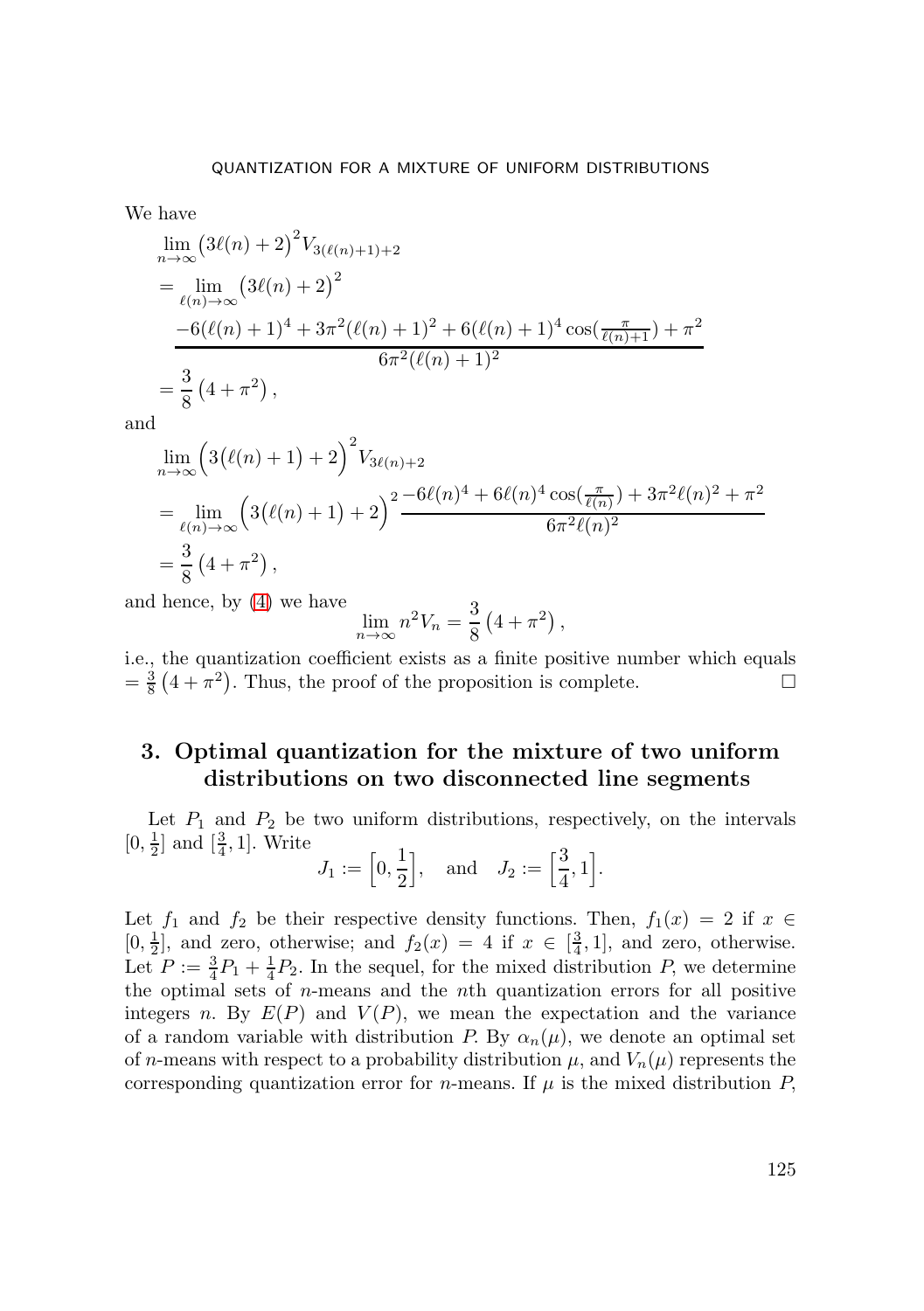in the sequel, we sometimes denote it by  $\alpha_n$  instead of  $\alpha_n(P)$ , and the corresponding quantization error is denoted by  $V_n$  instead of  $V_n(P)$ .

**LEMMA 3.1.** Let P be the mixed distribution defined by  $P = \frac{3}{4}P_1 + \frac{1}{4}P_2$ . Then,

$$
E(P) = \frac{13}{32}
$$
, and  $V(P) = \frac{277}{3072}$ .

P r o o f. We have

$$
E(P) = \int x \, dP = \frac{3}{4} \int x \, d(P_1(x)) + \frac{1}{4} \int x \, d(P_2(x)) = \frac{3}{4} \int_0^{\frac{1}{2}} 2x \, dx + \frac{1}{4} \int_{\frac{3}{4}}^1 4x \, dx
$$

yielding  $E(P) = \frac{13}{32}$ , and

$$
V(P) = \int (x - E(P))^2 dP = \frac{3}{4} \int (x - E(P))^2 d(P_1(x)) + \frac{1}{4} \int (x - E(P))^2 d(P_2(x)),
$$
  
implying  $V(P) = \frac{277}{2072}$ , and thus, the lemma is yielded.

implying  $V(P) = \frac{277}{3072}$ , and thus, the lemma is yielded.

**REMARK 3.2.** The optimal set of one-mean is the set  $\{\frac{13}{32}\}\$ , and the corresponding quantization error is the variance  $V := V(P)$  of a random variable with distribution P.

<span id="page-22-0"></span>**LEMMA 3.3.** *The set*  $\alpha := \{\frac{1}{4}, \frac{7}{8}\}$  *is an optimal set of two-means, and the corresponding quantization error is given by*  $V_2 = \frac{13}{768}$ .

P r o o f. Consider the set of two points  $\beta$  given by  $\beta := \{\frac{1}{4}, \frac{7}{8}\}\.$  The distortion error due to the set  $\beta$  is given by

$$
\int \min_{a \in \beta} (x - a)^2 dP = \int_{J_1} (x - \frac{1}{4})^2 dP + \int_{J_2} (x - \frac{7}{8})^2 dP
$$
  
=  $\frac{3}{4} \int_0^{\frac{1}{2}} 2(x - \frac{1}{4})^2 dx + \frac{1}{4} \int_{\frac{3}{4}}^1 4(x - \frac{7}{8})^2 dx$   
=  $\frac{13}{768} = 0.0169271.$ 

Since  $V_2$  is the quantization error for two-means, we have  $V_2 \leq 0.0169271$ . Let  $\alpha := \{a_1, a_2\}$  be an optimal set of two-means. Since the points in an optimal set are the conditional expectations in their own Voronoi regions, without any loss of generality, we can assume that  $0 < a_1 < a_2 < 1$ . We now show that the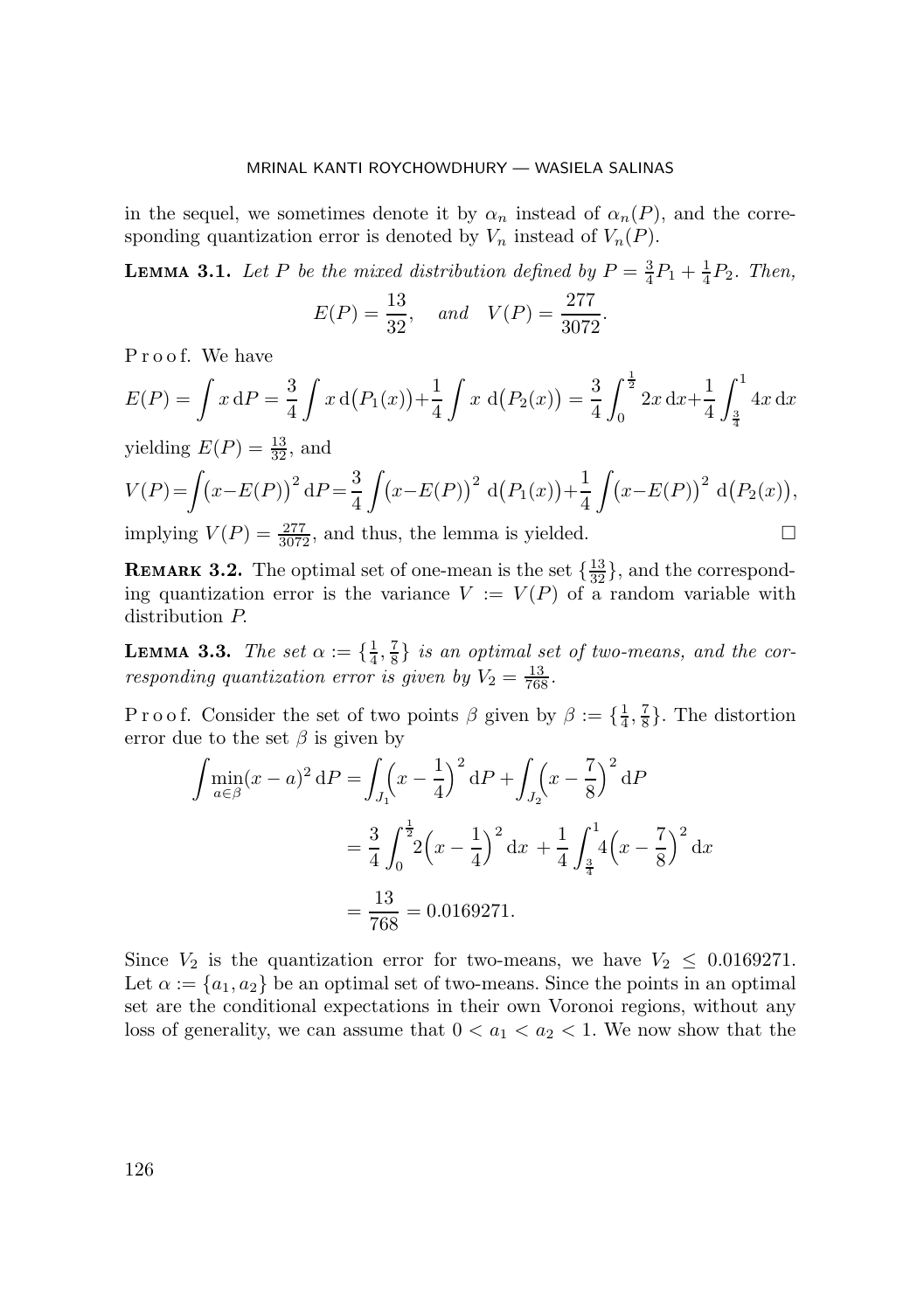Voronoi region of  $a_1$  does not contain any point from  $J_2$ , and the Voronoi region of  $a_2$  does not contain any point from  $J_1$ . Suppose that  $\frac{13}{40} \le a_1$ . Then,

$$
V_2 > \int_{[0,\frac{13}{40}]} \left( x - \frac{13}{40} \right)^2 dP = \frac{2197}{128000} = 0.0171641 > V_2,
$$

which is a contradiction, and so, we can assume that  $a_1 < \frac{13}{40} < \frac{1}{2}$ . Since  $a_1 < \frac{13}{40}$ , the Voronoi region of  $a_1$  does not contain any points from  $J_2$ . If it contains points from  $J_2$ , then  $\frac{1}{2}(a_1 + a_2) > \frac{3}{4}$ , implying  $a_2 > \frac{3}{2} - a_1 \ge$  $\frac{3}{2} - \frac{13}{40} = \frac{47}{40} > 1$ , which is a contradiction. Hence, we can assume that

<span id="page-23-0"></span>
$$
a_1 \le E(X : X \in J_1) = \frac{1}{4}
$$
, and  $a_2 \le E(X : X \in J_2) = \frac{7}{8}$ . (5)

Suppose that  $a_2 < \frac{5}{8}$ . Then,

$$
V_2 > \frac{1}{4} \int_{\frac{3}{4}}^1 4\left(x - \frac{5}{8}\right)^2 dx = \frac{13}{768} = 0.0169271 \ge V_2,
$$

which leads to a contradiction. So, we can assume that  $\frac{5}{8} \le a_2$ . Thus, by [\(5\)](#page-23-0), we have  $\frac{5}{8} \le a_2 \le \frac{7}{8}$ . Assume that  $\frac{5}{8} \le a_2 \le \frac{3}{4}$ . Since  $a_1 \le \frac{1}{4}$ , the following cases can arise:

## **Case 1.**  $\frac{1}{8} \le a_1 \le \frac{1}{4}$ .

Then, notice that  $\frac{13}{32} < \frac{1}{2}(\frac{1}{4} + \frac{5}{8}) = \frac{7}{16} < \frac{1}{2}$ , and so,

$$
\int_{[0,\frac{13}{32}]}\min_{a\in\{a_1,a_2\}}(x-a)^2 dP = \frac{13\left(3072a_1^2 - 1248a_1 + 169\right)}{65536},
$$

the minimum value of which is  $\frac{2197}{262144}$ , and it occurs when  $a_1 = \frac{13}{64}$ . Notice that for  $a_1 = \frac{13}{64}$ , we have

$$
\frac{13}{32} = 0.40625 < \frac{1}{2} \left( \frac{13}{64} + \frac{5}{8} \right) = 0.414063.
$$

Thus, we have

$$
V_2 \ge \frac{2197}{262144} + \frac{3}{4} \int_{\frac{13}{32}}^{\frac{7}{16}} 2\left(x - \frac{1}{4}\right)^2 dx + \frac{3}{4} \int_{\frac{7}{16}}^{\frac{1}{2}} 2\left(x - \frac{5}{8}\right)^2 dx + \frac{1}{4} \int_{\frac{3}{4}}^4 4\left(x - \frac{3}{4}\right)^2 dx = \frac{13603}{786432},
$$

yielding  $V_2 \geq 0.0172971 > V_2$ , which is a contradiction.

**Case 2.**  $a_1 < \frac{1}{8}$ . Then,  $\frac{1}{2}(\frac{1}{8} + \frac{5}{8}) = \frac{3}{8} < \frac{1}{2}$ , and so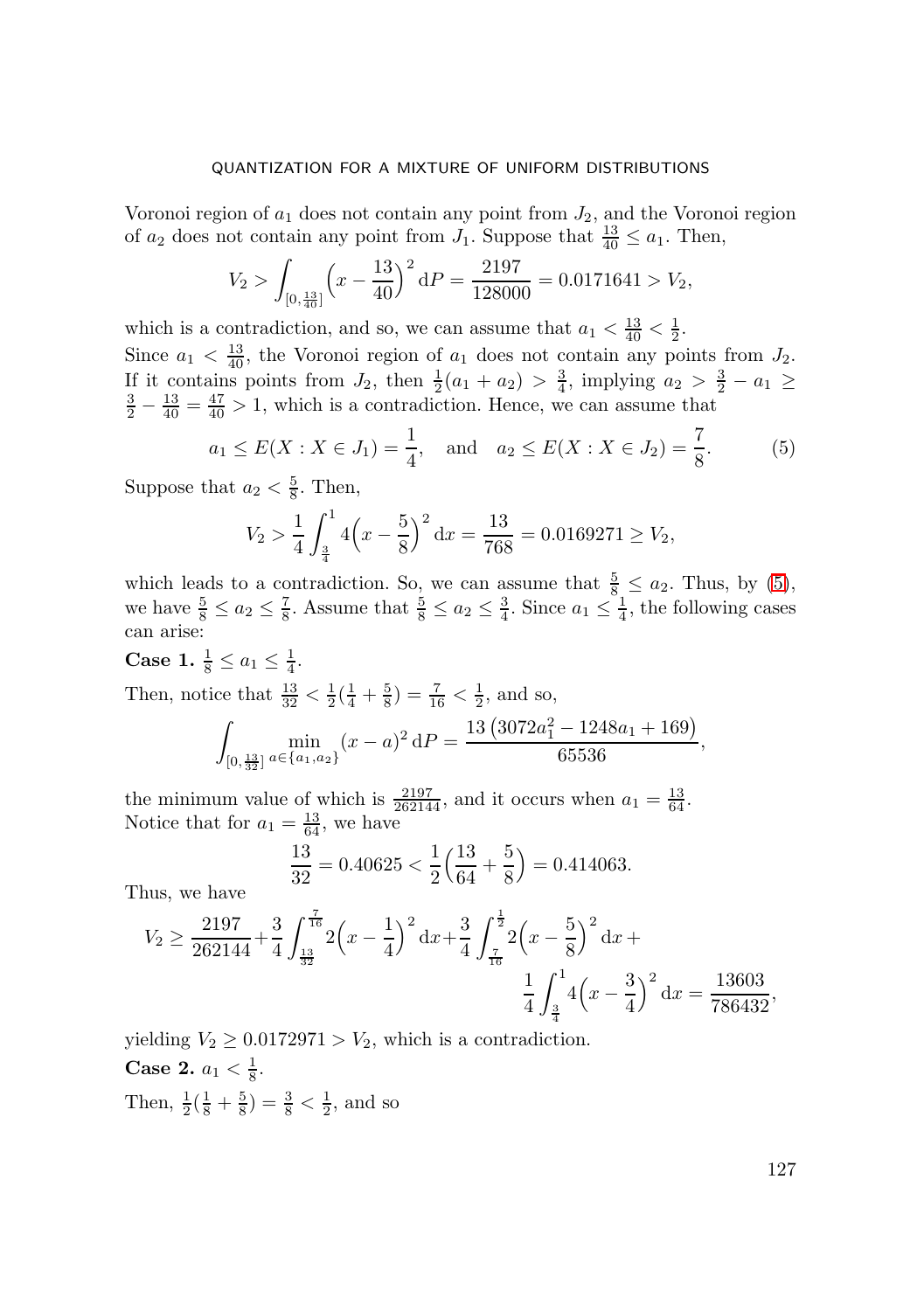$$
V_3 \ge \frac{3}{4} \int_{\frac{1}{8}}^{\frac{3}{8}} 2\left(x - \frac{1}{8}\right)^2 dx + \frac{3}{4} \int_{\frac{3}{8}}^{\frac{1}{2}} 2\left(x - \frac{5}{8}\right)^2 dx +
$$
  

$$
\frac{1}{4} \int_{\frac{3}{4}}^1 4\left(x - \frac{3}{4}\right)^2 dx = \frac{61}{3072} = 0.0198568 > V_3,
$$

which leads to a contradiction.

Hence, by Case 1 and Case 2, we can conclude that  $\frac{3}{4} \le a_2 \le \frac{7}{8}$ . Suppose that  $\frac{3}{4} \le a_2 \le \frac{13}{16}$ . Then, the Voronoi region of  $a_2$  must contain points prom  $J_1$ implying  $\frac{1}{2}(a_1 + a_2) < \frac{1}{2}$ , which yields  $a_1 < 1 - a_2 \leq 1 - \frac{3}{4} = \frac{1}{4}$ . Again,

$$
\int_{J_1} (x - a_1)^2 dP = \frac{1}{16} (12a^2 - 6a + 1),
$$

the minimum value of which is  $\frac{1}{64}$  when  $a_1 = \frac{1}{4}$ . Thus, we have

$$
V_2 \ge \int_{J_1} \left(x - \frac{1}{4}\right)^2 dP + \int_{J_2} \left(x - \frac{13}{16}\right)^2 dP = \frac{55}{3072} = 0.0179036 > V_2,
$$

which gives a contradiction. Hence, we can assume that  $\frac{13}{16} < a_2 \leq \frac{7}{8}$ . Suppose that the Voronoi region of  $a_2$  contains points from  $J_1$ , i.e.,  $\frac{1}{2}(a_1 + a_2) \leq \frac{1}{2}$ . Then,  $a_1 < 1 - a_2 \leq 1 - \frac{\overline{13}}{16} = \frac{3}{16}$ . Notice that

$$
\int_{J_1} (x - a_1)^2 dP = \frac{1}{16} (12a_1^2 - 6a_1 + 1),
$$

the minimum value of which is  $\frac{19}{1024}$  when  $a_1 = \frac{3}{16}$ . Thus, we have  $V_2 \ge \frac{19}{1024}$  $0.0185547 > V_2$ , which is a contradiction. Thus, we can assume that the Voronoi region of  $a_2$  does not contain any point from  $J_1$ . Previously, we have proved that the Voronoi region of  $a_1$  does not contain any point from  $J_2$ . Hence, we have

$$
a_1 = E(X : X \in J_1) = \frac{1}{4}
$$
, and  $a_2 = E(X : X \in J_2) = \frac{7}{8}$ ,

and the corresponding quantization error for two-means is given by  $V_2 = \frac{13}{768}$ .  $\Box$ 

<span id="page-24-0"></span>**LEMMA 3.4.** The set  $\{\frac{1}{8}, \frac{3}{8}, \frac{7}{8}\}$  forms an optimal set of three-means with quan*tization error*  $V_3 = \frac{1}{192}$ .

P r o o f. Consider the set of three points  $\beta$ , such that  $\beta := \{\frac{1}{8}, \frac{3}{8}, \frac{7}{8}\}\.$  The distortion error due to the set  $\beta$  is given by

$$
\int \min_{a \in \beta} (x - a)^2 dP = 2 \cdot \frac{3}{4} \int_0^{\frac{1}{4}} 2\left(x - \frac{1}{8}\right)^2 dx + \frac{1}{4} \int_{\frac{3}{4}}^1 4\left(x - \frac{7}{8}\right)^2 dx = \frac{1}{192}.
$$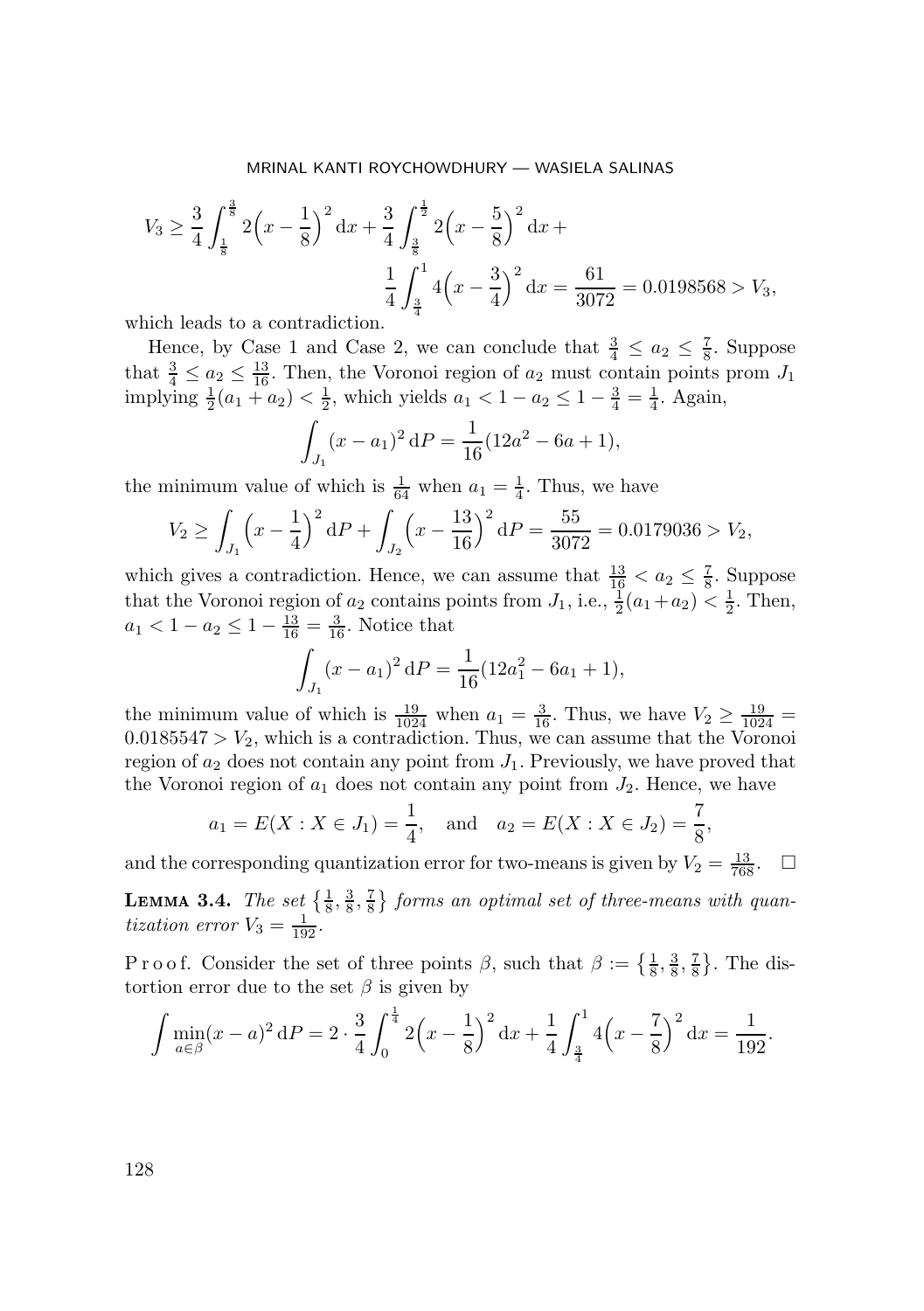Since  $V_3$  is the quantization error for three-means,  $V_3 \n\leq \frac{1}{192} = 0.00520833$ . Let  $\alpha := \{a_1, a_2, a_3\}$  be an optimal set of three-means. Since the points in an optimal set are the conditional expectations in their own Voronoi regions, without any loss of generality, we can assume that  $0 < a_1 < a_2 < a_3 < 1$ . We now show that  $a_2 < \frac{1}{2}$ , and  $\frac{3}{4} < a_3$ . If  $a_3 < \frac{3}{4}$ , then

$$
V_3 > \int_{J_2} \left(x - \frac{3}{4}\right)^2 dP = \frac{1}{4} \int_{\frac{3}{4}}^1 4\left(x - \frac{3}{4}\right)^2 dx = \frac{1}{192} = 0.00520833 \geq V_3,
$$

which leads to a contradiction. Hence, we can assume that  $\frac{3}{4} < a_3$ . Next, we show that  $a_2 < \frac{1}{2}$ . Suppose that  $\frac{1}{2} \le a_2$ . Then,

$$
\int_{J_1} \min_{a \in \{a_1, \frac{1}{2}\}} (x - a)^2 dP
$$
\n
$$
= \frac{3}{4} \int_0^{\frac{1}{2}(a_1 + \frac{1}{2})} 2(x - a_1)^2 dx + \frac{3}{4} \int_{\frac{1}{2}(a_1 + \frac{1}{2})}^{\frac{1}{2}} 2(x - \frac{1}{2})^2 dx
$$
\n
$$
= \frac{1}{64} (24a_1^3 + 12a_1^2 - 6a_1 + 1),
$$

the minimum value of which is  $\frac{1}{144}$ , and it occurs when  $a_1 = \frac{1}{6}$ . Thus, in this case, we see that  $V_3 \ge \frac{1}{144} = 0.00694444 > V_3$ , which leads to a contradiction. Hence, we can assume that  $0 < a_1 < a_2 < \frac{1}{2}$ . Suppose that the Voronoi region of  $a_2$ contains points from  $J_2$ . Then,  $\frac{1}{2}(a_2+a_3) > \frac{3}{4}$  implying  $a_3 > \frac{3}{2}-a_1 \geq \frac{3}{2}-\frac{1}{2}=1$ , which is a contradiction, as  $a_3 < 1$ . Thus, we see that the Voronoi region of  $a_2$ does not contain any point from  $J_2$ . Suppose that the Voronoi region of  $a_3$ contains points from  $J_1$ . Then,  $\frac{1}{2}(a_2+a_3) < \frac{1}{2}$  implying  $a_2 < 1-a_3 \leq 1-\frac{3}{4}=\frac{1}{4}$ , and so

$$
V_3 > \frac{3}{4} \int_{\frac{1}{4}}^{\frac{1}{2}} 2\left(x - \frac{1}{4}\right)^2 dx = \frac{1}{128} = 0.0078125 > V_3,
$$

which is a contradiction. So, we can assume that the Voronoi region of  $a_3$  does not contain any point from  $J_1$ . Thus, by Theorem [1.2,](#page-2-1) we can conclude that  $a_1 = \frac{1}{8}$ ,  $a_2 = \frac{3}{8}$ , and  $a_3 = \frac{7}{8}$ , and

$$
V_3 = \int \min_{a \in \alpha} (x - a)^2 dP = \frac{1}{192},
$$

which completes the proof of the lemma.  $\Box$ 

<span id="page-25-0"></span>**REMARK 3.5.** By Lemma [3.3,](#page-22-0) and Lemma [3.4,](#page-24-0) we see that  $\alpha_2 = \alpha_1(P_1) \cup$  $\alpha_1(P_2)$ , and  $\alpha_3 = \alpha_2(P_1) \cup \alpha_1(P_2)$ . Using the similar technique, we can show that  $\alpha_4 = \alpha_3(P_1) \cup \alpha_1(P_2)$ ,  $\alpha_5 = \alpha_3(P_1) \cup \alpha_2(P_2)$ ,  $\alpha_6 = \alpha_4(P_1) \cup \alpha_2(P_2)$ ,  $\alpha_7 = \alpha_5(P_1) \cup \alpha_2(P_2), \ \alpha_8 = \alpha_6(P_1) \cup \alpha_2(P_2), \text{ and } \alpha_9 = \alpha_6(P_1) \cup \alpha_3(P_2).$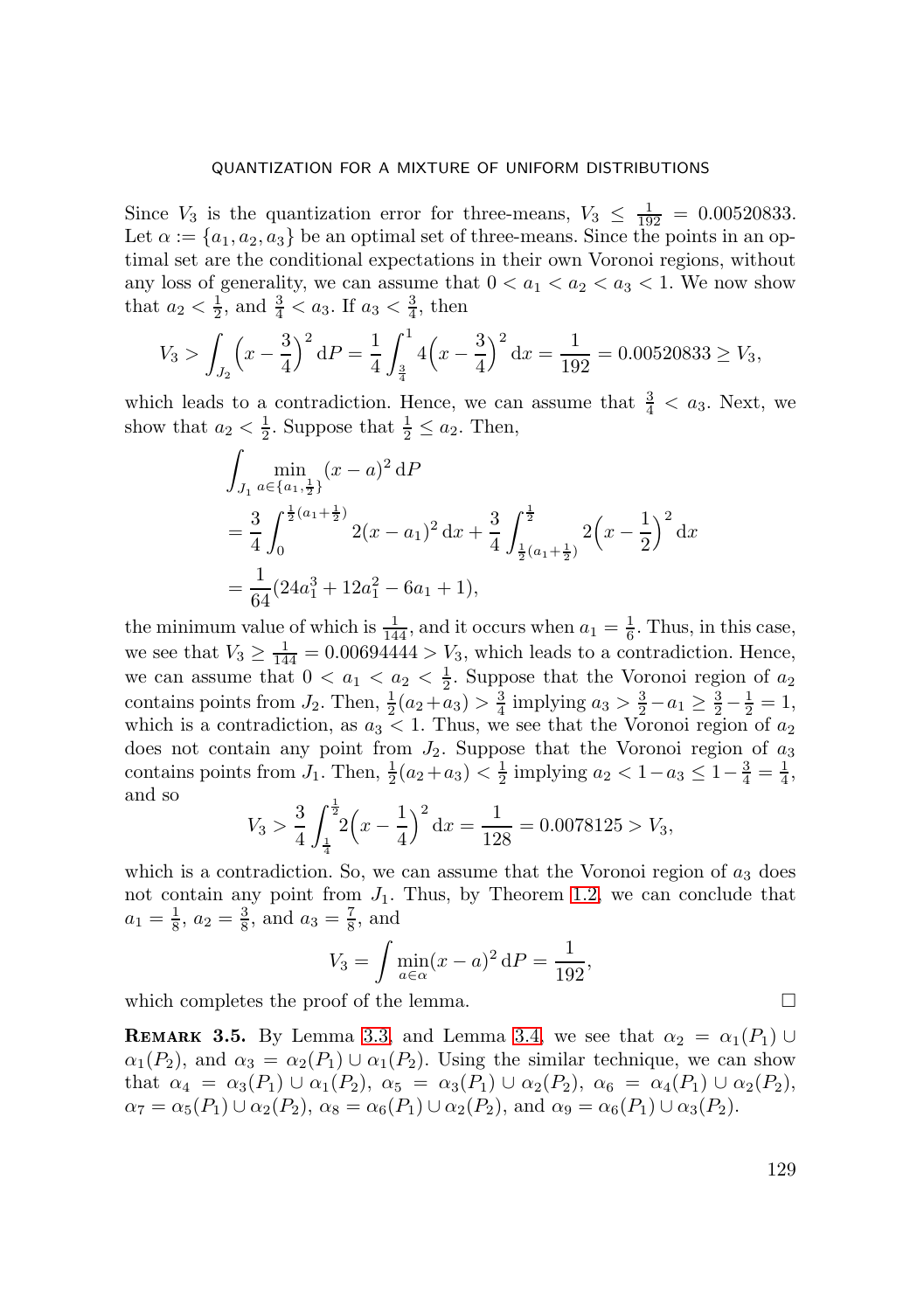We now prove the following propositions.

<span id="page-26-0"></span>**PROPOSITION 3.6.** Let  $\alpha_n$  be an optimal set of n-means for P for  $n \geq 2$ . Then, *the set*  $\alpha_n$  *does not contain any point from the open interval*  $\left(\frac{1}{2}, \frac{3}{4}\right)$ *.* 

P r o o f. By Remark [3.5,](#page-25-0) the proposition is true for  $2 \leq n \leq 9$ . We now prove that the proposition is true for any positive integer  $n \geq 10$ . Take any  $n \geq 10$ . Since  $\alpha_9 = \alpha_6(P_1) \cup \alpha_3(P_2)$ , and the Voronoi region of any point in  $\alpha_9 \cap J_1$ does not contain any point from  $J_2$ , and the Voronoi region of any point in  $\alpha_9 \cap J_2$ does not contain any point from  $J_1$ , we have

$$
V_9 = \frac{3}{4}V_6(P_1) + \frac{1}{4}V_3(P_2) = \frac{1}{1728} = 0.000578704.
$$

Since  $V_n$  is the quantization error for *n*-means for  $n \ge 10$ , we have  $V_n \le V_9 =$ 0.000578704. Let  $\alpha_n := \{a_1, a_2, \ldots, a_n\}$  be an optimal set of *n*-means for *P* such that  $a_1 < a_2 < \cdots < a_n$ . Let  $j = \max\{i : a_i \leq \frac{1}{2}\}\)$ . Then,  $a_j \leq \frac{1}{2} < a_{j+1}$ . The proposition will be proved if we can show that  $a_{j+1} \in J_2$ . For the sake of contradiction, assume that  $a_{j+1} \in (\frac{1}{2}, \frac{3}{4})$ . Then, the following two cases can arise:

**Case 1.**  $\frac{1}{2} < a_{j+1} \leq \frac{5}{8}$ .

In this case, the Voronoi region of  $a_{j+1}$  must contain points from  $J_2$ , otherwise, the quantization error can be strictly reduced my moving the point  $a_{j+1}$  to  $\frac{1}{2}$ . Thus,  $\frac{1}{2}(a_{j+1} + a_{j+2}) > \frac{3}{4}$  implying  $a_{j+2} > \frac{3}{2} - a_{j+1} \ge \frac{3}{2} - \frac{5}{8} = \frac{7}{8}$ , which yields the fact that

$$
V_n \ge \int_{\left[\frac{3}{4},\frac{7}{8}\right]} \left(x - \frac{7}{8}\right)^2 dP = \frac{1}{4} \int_{\frac{3}{4}}^{\frac{7}{8}} 4\left(x - \frac{7}{8}\right)^2 dx = 0.000651042 > V_n,
$$

which leads to a contradiction.

**Case 2.**  $\frac{5}{8} \leq a_{j+1} < \frac{3}{4}$ .

In this case, we have  $\frac{1}{2}(a_j + a_{j+1}) < \frac{1}{2}$  implying  $a_j < 1 - a_{j+1} \leq 1 - \frac{5}{8} = \frac{3}{8}$ , which yields the fact that

$$
V_n \ge \int_{\left[\frac{3}{8},\frac{1}{2}\right]} \left(x - \frac{3}{8}\right)^2 dP = \frac{3}{4} \int_{\frac{3}{8}}^{\frac{1}{2}} 2\left(x - \frac{3}{8}\right)^2 dx = 0.000976563 > V_n,
$$

which is a contradiction.

In light of the above two cases, we can conclude that  $a_{j+1} \notin (\frac{1}{2}, \frac{3}{4})$ . Hence,  $\frac{3}{4} < a_{j+2}$ , i.e.,  $a_{j+2} \in J_2$ . Thus, the proof of the proposition is complete.  $\Box$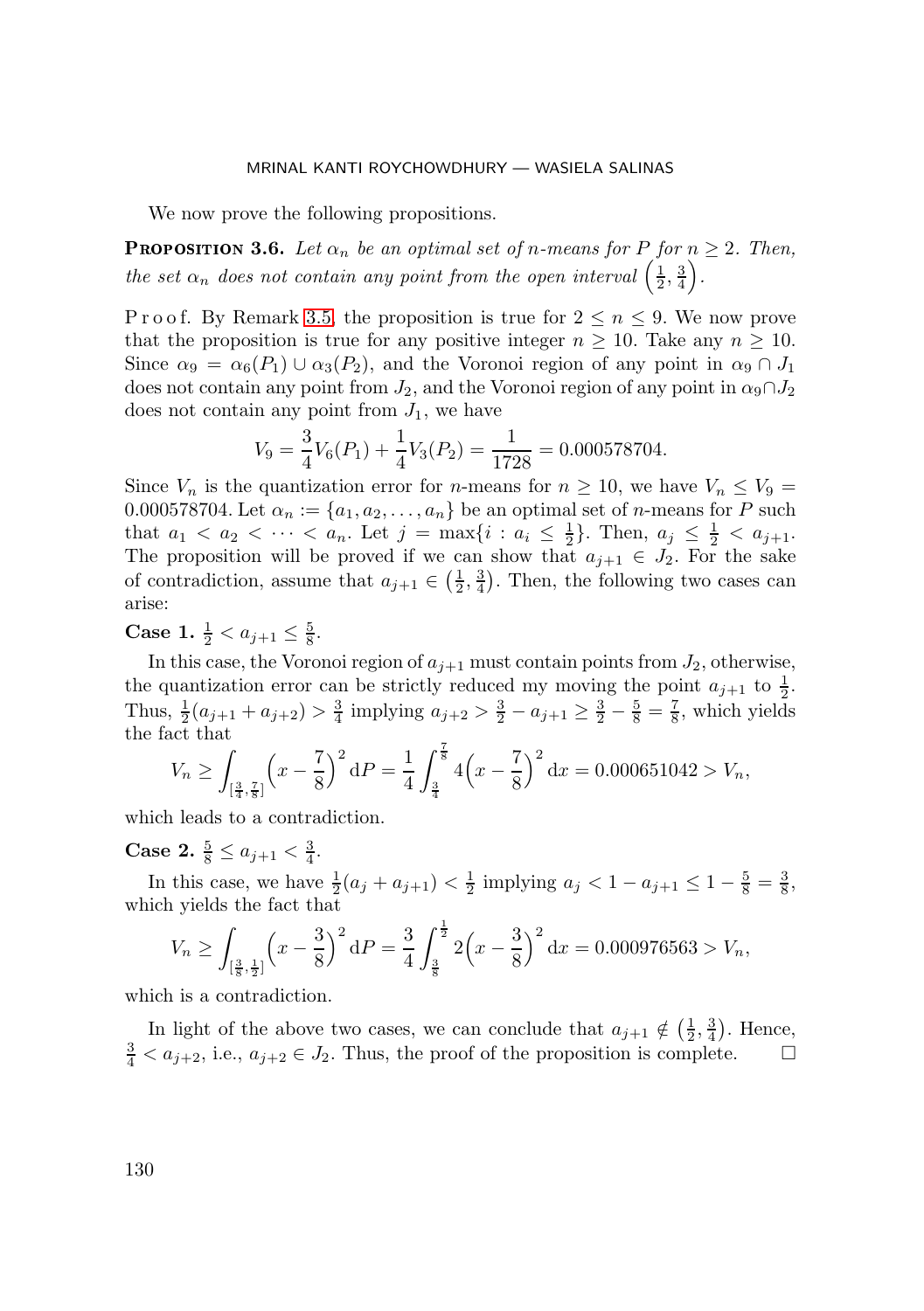<span id="page-27-1"></span>**PROPOSITION 3.7.** Let  $\alpha_n$  be an optimal set of n-means for P for  $n \geq 2$ . Then, *for*  $n \geq 2$ ,  $\alpha_n \cap J_1 \neq \emptyset$ , and  $\alpha_n \cap J_2 \neq \emptyset$ . Moreover, for  $n \geq 2$ , any point *in*  $\alpha_n \cap J_1$  *does not contain any point from*  $J_2$ *, and any point in*  $\alpha_n \cap J_2$  *does* not contain any point from  $J_1$ ,

P r o o f. As shown in the proof of Lemma [3.3,](#page-22-0) and Lemma [3.4,](#page-24-0) we see that the proposition is true for  $n = 2,3$ . By Lemma [3.4,](#page-24-0) we know  $V_3 = \frac{1}{192}$ 0.00520833. We now prove the proposition for  $n \geq 4$ . Let  $n \geq 4$ . Since  $V_n$  is the quantization error for *n*-means for  $n \geq 4$ , we have  $V_n \leq V_3 = 0.00520833$ . Let  $\alpha_n := \{a_1, a_2, \ldots, a_n\}$  be an optimal set of *n*-means for P such that  $a_1 < a_2 < \cdots < a_n$ . If  $\alpha_n \cap J_2 = \emptyset$ , then

$$
V_n > \frac{1}{4} \int_{\frac{3}{4}}^{\frac{1}{4}} 4\left(x - \frac{3}{4}\right)^2 dx = 0.00520833,
$$

which is a contradiction as  $V_n \leq 0.00520833$ . On the other hand, if  $\alpha_n \cap J_1 = \emptyset$ , then

$$
V_n > \frac{3}{4} \int_0^{\frac{1}{2}} 2\left(x - \frac{1}{4}\right)^2 dx = \frac{1}{64} = 0.015625 > V_n,
$$

which leads to a contradiction. Hence,

$$
\alpha_n \cap J_1 \neq \emptyset
$$
, and  $\alpha_n \cap J_2 \neq \emptyset$ .

Let  $j = \max\{i : a_i \leq \frac{1}{2}\}$ . Then,  $a_j \leq \frac{1}{2}$ , and due to Proposition [3.6,](#page-26-0) we have  $\frac{3}{4} \leq a_{j+1}$ . If the Voronoi region of  $a_j$  contains points from  $J_2$ , then  $\frac{1}{2}(a_j +$  $a_{j+1}$ ) >  $\frac{3}{4}$  implying  $a_{j+1} > \frac{3}{2} - a_j \ge \frac{3}{2} - \frac{1}{2} = 1$ , which is a contradiction. If the Voronoi region of  $a_{j+1}$  contains points from  $J_1$ , then  $\frac{1}{2}(a_j + a_{j+1}) < \frac{1}{2}$ implying  $a_j < 1 - a_{j+1} \leq 1 - \frac{3}{4} = \frac{1}{4}$ . Then,

$$
V_n \ge \int_{\left[\frac{1}{4},\frac{1}{2}\right]} \left(x - \frac{1}{4}\right)^2 dP = \frac{3}{4} \int_{\frac{1}{4}}^{\frac{1}{2}} 2\left(x - \frac{1}{4}\right)^2 dx = \frac{1}{128}
$$

yielding  $V_n \geq 0.0078125 > V_n$ , which leads to a contradiction. Thus, the proof of the proposition is complete. - $\Box$ 

<span id="page-27-0"></span>**DEFINITION 3.8.** For  $n \in \mathbb{N}$ , and  $n \geq 2$ , define the function  $a(n)$  as follows:

$$
a(n) = \min\{k \in \mathbb{N} : H(n,k) > 0\},\
$$

where  $H(n,k) = \frac{1}{n^3} - \sum_{i=k}^{\infty} \frac{1}{(i+1)^4}$ .

**REMARK 3.9.** Notice that  $\sum_{i=k}^{\infty} \frac{1}{(i+1)^4}$  is a decreasing function of  $k \in \mathbb{N}$ , and so for a given  $n \geq 2$ ,  $H(n, k)$  is an increasing function of k, and thus the function  $a(n)$  is well defined. Moreover,  $\{\frac{1}{n^3}\}_n \geq 0$  is a decreasing sequence, and so,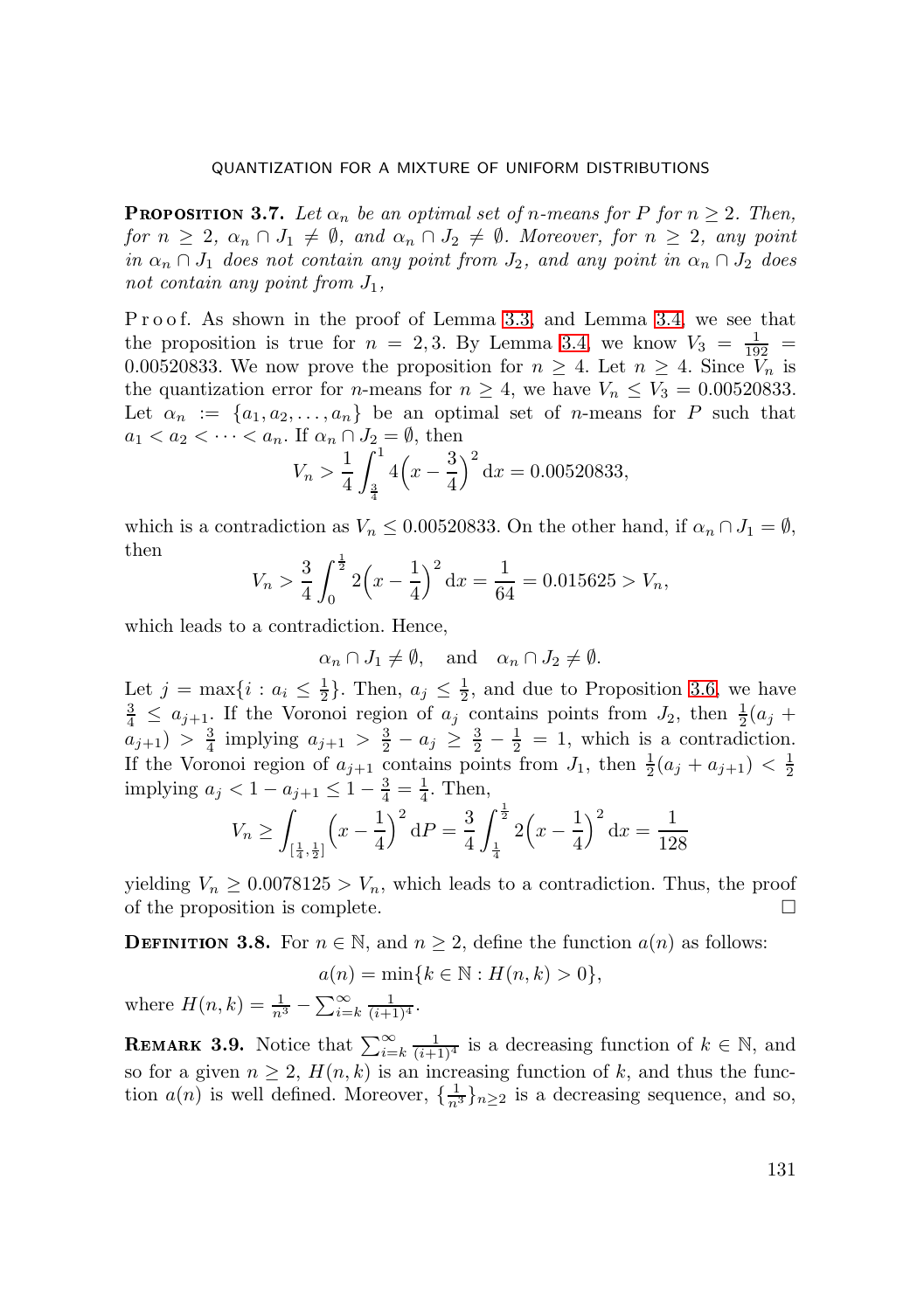the sequence  $\{a(n)\}_{n=2}^{\infty}$  is an increasing sequence. In fact,

$$
{a(n)}_{n=2}^{\infty} = {1, 2, 3, 3, 4, 5, 6, 6, 7, 8, 8, 9, 10, 10, 11, 12, 12, 13, 14, 15, 15, 16, 17, 17, 18, ...}.
$$

By |x| it is meant the greatest integer not exceeding x. To find the value of  $a(n)$ for any positive integer n, one can start checking by putting  $k = \lfloor \frac{2n}{3} \rfloor$  in the function  $H(n, k)$ . If  $H(n, k) > 0$ , then find  $H(n, k - 1)$ ,  $H(n, k - 2)$ ,... until one obtains some positive integer m, such that  $H(n, m) > 0$ , and  $H(n, m - 1) < 0$ , and then  $a(n) = m$ . If  $H(n, k) < 0$ , then find  $H(n, k+1)$ ,  $H(n, k+2)$ ,... until one obtains some positive integer m, such that  $H(n, m) > 0$ , and  $H(n, m - 1) < 0$ , and then  $a(n) = m$ .

<span id="page-28-0"></span>**REMARK 3.10.** For  $n \geq 2$  let  $\alpha_n$  be an optimal set of *n*-means for *P*. Due to Proposition [3.6](#page-26-0) and Proposition [3.7,](#page-27-1) we can conclude that if  $\alpha_n$  contains k elements from  $J_1$ , then  $\alpha_n$  contains  $n - k$  elements from  $J_2$ . Thus, we have

$$
V_n := V_n(P) = \int \min_{a \in \alpha_n} (x - a)^2 dP
$$
  
=  $\frac{3}{4} \int \min_{a \in \alpha_n \cap J_1} (x - a)^2 dP_1 + \frac{1}{4} \int \min_{a \in \alpha_n \cap J_2} (x - a)^2 dP_2$ ,

yielding

$$
V_n(P) = \frac{3}{4} V_k(P_1) + \frac{1}{4} V_{n-k}(P_2).
$$

Let us now give the following theorem, which gives the optimal sets of  $n$ -means and the *n*th quantization errors for the mixed distribution  $P$  for all positive integers  $n \geq 2$ .

**THEOREM 3.11.** For  $n \geq 2$ , let  $\alpha_n$  be an optimal set of n-means for P. Then,  $\alpha_n$  *contains*  $a(n)$  *elements from*  $J_1$ *, i.e.*,

$$
\alpha_n(P) = \alpha_{a(n)}(P_1) \cup \alpha_{n-a(n)}(P_2)
$$
, and  $V_n(P) = \frac{3}{4}V_{a(n)}(P_1) + \frac{1}{4}V_{n-a(n)}(P_2)$ .

P r o o f. Assume that  $\alpha_n$  contains k elements from  $J_1$ . Let  $V(k, n-k)$  is the corresponding distortion error. Then, as mentioned in Remark [3.10,](#page-28-0) we have

$$
V(k, n-k) = \frac{3}{4}V_k(P_1) + \frac{1}{4}V_{n-k}(P_2).
$$

Notice that if our assumption is correct, then we must have  $V_n = V(k, n - k)$ .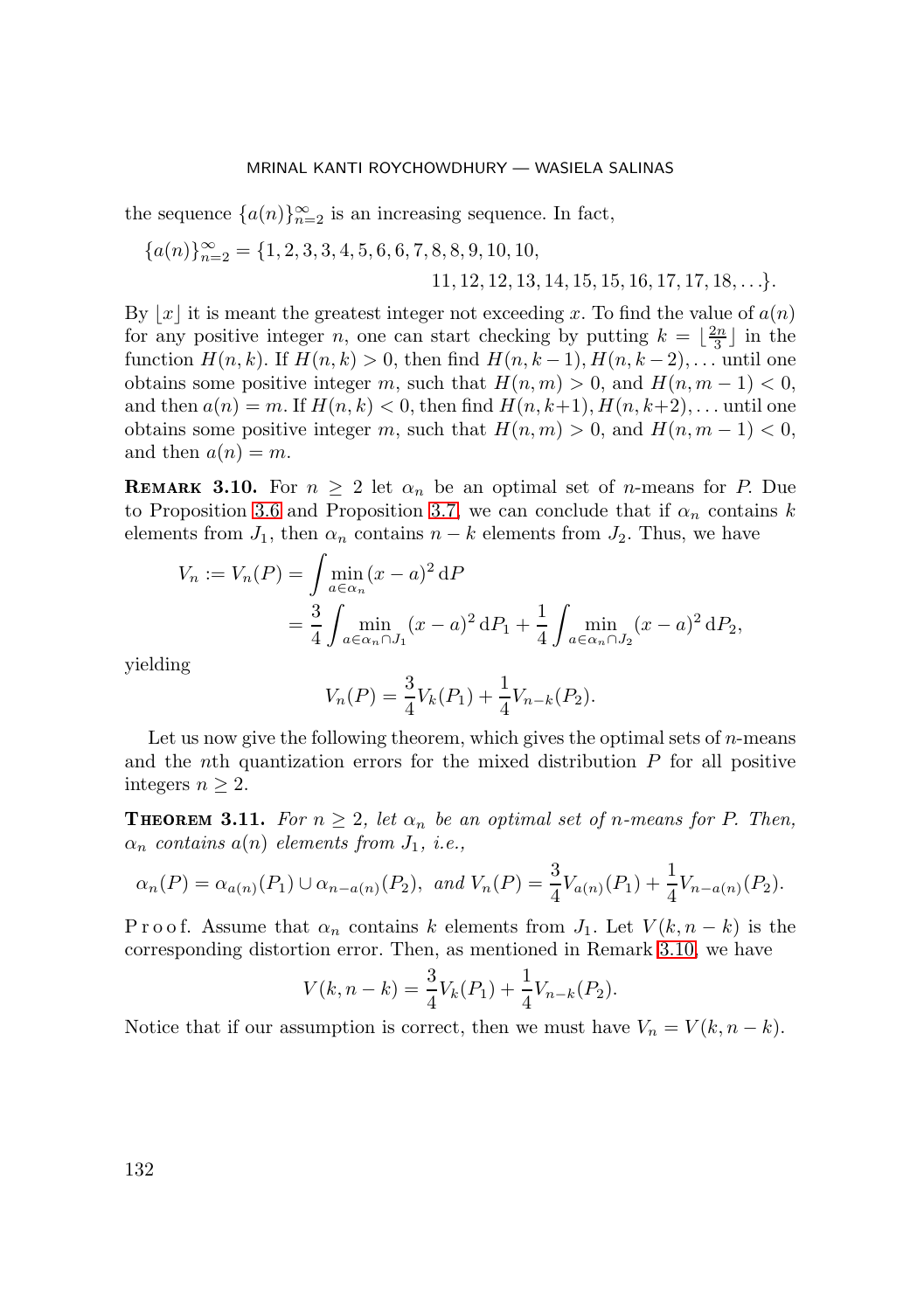Let us now run the following algorithm:

- (i) Write  $k := \lfloor \frac{2n}{3} \rfloor$ .
- (ii) If  $V(k-1, n-(k-1)) < V(k, n-k)$  replace k by  $k-1$  and return, else go to step (iii).
- (iii) If  $V(k+1, n-(k+1)) < V(k, n-k)$  replace k by  $k+1$  and return, else step (iv).
- (iv) End.

After running the above algorithm, we see that  $k = a(n)$ , i.e., our assumption is correct. Thus, the proof of the theorem is complete.  $\Box$ 

**REMARK 3.12.** If  $n = 14$ , then  $k = \lfloor \frac{28}{3} \rfloor = 9$ . By running the algorithm as mentioned in the theorem, we obtain  $k = 10$ . Moreover, notice that  $a(14) = 10$ , i.e.,  $\alpha_{14}$  contains  $a(14)$  elements from  $J_1$ , and  $n - a(14)$  elements from  $J_2$ , i.e.,  $\alpha_{14} = \alpha_{a(14)}(P_1) \cup \alpha_{14-a(14)}(P_2)$ . If  $n = 100$ , then  $k = \lfloor \frac{200}{3} \rfloor = 66$ . By running the algorithm as mentioned in the theorem, we obtain  $k = 69$ . Moreover, we have  $a(100) = 69$ , i.e.,  $\alpha_{100}$  contains  $a(100)$  elements from  $J_1$ , and  $n - a(100)$ elements from  $J_2$ , i.e.,  $\alpha_{100} = \alpha_{a(100)}(P_1) \cup \alpha_{100-a(100)}(P_2)$ .

## <span id="page-29-0"></span>**4. Optimal quantization for the mixture of two uniform distributions on two connected line segments**

Let  $P_1$  and  $P_2$  be two uniform distributions, respectively, on the intervals  $[0, \frac{1}{2}]$  and  $[\frac{1}{2}, 1]$ . Write

$$
J_1 := \left[0, \frac{1}{2}\right], \text{ and } J_2 := \left[\frac{1}{2}, 1\right].
$$

Let  $f_1$  and  $f_2$  be their respective density functions. Then,  $f_1(x) = 2$  if  $x \in [0, \frac{1}{2}]$ , and zero, otherwise; and  $f_2(x) = 2$  if  $x \in [\frac{1}{2}, 1]$ , and zero, otherwise. Let  $P := \frac{3}{4}P_1 + \frac{1}{4}P_2$ . For such a mixed distribution, in this section, we investigate the optimal sets of *n*-means and the *n*th quantization errors for all  $n \in \mathbb{N}$ . Notice that the density function of the mixed distribution  $P$  can be written as follows:  $\overline{2}$ 

$$
f(x) = \begin{cases} \frac{3}{2} & \text{if } x \in J_1, \\ \frac{1}{2} & \text{if } x \in J_2, \\ 0, & \text{otherwise.} \end{cases}
$$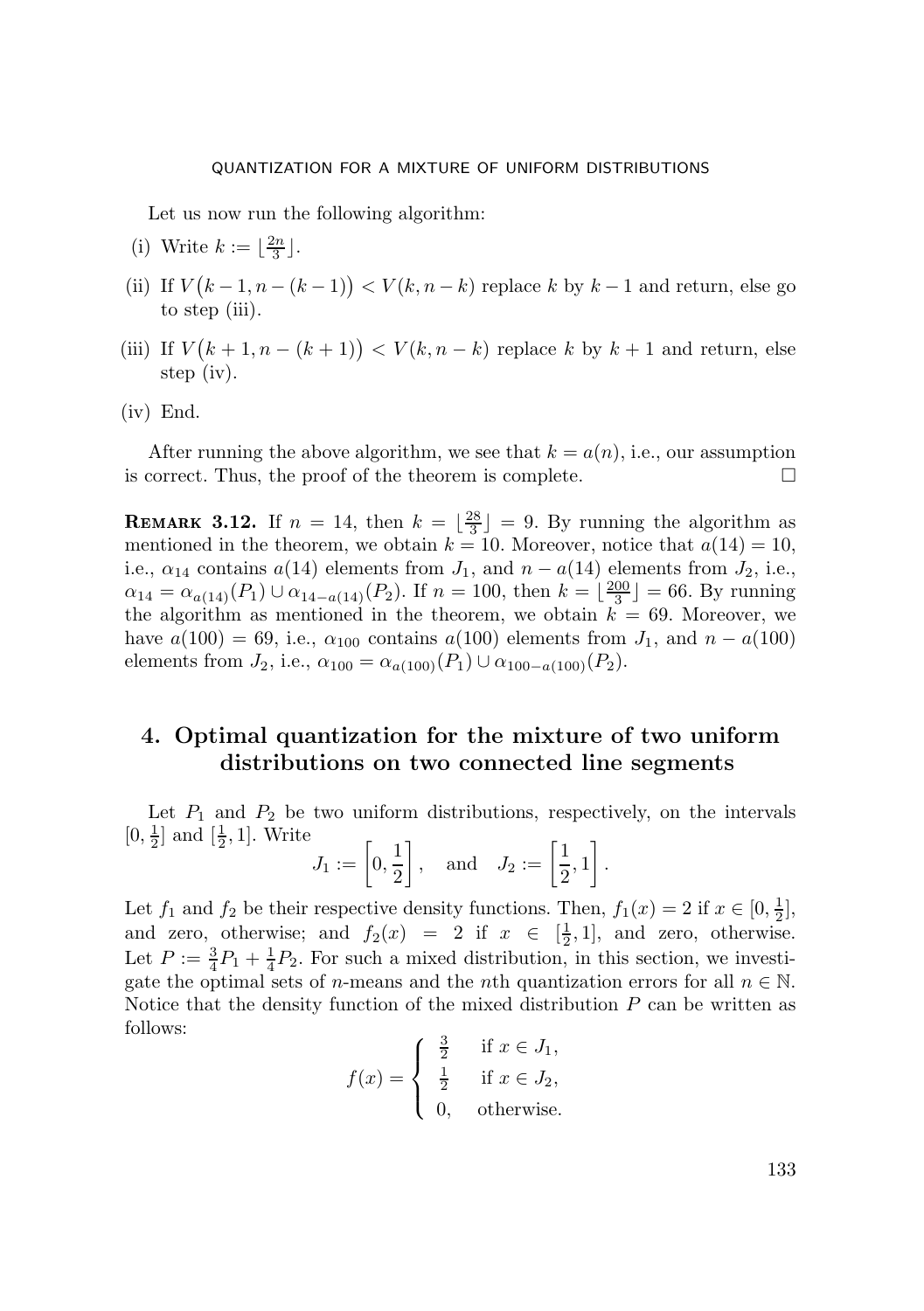Let us now prove the following lemma.

**LEMMA 4.1.** Let P be the mixed distribution defined by  $P = \frac{3}{4}P_1 + \frac{1}{4}P_2$ . Then,  $E(P) = \frac{3}{8}$ *, and*  $V(P) = \frac{13}{192}$ *.* 

Proof. We have

$$
E(P) = \int x \, dP = \frac{3}{4} \int x \, d(P_1(x)) + \frac{1}{4} \int x \, d(P_2(x)) = \frac{3}{4} \int_0^{\frac{1}{2}} 2x \, dx + \frac{1}{4} \int_{\frac{1}{2}}^1 2x \, dx
$$

yielding  $E(P) = \frac{3}{8}$ , and

$$
V(P) = \int (x - E(P))^2 dP = \frac{3}{4} \int (x - E(P))^2 d(P_1(x)) + \frac{1}{4} \int (x - E(P))^2 d(P_2(x)),
$$
  
implying  $V(P) = \frac{13}{120}$ , and thus, the lemma is yielded.

implying  $V(P) = \frac{13}{192}$ , and thus, the lemma is yielded.  $\square$ 

**REMARK 4.2.** The optimal set of one-mean is the set  $\{\frac{3}{8}\}\$ , and the corresponding quantization error is the variance  $V := V(P)$  of a random variable with distribution P.

<span id="page-30-0"></span>**PROPOSITION 4.3.** For  $n \geq 2$ , let  $\alpha_n$  be an optimal set of n-means. Then,  $\alpha_n \cap J_1 \neq \emptyset$ , and  $\alpha_n \cap J_2 \neq \emptyset$ .

P r o o f. Consider the set of two points  $\beta := \{\frac{1}{4}, \frac{3}{4}\}.$  The distortion error due to the set  $\beta$  is given by

$$
\int \min_{b \in \beta} (x - b)^2 dP = \int_{J_1} \left( x - \frac{1}{4} \right)^2 dP + \int_{J_2} \left( x - \frac{3}{4} \right)^2 dP
$$
  
=  $\frac{3}{4} \int_0^{\frac{1}{2}} 2 \left( x - \frac{1}{4} \right)^2 dx + \frac{1}{4} \int_{\frac{1}{2}}^1 2 \left( x - \frac{3}{4} \right)^2 dx = \frac{1}{48}.$ 

Since  $V_n$  is the quantization error for two-means, and  $n \geq 2$ , we have  $V_n \leq V_2 \leq$  $\frac{1}{48} = 0.0208333$ . For the sake of contradiction assume that  $\alpha_n \cap J_2 = \emptyset$ . Then,

$$
V_n > \int_{J_2} \left(x - \frac{1}{2}\right)^2 dP = \frac{1}{4} \int_{\frac{1}{2}}^1 2\left(x - \frac{1}{2}\right)^2 dx = \frac{1}{48} \ge V_n,
$$

which is a contradiction. Hence, we can assume that  $\alpha \cap J_2 \neq \emptyset$ . Similarly, we can show that  $\alpha_n \cap J_1 \neq \emptyset$ . Thus, the proof of the proposition is complete.  $\Box$ 

<span id="page-30-1"></span>**LEMMA 4.4.** *The set*  $\{\frac{1}{4}, \frac{3}{4}\}$  *forms an optimal set of two-means with quantization error*  $V_2 = \frac{1}{48}$ .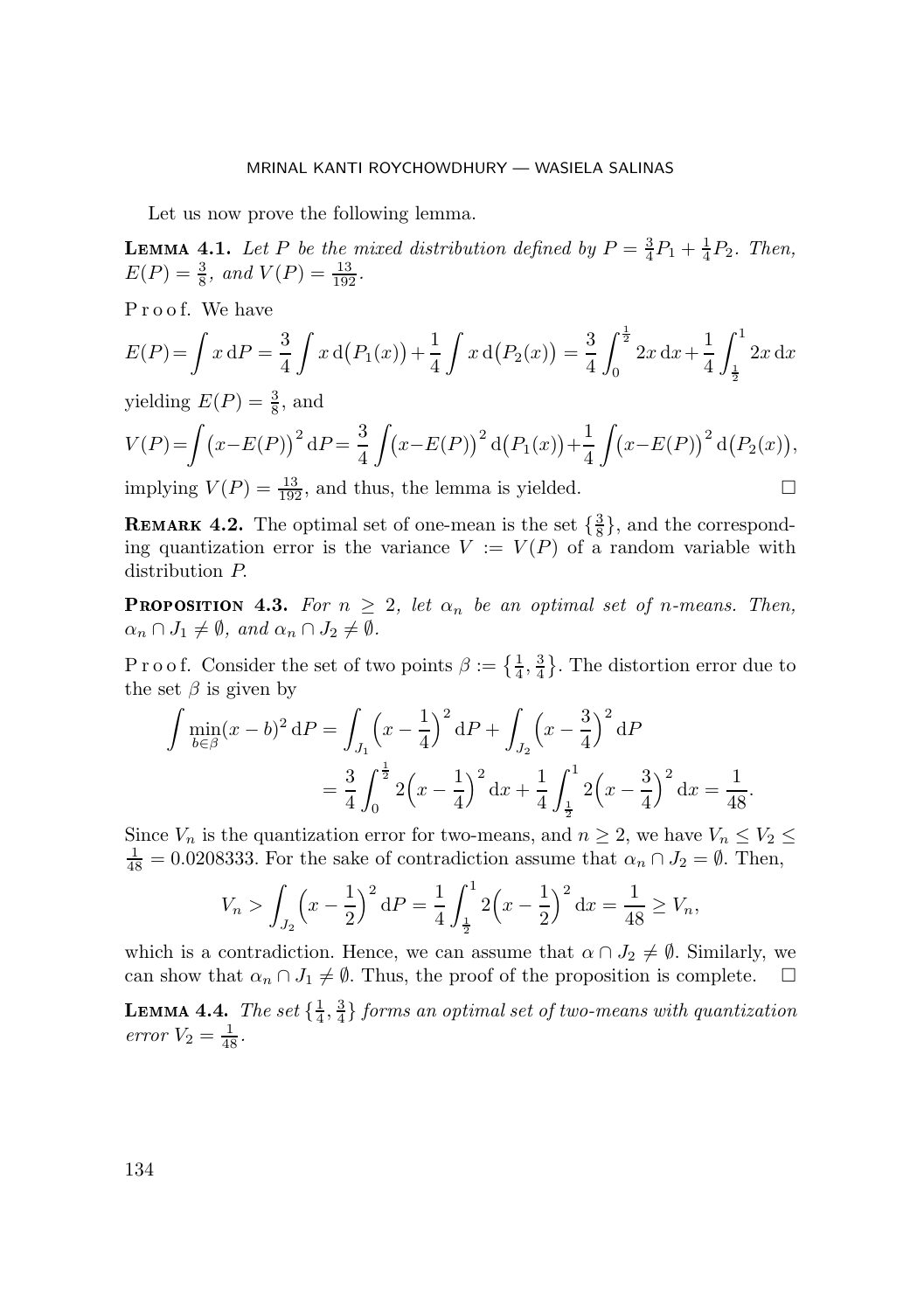P r o o f. Let  $\alpha := \{a_1, a_2\}$  be an optimal set of two-means such that  $0 < a_1 <$  $a_2 < 1$ . By Proposition [4.3,](#page-30-0) we have  $a_1 < \frac{1}{2} < a_2$ . The following two cases can arise:

**Case 1.**  $\frac{1}{2} \leq \frac{a_1 + a_2}{2}$ .

In this case, we have

$$
a_1 = \frac{\frac{3}{4} \int_0^{\frac{1}{2}} 2x \, dx + \frac{1}{4} \int_{\frac{1}{2}}^{\frac{1}{2}(a_1 + a_2)} 2x \, dx}{\frac{3}{4} \int_0^{\frac{1}{2}} 2 \, dx + \frac{1}{4} \int_{\frac{1}{2}}^{\frac{1}{2}(a_1 + a_2)} 2 \, dx}, \quad \text{and} \quad a_2 = \frac{1}{2} \left( \frac{1}{2} \left( a_1 + a_2 \right) + 1 \right).
$$

Solving the above two equations, we have  $a_1 = \frac{1}{4}$ , and  $a_2 = \frac{3}{4}$ , with distortion error  $\Omega$   $\theta$ <sup>1</sup>

$$
V(P; \alpha) = \frac{3}{4} \int_0^{\frac{\pi}{2}} 2(x - a_1)^2 dx
$$
  
+  $\frac{1}{4} \int_{\frac{1}{2}}^{\frac{1}{2}(a_1 + a_2)} 2(x - a_1)^2 dx + \frac{1}{4} \int_{\frac{1}{2}(a_1 + a_2)}^1 2(x - a_2)^2 dx = \frac{1}{48}.$ 

**Case 2.**  $\frac{a_1+a_2}{2} < \frac{1}{2}$ .

Proceeding in the similar way as Case 1, we obtain two equations, and see that there is no solution in this case.

Considering the above two cases, we see that the set  $\{\frac{1}{4}, \frac{3}{4}\}$  forms an optimal set of two-means with quantization error  $\frac{1}{48}$ , which is the lemma.

<span id="page-31-0"></span> **4.5** *The set*

$$
\Bigl\{ \frac{1}{3} \Bigl(\frac{1}{8} (21-\sqrt{3})-2\Bigr),\, \frac{1}{8} \bigl(21-\sqrt{3}\bigr)-2,\, \frac{1}{24} \bigl(21-\sqrt{3}\bigr) \Bigr\}
$$

*forms an optimal set of three-means with quantization error*  $V_3 = 0.00787482$ .

P r o o f. Consider the set of three points  $\beta := \{u, v, w\}$ , where

$$
u = \frac{1}{3} \left( \frac{1}{8} \right) (21 - \sqrt{3}) - 2
$$
,  $v = \frac{1}{8} (21 - \sqrt{3}) - 2$ , and  $w = \frac{1}{24} (21 - \sqrt{3})$ .

Since  $0 < u < v < \frac{1}{2} < \frac{v+w}{2} < w < 1$ , the distortion error due to the set  $\beta$  is given by

$$
V(P; \beta) = \frac{3}{4} \int_0^{\frac{u+v}{2}} (x - u)^2 dx + \frac{3}{4} \int_{\frac{u+v}{2}}^{\frac{1}{2}} (x - v)^2 dx
$$
  
+ 
$$
\frac{1}{4} \int_{\frac{1}{2}}^{\frac{v+w}{2}} (x - v)^2 dx + \frac{1}{4} \int_{\frac{v+w}{2}}^{\frac{1}{2}} (x - w)^2 dx
$$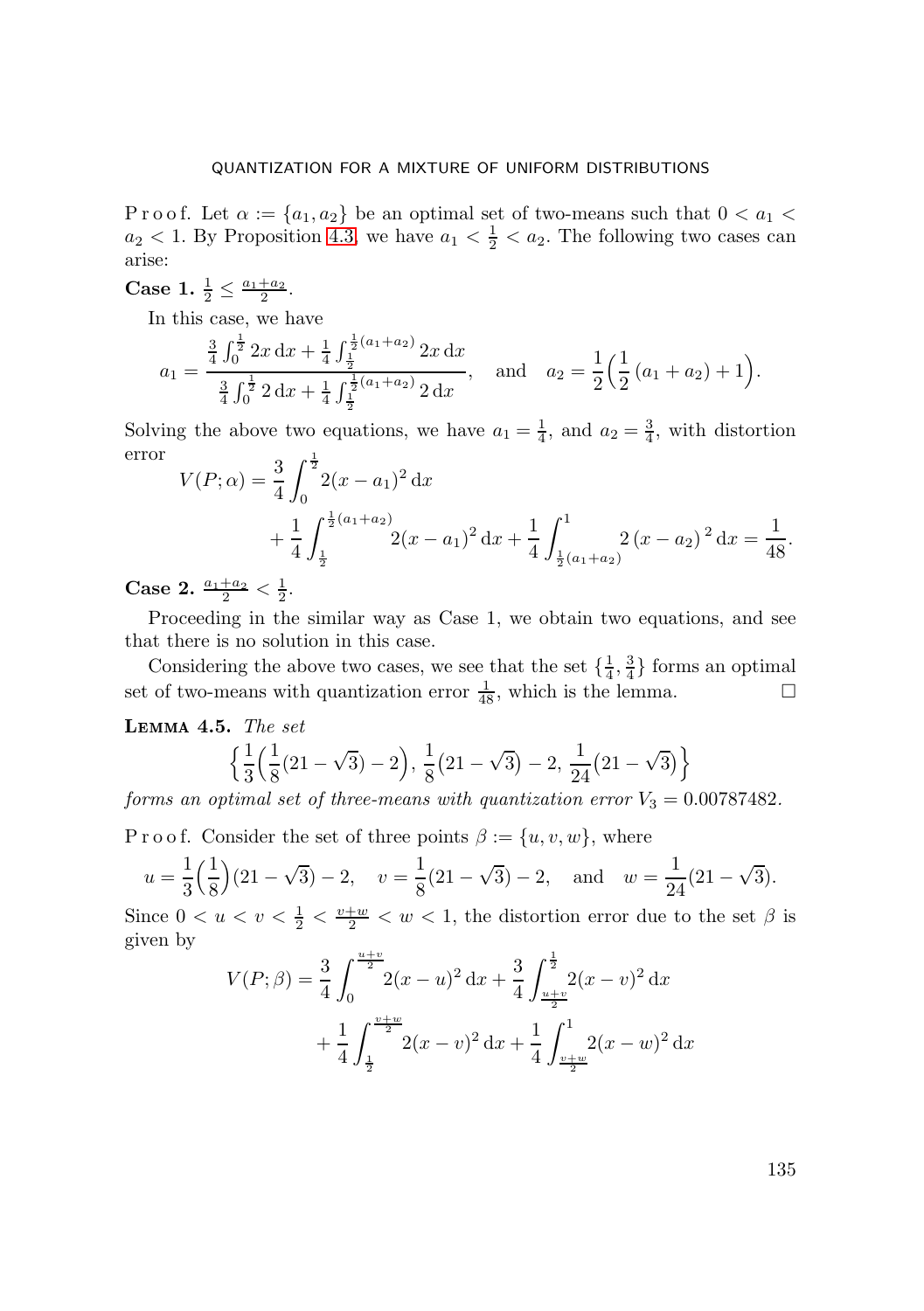yielding  $V(P;\beta)=0.00787482$ . Since  $V_3$  is the quantization error for threemeans we have  $V_3 \leq 0.00787482$ . Let  $\alpha := \{a, b, c\}$  be an optimal set of threemeans. Without any loss of generality we can assume that  $0 < a < b < c < 1$ . By Proposition [4.3,](#page-30-0) we know  $a < \frac{1}{2} < c$ . We now show that  $b < \frac{1}{2}$ . Suppose that  $\frac{9}{16}$  < b. Then,

$$
V_3 \ge \int_{J_1} \min_{r \in \{a, \frac{9}{16}\}} (x - r)^2 dP
$$
  
=  $\frac{3}{4} \int_0^{\frac{1}{2}(a + \frac{9}{16})} 2(x - a)^2 dx + \frac{3}{4} \int_{\frac{1}{2}(a + \frac{9}{16})}^{\frac{1}{2}} 2(x - \frac{9}{16})^2 dx$   
=  $\frac{12288a^3 + 6912a^2 - 3888a + 725}{32768}$ ,

the minimum value of which is 0.00976563 and it occurs when  $a = \frac{3}{16}$ , and thus, we have  $V_3 \geq 0.00976563 > V_3$ , which is a contradiction. So, we can assume that  $b \leq \frac{9}{16}$ . Next, assume that  $\frac{1}{2} \leq b \leq \frac{9}{16}$ . Notice that then  $\frac{9}{16} < c < 1$ . Then, as before we have

$$
V_3 \ge \int_{J_1} \min_{r \in \{a, \frac{1}{2}\}} (x - r)^2 dP + \int_{\frac{9}{16}}^1 \min_{s \in \{\frac{9}{16}, c\}} (x - r)^2 dP
$$
  
=  $\frac{1}{64} (24a^3 + 12a^2 - 6a + 1) + \frac{-12288c^3 + 42240c^2 - 45264c + 15655}{98304},$ 

the minimum value of which is  $\frac{1}{144} + \frac{343}{221184} = 0.00849519$ , and it occurs when  $a = 0.166667$ , and  $c = 0.854167$ . Thus, we have  $V_3 \ge 0.00849519 > V_3$ , which is a contradiction. Hence, we can assume that  $b < \frac{1}{2}$ . Then, the two cases can arise: either  $\frac{1}{2}(b+c) < \frac{1}{2}$ , or  $\frac{1}{2} \leq \frac{1}{2}(b+c)$ . Proceeding as in Lemma [4.4,](#page-30-1) we can see that  $\frac{1}{2}(b+c) < \frac{1}{2}$  can not happen. Thus, we have  $\frac{1}{2} \leq \frac{1}{2}(b+c)$  implying

$$
a = \frac{a+b}{4}, \quad b = \frac{\frac{3}{4} \int_{\frac{a+b}{2}}^{\frac{1}{2}} 2x \, dx + \frac{1}{4} \int_{\frac{1}{2}}^{\frac{b+c}{2}} 2x \, dx}{\frac{3}{4} \int_{\frac{a+b}{2}}^{\frac{1}{2}} 2 \, dx + \frac{1}{4} \int_{\frac{1}{2}}^{\frac{b+c}{2}} 2 \, dx}, \quad \text{and} \quad c = \frac{\int_{\frac{b+c}{2}}^{\frac{1}{2}} 2x \, dx}{\frac{4}{4} \int_{\frac{b+c}{2}}^{\frac{1}{2}} 2 \, dx}.
$$

Solving the above equations, we have

$$
a = \frac{1}{3} \left( \frac{1}{8} (21 - \sqrt{3}) - 2 \right), \quad b = \frac{1}{8} (21 - \sqrt{3}) - 2, \text{ and } c = \frac{1}{24} (21 - \sqrt{3}),
$$

and the corresponding quantization error is given by  $V_3 = 0.00787482$ , and thus, the proof of the lemma is complete.  $\Box$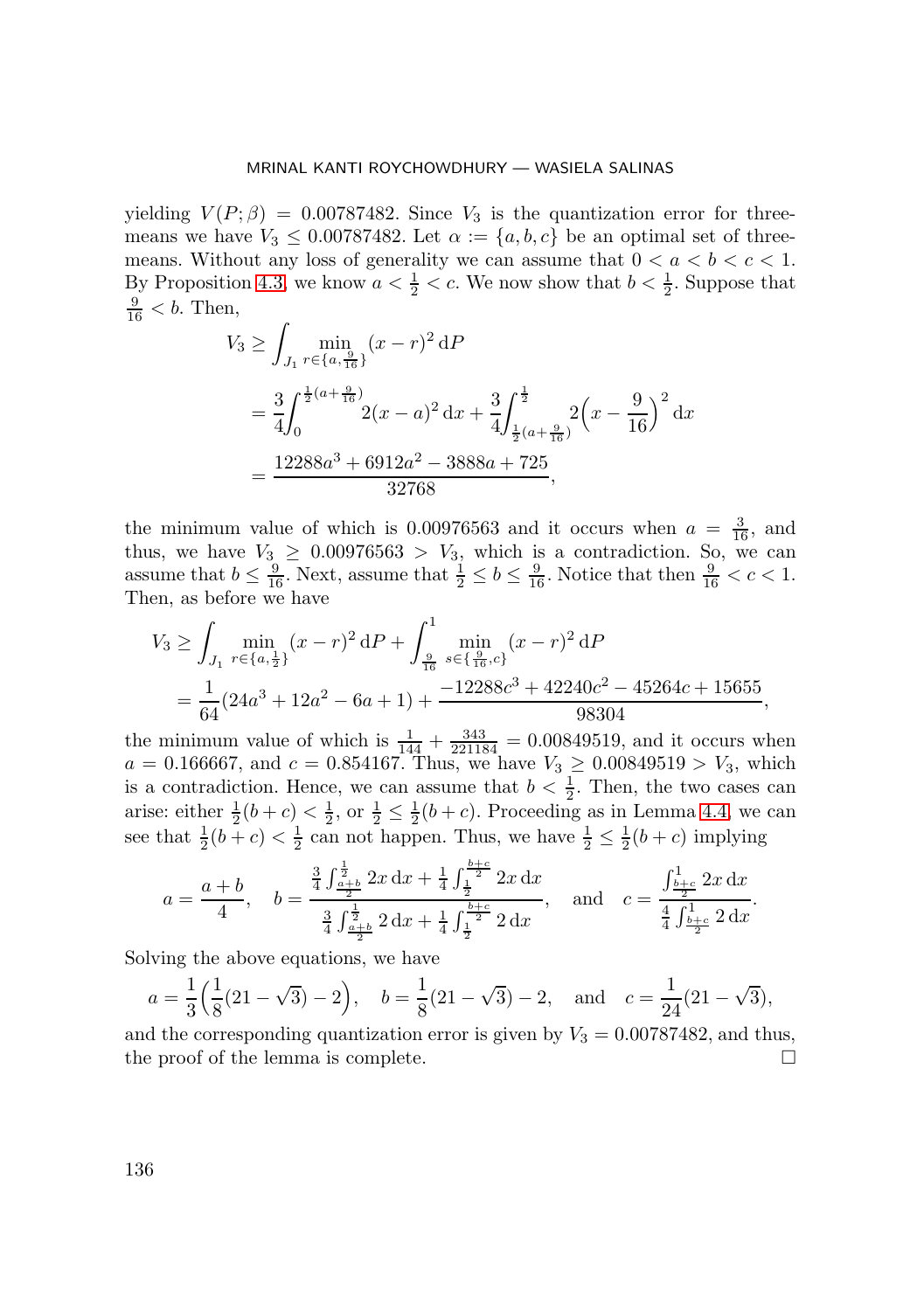<span id="page-33-0"></span>**DEFINITION 4.6.** For  $n \in \mathbb{N}$ , define the sequence  $\{a(n)\}_{n=1}^{\infty}$  as follows:

$$
a(n) := \left\lfloor \frac{5(n+1)}{8} \right\rfloor,
$$

i.e.,

 ${a(n)}_{n=1}^{\infty} = {1, 1, 2, 3, 3, 4, 5, 5, 6, 6, 7, 8, 8, 9, 10, 10,$  $11, 11, 12, 13, 13, 14, 15, 15, 16, 16, \ldots$ 

Let us now state and prove the following two claims.

<span id="page-33-1"></span>**CLAIM 4.7.** Let  $\{a(n)\}\$ be the sequence defined by Definition [4.6.](#page-33-0) Take  $n = 8$ , and then  $a(n) = 5$ . Assume that  $\alpha_n := \{a_1 < a_2 < a_3 < a_4 < a_5 < b_1 < b_2 < b_3\}$ is an optimal set of eight-means for P. Then,  $\frac{1}{2} \leq \frac{1}{2}(a_5 + b_1)$ .

P r o o f. For the sake of contradiction, assume that  $\frac{1}{2}(a_5 + b_1) < \frac{1}{2}$ . Then,

$$
a_1 = \frac{1}{2} \left( 0 + \frac{a_1 + a_2}{2} \right)
$$
, and  $a_2 = \frac{1}{2} \left( \frac{a_1 + a_2}{2} + \frac{a_2 + a_3}{2} \right)$ 

implying  $a_1 = \frac{1}{3}a_2$ , and  $a_2 = \frac{3}{5}a_3$ . Similarly,  $a_3 = \frac{5}{7}a_4$ ,  $a_4 = \frac{7}{9}a_5$ . Again,  $b_2 = \frac{1}{2}$  $\left(\frac{b_1+b_2}{2}+\frac{b_2+b_3}{2}\right)$ 2 ), and  $b_3 = \frac{1}{2}$  $\left(\frac{b_2 + b_3}{2} + 1\right)$ implying  $b_2 = \frac{3}{5}b_1 + \frac{2}{5}$ , and  $b_3 = \frac{1}{3}b_2 + \frac{2}{3}$ . Moreover,

$$
a_5 = \frac{1}{2} \left( \frac{a_4 + a_5}{2} + \frac{a_5 + b_1}{2} \right) = \frac{1}{2} \left( \frac{\frac{7}{9}a_5 + a_5}{2} + \frac{a_5 + b_1}{2} \right)
$$

implying  $a_5 = \frac{9}{11}b_1$ , and

$$
b_1 = E\left(X : X \in \left[\frac{a_5 + b_1}{2}, \frac{1}{2}\right] \cup \left[\frac{1}{2}, \frac{b_1 + b_2}{2}\right]\right)
$$
  
= 
$$
\frac{-6a_5b_1 - 3a_5^2 - 2b_1^2 + b_2^2 + 2b_1b_2 + 2}{-12a_5 - 8b_1 + 4b_2 + 8}.
$$

Next, putting the values of  $a_5$  and  $b_2$  in the expression of  $b_1$ , we have

$$
b_1 = \frac{-11128b_1^2 + 1936b_1 + 3267}{14520 - 23320b_1} \quad \text{yielding} \quad b_1 = \frac{11\left(143 \pm 5i\sqrt{5}\right)}{3048},
$$

which is not real. Thus,  $\frac{1}{2}(a_5 + b_1) < \frac{1}{2}$  leads to a contradiction. Hence,  $\frac{1}{2} \leq \frac{1}{2}(a_5 + b_1).$ 

<span id="page-33-2"></span>**CLAIM 4.8.** Let  $\{a(n)\}\$ be the sequence defined by Definition [4.6.](#page-33-0) Take  $n = 9$ , and then  $a(n) = 6$ . Assume that  $\alpha_n := \{a_1 < a_2 < a_3 < a_4 < a_5 < a_6 < b_1 < a_6 < a_6 \}$  $b_2 < b_3$ } is an optimal set of nine-means for P. Then,  $\frac{1}{2} \leq \frac{1}{2}(a_6 + b_1)$ .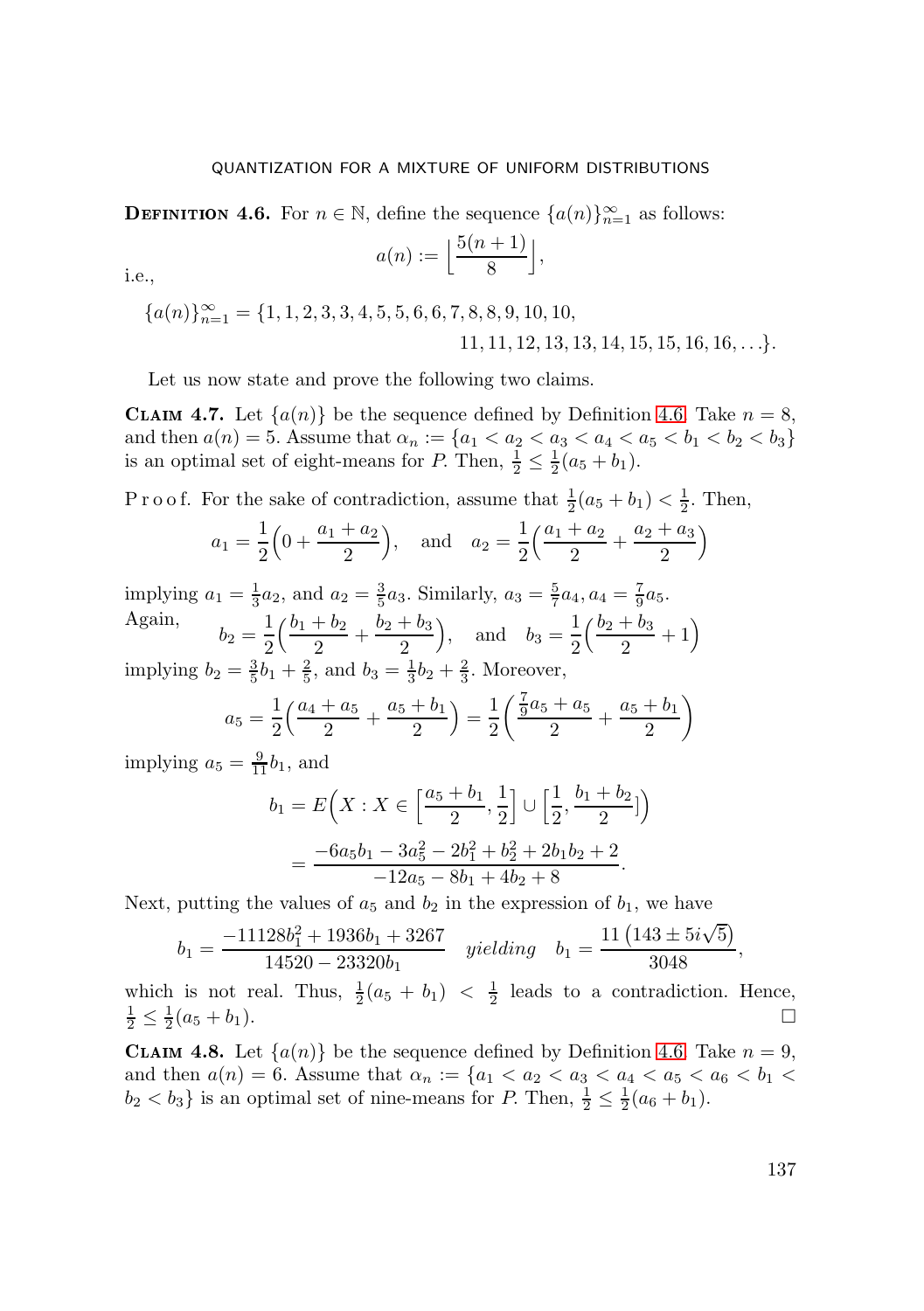P r o o f. For the sake of contradiction, assume that  $\frac{1}{2}(a_6 + b_1) < \frac{1}{2}$ . Then,

$$
a_1 = \frac{1}{2} \left( 0 + \frac{a_1 + a_2}{2} \right), \text{ and } a_2 = \frac{1}{2} \left( \frac{a_1 + a_2}{2} + \frac{a_2 + a_3}{2} \right)
$$
  
g  $a_1 = \frac{1}{3} a_2$ , and  $a_2 = \frac{3}{5} a_3$ . Similarly,  $a_3 = \frac{5}{7} a_4$ ,  $a_4 = \frac{7}{9} a_5$ , and  $a_5 = \frac{9}{11} a_6$ 

implying ia  $a_5 = \frac{1}{11} a_6$ . Again,  $\left(\frac{b_2 + b_3}{2} + 1\right)$ 

 $b_2=\frac{1}{2}$  $\left(\frac{b_1+b_2}{2}+\frac{b_2+b_3}{2}\right)$ 2 ), and  $b_3 = \frac{1}{2}$ implying  $b_2 = \frac{3}{5}b_1 + \frac{2}{5}$ , and  $b_3 = \frac{1}{3}b_2 + \frac{2}{3}$ . Moreover,

$$
a_6 = \frac{1}{2} \left( \frac{a_5 + a_6}{2} + \frac{a_6 + b_1}{2} \right) = \frac{1}{2} \left( \frac{\frac{9}{11} a_6 + a_6}{2} + \frac{a_6 + b_1}{2} \right) \text{ implying } a_6 = \frac{11}{13} b_1,
$$
  
and

and

$$
b_1 = E\left(X : X \in \left[\frac{a_6 + b_1}{2}, \frac{1}{2}\right] \cup \left[\frac{1}{2}, \frac{b_1 + b_2}{2}\right]\right)
$$
  
= 
$$
\frac{-6a_5b_1 - 3a_5^2 - 2b_1^2 + b_2^2 + 2b_1b_2 + 2}{-12a_5 - 8b_1 + 4b_2 + 8}.
$$

Next, putting the values of  $a_5$  and  $b_2$  in the expression of  $b_1$ , we have

$$
b_1 = \frac{-16192b_1^2 + 2704b_1 + 4563}{20280 - 33280b_1}
$$
 yielding  $b_1 = \frac{13(169 \pm 5i\sqrt{11})}{4272}$ ,

which is not real. Thus,  $\frac{1}{2}(a_6 + b_1) < \frac{1}{2}$  leads to a contradiction. Hence,  $\frac{1}{2} \leq$  $\frac{1}{2}(a_6 + b_1).$ 

<span id="page-34-0"></span>**LEMMA 4.9.** Let  $\alpha_n$  be an optimal set of n-means for Pn1, where  $n \geq 2$ , and  ${a(n)}$  *be the sequence defined by Definition [4.6.](#page-33-0) Then, card* $(\alpha_n \cap J_1) = a(n)$ , *and card* $(\alpha_n \cap J_2) = n - a(n)$ .

P r o o f. We prove the lemma by induction. By Lemma [4.4](#page-30-1) and Lemma [4.5,](#page-31-0) the lemma is true for  $n = 2, 3$ . Assume that that the lemma is true for  $n = \ell$ , i.e., card $(\alpha_{\ell} \cap J_1) = a(\ell)$ , and card $(\alpha_{\ell} \cap J_2) = n - a(\ell)$ . We need to show that card $(\alpha_{\ell+1} \cap J_1) = a(\ell+1)$ . Assume that card $(\alpha_{\ell+1} \cap J_1) = k$ , i.e.,  $\alpha_{\ell+1}$  contains k elements from  $J_1$ , and  $n - k$  elements from  $J_2$ . Let

 $\alpha_{\ell+1} \cap J_1 = \{a_1 < a_2 < \cdots < a_k\}, \quad \text{and} \quad \alpha_{\ell+1} \cap J_2 = \{b_1 < b_2 < \cdots < b_{n-k}\}.$ Then, either  $\frac{1}{2}(a_k + b_1) < \frac{1}{2}$ , or  $\frac{1}{2} < \frac{1}{2}(a_k + b_1)$ . In each case, using the similar techniques as in the proofs of Claim [4.7](#page-33-1) and Claim [4.8,](#page-33-2) if the solution exists, we solve for  $a_1, a_2, \ldots, a_k, b_1, \ldots, b_{n-1}$ , and find the distortion errors. Notice that at least one solution will exist. Let  $V(k, n - k)$  be the minimum of the distortion errors if  $\alpha_{\ell+1}$  contains k elements from  $J_1$ , and  $n - k$  elements from  $J_2$ .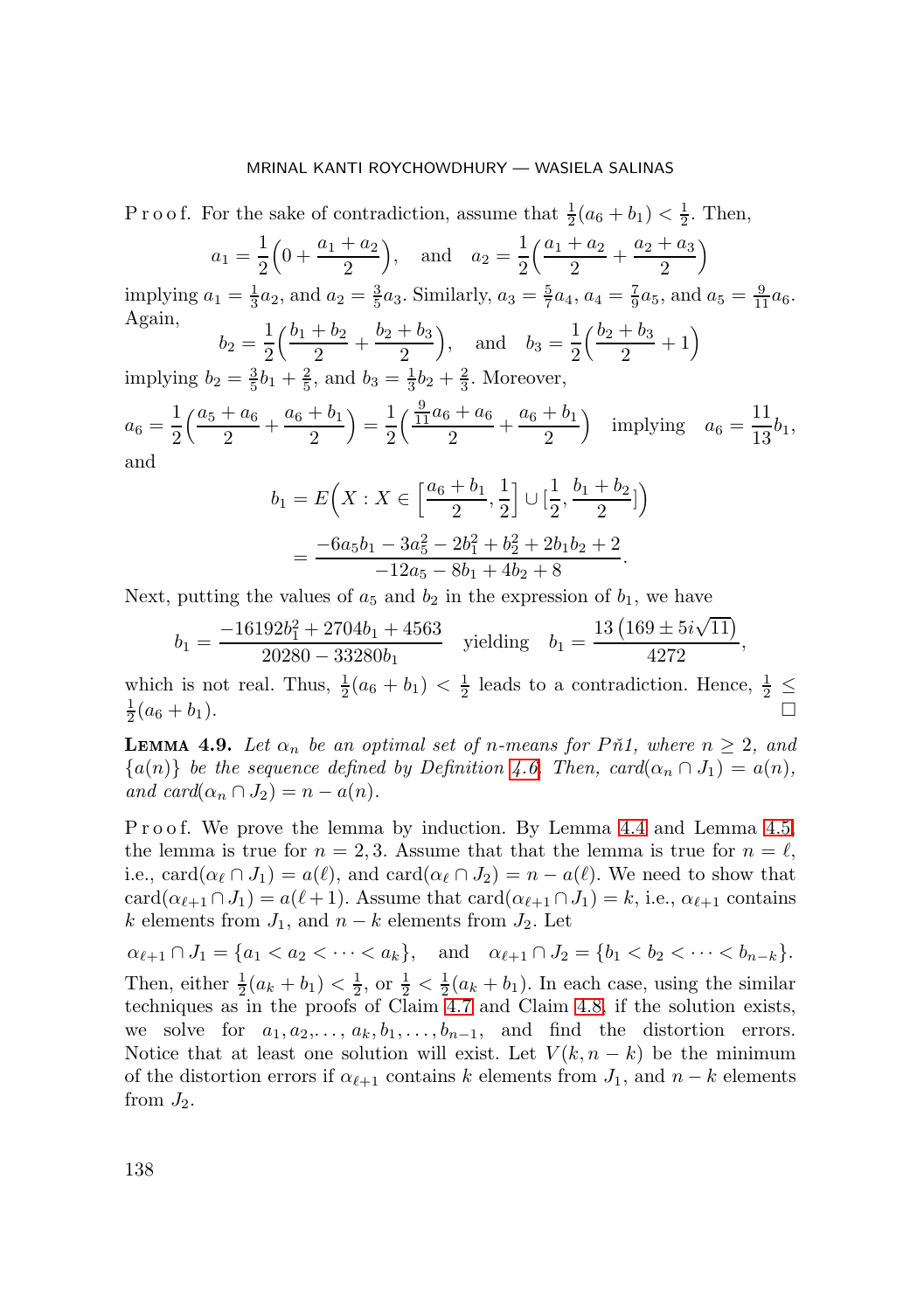Let us now run the following algorithm:

- (i) Write  $k := a(\ell)$ .
- (ii) If  $V(k-1, n-(k-1)) < V(k, n-k)$  replace k by  $k-1$  and return, else go to step (iii).
- (iii) If  $V(k+1, n-(k+1)) < V(k, n-k)$  replace k by  $k+1$  and return, else step (iv).
- (iv) End.

After running the above algorithm, we see that the value of k obtained equals  $a(\ell + 1)$ , i.e., the lemma is true for  $n = \ell + 1$  if it is true for  $n = \ell$ . Hence, by the Induction Principle, we can say that the lemma is true for all positive integers  $n \geq 2$ , i.e.,  $card(\alpha_n \cap J_1) = a(n)$  for any positive integer  $n \geq 2$ . Since  $card(\alpha_n \cap J_1) + card(\alpha_n \cap J_2) = n$ , we have  $card(\alpha_n \cap J_2) = n - a(n)$ . Thus, the proof of the lemma is complete.  $\Box$ 

Let us now state and prove the following theorem which is the main theorem in this section.

<span id="page-35-0"></span>**THEOREM 4.10.** Let  $\alpha_n$  be an optimal set of n-means for P, where  $n \geq 2$ , and  ${a(n)}$  *be the sequence defined by Definition* [4.6.](#page-33-0) Write  $k := a(n)$ ,  $m := n - a(n)$ .

*Then,*  $\alpha_n := \{a_1 < a_2 < \cdots < a_k < b_1 < b_2 < \cdots < b_m\},\text{where}$ 

$$
a_j = \begin{cases} \frac{a_1 + a_2}{4} & \text{if } j = 1, \\ \frac{1}{2} \left( \frac{a_{j-1} + a_j}{2} + \frac{a_j + a_{j+1}}{2} \right) & \text{if } 2 \le j \le k - 1, \\ E(X : X \in \left[ \frac{a_{k-1} + a_k}{2}, \frac{1}{2} \right] \cup \left[ \frac{1}{2}, \frac{a_k + b_1}{2} \right]) & \text{if } j = k, \end{cases}
$$

*and*

$$
b_j = \begin{cases} \frac{1}{2} \left( \frac{a_k + b_1}{2} + \frac{b_1 + b_2}{2} \right) & \text{if } j = 1, \\ \frac{1}{2} \left( \frac{b_{j-1} + b_j}{2} + \frac{b_j + b_{j+1}}{2} \right) & \text{if } 2 \le j \le m - 1, \\ \frac{1}{2} \left( \frac{b_{m-1} + b_m}{2} + 1 \right) & \text{if } j = m, \end{cases}
$$

*and the corresponding quantization error is given by*

$$
V_n = \frac{1}{48} \left( -3b_1^2 m a_k + 3b_1 m a_k^2 - 3b_1^2 a_k + 3b_1 a_k^2 - m a_k^3 + 21a_1^3(k - 1) + 9a_2 a_1^2(k - 1) - 9a_2^2 a_1(k - 1) + 3a_2^3(k - 1) - 3a_{k-1}^3 - 9a_{k-1} a_k^2 + 24a_k^2 + 9a_{k-1}^2 a_k - 12a_k + b_2^3 m - 3b_1 b_2^2 m + 3b_1^2 b_2 m + b_1^3 + 2 \right).
$$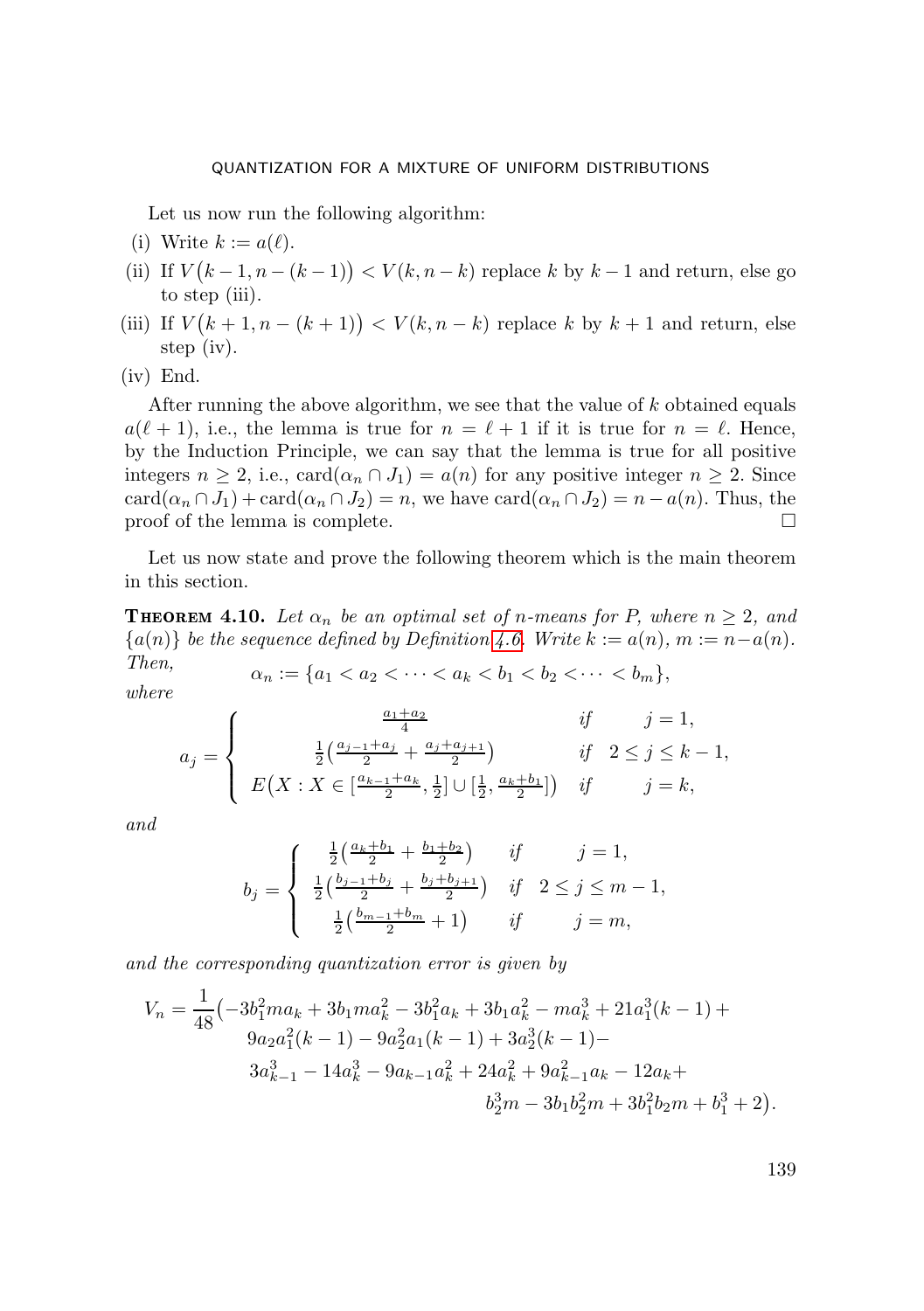P r o o f. By Lemma [4.9,](#page-34-0) the optimal set  $\alpha_n$  of *n*-means contains k elements from  $J_1$ , and m elements from  $J_2$ , where  $k = a(n)$  and  $m = n - k$ . Let  $\alpha_n := \{a_1 < a_2 < \cdots < a_k < b_1 < b_2 < \cdots < b_m\}$ . Recall Theorem [1.2,](#page-2-1) and the fact that  $P_1$  is a uniform distribution on  $[0, \frac{1}{2}]$ , and  $P_2$  is a uniform distribution on  $[\frac{1}{2}, 1]$ . Thus, we have

$$
a_j = \begin{cases} \frac{a_1 + a_2}{4} & \text{if } j = 1, \\ \frac{1}{2} \left( \frac{a_{j-1} + a_j}{2} + \frac{a_j + a_{j+1}}{2} \right) & \text{if } 2 \le j \le k - 1, \end{cases}
$$

and

$$
b_j = \begin{cases} \frac{1}{2} \left( \frac{b_{j-1} + b_j}{2} + \frac{b_j + b_{j+1}}{2} \right) & \text{if } 2 \le j \le m - 1, \\ \frac{1}{2} \left( \frac{b_{m-1} + b_m}{2} + 1 \right) & \text{if } j = m. \end{cases}
$$

The following two cases can arise:

**Case 1.**  $\frac{1}{2} \leq \frac{1}{2}(a_k + b_1)$ .

In this case, we have

$$
a_k = E(X:X \in \left[\frac{a_{k-1}+a_k}{2},\frac{1}{2}\right] \cup \left[\frac{1}{2},\frac{a_k+b_1}{2}\right]\right)
$$
, and  $b_1 = \frac{1}{2}\left(\frac{a_k+b_1}{2} + \frac{b_1+b_2}{2}\right)$ .

**Case 2.**  $\frac{1}{2}(a_k + b_1) < \frac{1}{2}$ .

In this case, we have

$$
a_k = \frac{1}{2} \left( \frac{a_{k-1} + a_k}{2} + \frac{a_k + b_1}{2} \right)
$$
, and  $b_1 = E(X : X \in \left[ \frac{a_k + b_1}{2}, \frac{1}{2} \right] \cup \left[ \frac{1}{2}, \frac{b_1 + b_2}{2} \right])$ .

For any given positive integer, using the similar techniques as in the proofs of Claim [4.7](#page-33-1) and Claim [4.8,](#page-33-2) we see that in Case 2, the system of equations to obtain  $a_1, a_2, \ldots, a_k, b_1, \ldots, b_m$  does not have any solution. Hence Case 2 cannot happen.

Thus, we have  $\frac{1}{2} \leq \frac{1}{2}(a_k + b_1)$ , i.e., the system of equations to obtain the elements  $a_1, a_2, \ldots, a_k, b_1, \ldots, b_m$  as stated in the theorem are true, and hence, the corresponding quantization error is given by

$$
V_{n} = \frac{3(k-1)}{4} \int_{0}^{\frac{a_{1}+a_{2}}{2}} 2(x-a_{1})^{2} dx + \frac{3}{4} \int_{\frac{a_{k-1}+a_{k}}{2}}^{\frac{1}{2}} (x-a_{k})^{2} dx
$$
  
+ 
$$
\frac{1}{4} \int_{\frac{1}{2}}^{\frac{a_{k}+b_{1}}{2}} 2(x-a_{k})^{2} dx \frac{m}{4} \int_{\frac{a_{k}+b_{1}}{2}}^{\frac{b_{1}+b_{2}}{2}} 2(x-b_{1})^{2} dx
$$
  
= 
$$
\frac{1}{48} \Big( -3b_{1}^{2}ma_{k} + 3b_{1}ma_{k}^{2} - 3b_{1}^{2}a_{k} + 3b_{1}a_{k}^{2} - ma_{k}^{3} + 21a_{1}^{3}(k-1)
$$
  
+ 
$$
9a_{2}a_{1}^{2}(k-1) - 9a_{2}^{2}a_{1}(k-1) + 3a_{2}^{3}(k-1) - 3a_{k-1}^{3} - 14a_{k}^{3} - 9a_{k-1}a_{k}^{2}
$$
  
+ 
$$
24a_{k}^{2} + 9a_{k-1}^{2}a_{k} - 12a_{k} + b_{2}^{3}m - 3b_{1}b_{2}^{2}m + 3b_{1}^{2}b_{2}m + b_{1}^{3} + 2 \Big).
$$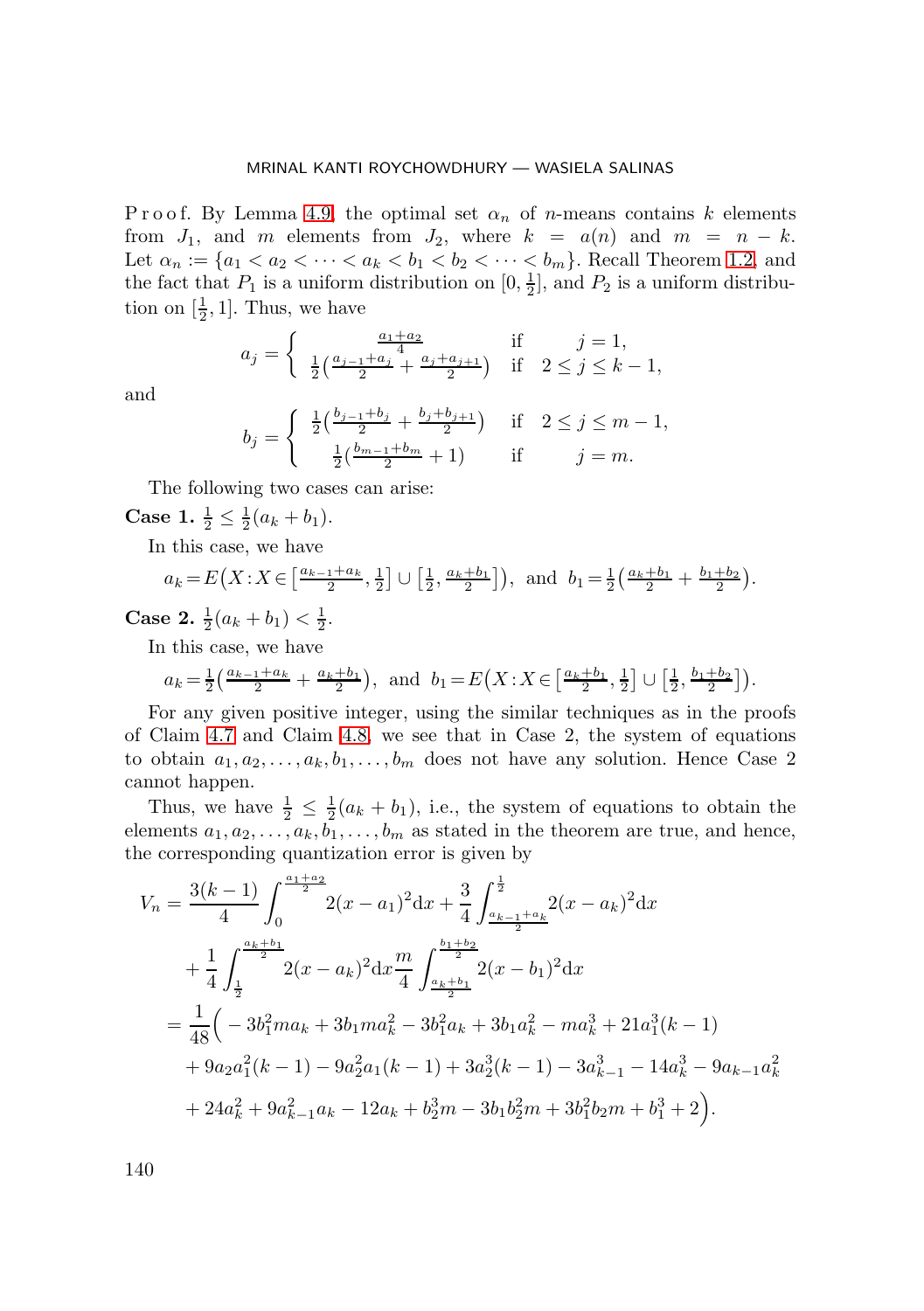Thus, we complete the proof of the theorem.  $\Box$ 

Now, we give the following example.

**EXAMPLE 4.11.** Take  $n = 16$ . Then,  $k = a(n) = 10$ , and so,  $m = 6$ . Thus, by Theorem [4.10,](#page-35-0) we have

$$
\begin{array}{rcl}\n\{a_1 = 0.0255733, & a_2 = 0.0767199, & a_3 = 0.127866, & a_4 = 0.179013, \\
a_5 = 0.23016, & a_6 = 0.281306, & a_7 = 0.332453, & a_8 = 0.383599, \\
a_9 = 0.434746, & a_{10} = 0.485893, & b_1 = 0.564986, & b_2 = 0.644079, \\
b_3 = 0.723173, & b_4 = 0.802266, & b_5 = 0.88136, & b_6 = 0.960453, \}\n\end{array}
$$

and the corresponding quantization error is given by

$$
V_{16} = \frac{1}{48} \left(-21a_{10}b_1^2 + 21a_{10}^2b_1 + 189a_1^3 + 81a_2a_1^2 - 81a_2^2a_1 + 27a_2^3 - 3a_9^3 - 20a_{10}^3 - 9a_9a_{10}^2 + 24a_{10}^2 + 9a_9^2a_{10} - 12a_{10} + b_1^3 + 6b_2^3 - 18b_1b_2^2 + 18b_1^2b_2 + 2\right) = 0.000293827.
$$

#### REFERENCES

- [BW] BUCKLEW, J. A.— WISE, G. L.: *Multidimensional asymptotic quantization theory with rth power distortion measures*, IEEE Trans. Inform. Theory, **28** (1982), no. 2, 239–247.
- <span id="page-37-3"></span>[CR] CÖMEZ, D.—ROYCHOWDHURY, M.K.: *Quantization for uniform distributions on stretched Sierpi´nski triangles*, Monatsh.Math. **190** (2019), no. 1, 79–100.
- <span id="page-37-4"></span>[DR1] DETTMANN, C. P.—ROYCHOWDHURY, M. K.: *Quantization for uniform distributions on equilateral triangles*, Real Anal. Exchange, **42** (2017), no. (1), 149–166.
- <span id="page-37-5"></span>[DR2] DETTMANN, C. P.—ROYCHOWDHURY, M. K.: *An algorithm to compute CVTs for finitely generated Cantor distributions*, Southeast Asian Bull. Math. (to appear).
- <span id="page-37-0"></span>[GG] GERSHO, A.—GRAY, R. M.: *Vector Quantization and Signal Compression*. Kluwer Academy publishers: Boston, MA, 1992.
- <span id="page-37-2"></span>[GL1] GRAF, S.—LUSCHGY, H.: *Foundations of Quantization for Probability Distributions*. In: *Lecture Notes in Mathematics Vol. 1730*, Springer-Verlag, Berlin, 2000.
- <span id="page-37-6"></span>[GL2] GRAF, S.—LUSCHGY, H.: *The Quantization of the Cantor distribution*, Math. Nachr. **183** (1997), 113–133.
- <span id="page-37-1"></span>[GN] GRAY, R. M.—NEUHOFF, D. L.: *Quantization*. IEEE Trans. Inform. Theory, **44** (1998), 2325–2383.
- <span id="page-37-7"></span>[L] LINDSAY, L. J.: *Quantization dimension for probability distributions*, Thesis (Ph.D.)–University of North Texas. ProQuest LLC, Ann Arbor, MI, 2001.